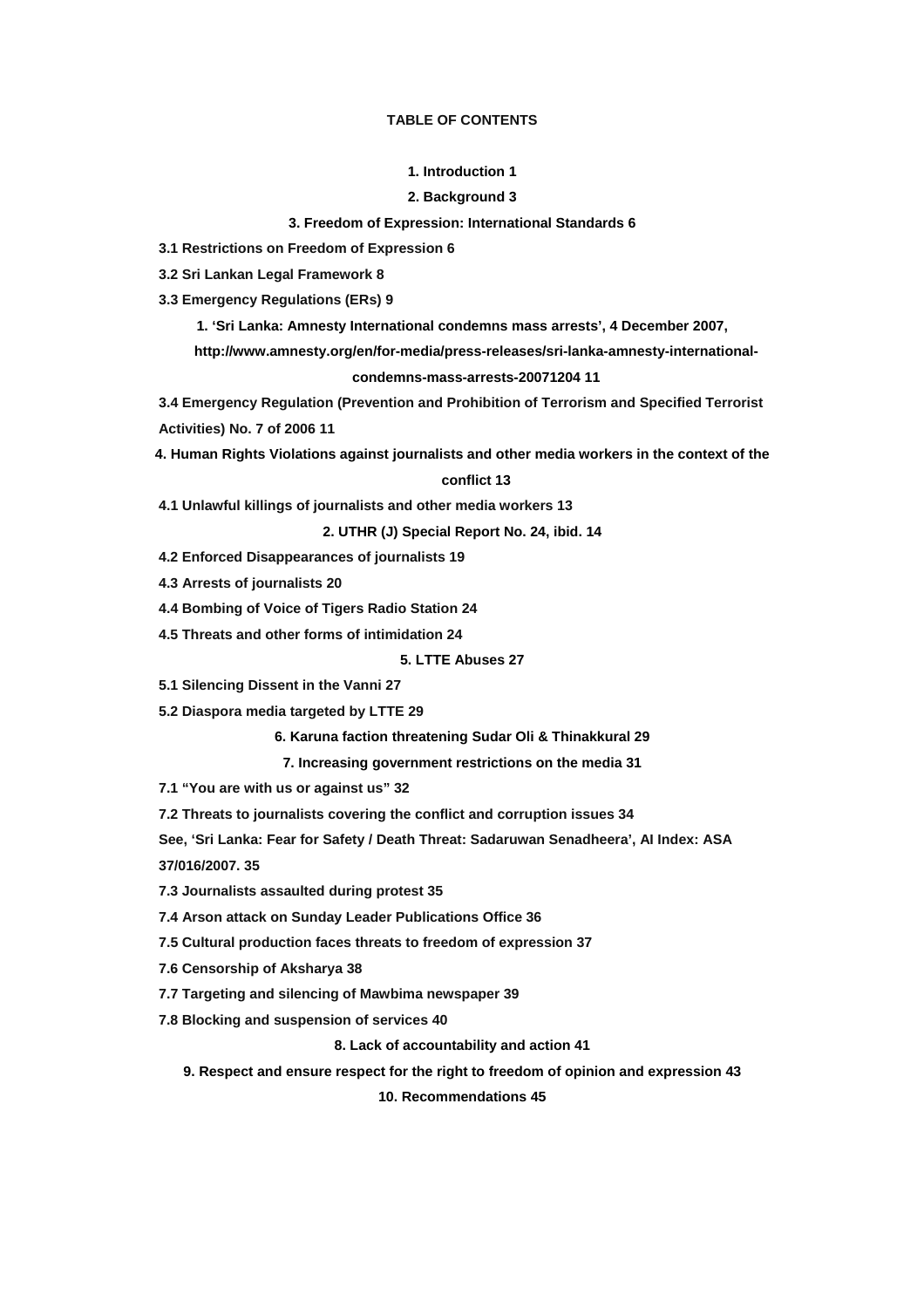#### **Sri Lanka**

#### **Silencing Dissent**

# **1.INTRODUCTION**

Since the resumption of armed conflict in Sri Lanka in 2006, threats to the media and media freedom have become very serious. There have been reports that at least ten media workers have been the victims of unlawful killings since the beginning of 2006; two have allegedly disappeared in the custody of the security forces; while others have been tortured and arbitrarily detained under emergency regulations (ERs) which grant the government sweeping powers. The right to life of media workers, particularly Tamil journalists, is under severe threat from the security forces and others. In some cases attacks have been carried out by Tamil armed groups apparently acting with the consent of the security forces. These Tamil armed groups include the Eelam People's Democratic Party (EPDP) and the Tamil Makkal Viduthalai Pulikal (TMVP) also referred to as the Karuna faction, an armed breakaway group from the Liberation Tigers of Tamil Eelam (LTTE).<sup>[1](http://www.amnesty.org/en/alfresco_asset/0d18ed0f-cb33-11dc-b181-d35374267ce9/asa370012008eng.html#sdfootnote1sym#sdfootnote1sym)</sup> For its part, the LTTE, an armed separatist opposition group that has been fighting for an independent state for minority Tamils in the north and east since the 1980s, does not allow any independent local media in the territories it controls, and closely monitors and restricts the work of journalists.

Lack of accountability for the perpetrators of human rights violations remains a serious concern. Despite demands by media associations and others for investigations into the unlawful killings of media workers there has been little progress even when suspects have been identified by reliable witnesses. While most of the members of the media who have been targeted are from the Tamil community, since 2006 government officials and pro-government Tamil armed groups are increasingly targeting journalists of the majority Sinhalese community who speak out against the conflict and in favour of a political settlement or who criticize the government's policies in other respects. Measures to curb the media include the closure of newspapers; the blocking of a website; arbitrary arrests and detention under the ERs; censorship and intimidation. These measures are also increasingly aimed at artists, including filmmakers.

Amnesty International is concerned that these measures breach Sri Lanka's obligations, particularly under the International Covenant on Civil and Political Rights (ICCPR), to which it is a state party, to respect and protect the freedom to seek, receive and impart information and ideas of all kinds. The restrictions placed on freedom of expression in Sri Lanka far exceed those which may legitimately be imposed for reasons such as national security. Violations of journalists' right to life and freedom from torture and ill-treatment can never be justified in the name of national security and constitute violations of Sri Lanka's obligations under international law.

To date, Amnesty International is unaware of any investigation that has led to those believed responsible for humanrights violations against journalists and other media workers being brought to justice. This includes killings dating back to 1990. Amnesty International is deeply concerned that those who target and even kill journalists have enjoyed impunity for years.

The Government of Sri Lanka must bring to an end the harassment, intimidation, excessive restrictions andattacks on the media; in particular it must urgently ensure that all human rights violations against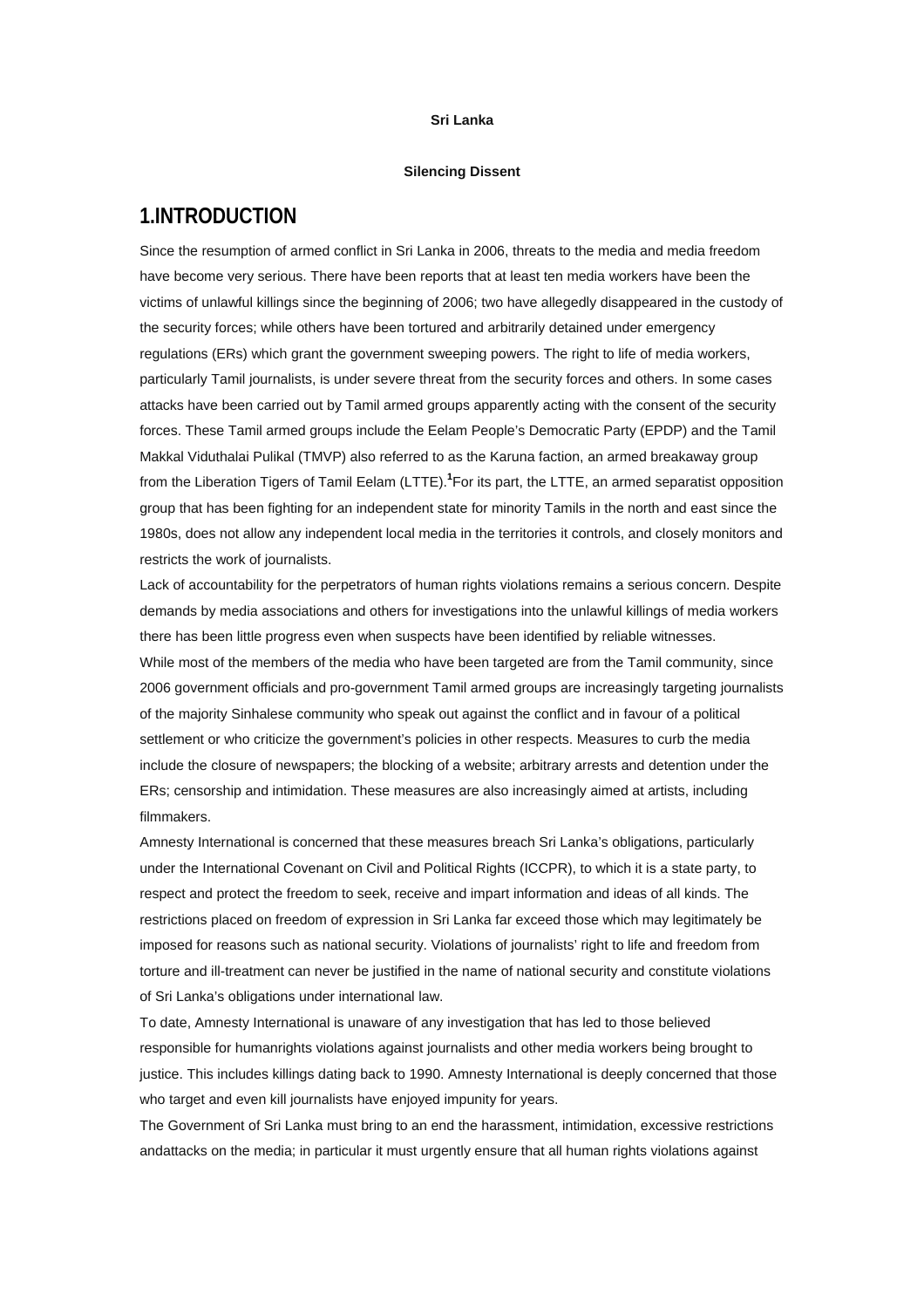journalists are independently, impartially and effectively investigated, and that those responsible for them are brought to justice.

The first part of this report sets out international standards and the domestic legal framework in respect of freedom of expression. It then documents the killings and other human rights violations against journalists and other media personnel reported in the last two years. Despite four requests, Amnesty International has not been granted permission by the Sri Lankan government to visit the country on a research mission since January 2007. This report is therefore written on the basis of secondary sources supplemented by information gathered from abroad, either via telephone calls or emails or during interviews with media personnel travelling outside Sri Lanka. There are some sections of the report that are not fully developed due to lack of verification on the ground. For example, to develop the section on LTTE abuses, Amnesty International would like to assess the ground situation in areas under LTTE control and raise its concerns about LTTE abuses directly with the LTTE leadership in Kilinochchi District.

The second part summarizes increasing attacks on freedom of expression outside of the immediate context of the conflict. In conclusion the report makes a number of recommendations. The authorities should respect, protect and fulfil the right to freedom of opinion and expression, in compliance with Sri Lanka's obligations under the ICCPR and other treaties and standards. In addition, Amnesty International calls on the authorities to fulfil their obligation to conduct immediate and impartial investigations into all human rights violations against media personnel. The Constitution should specify that emergency powers may only be used in exceptional circumstances as defined under international human rights law. The definition of terrorism in the 2006 ERs needs to be clarified so that it is not misused to arbitrarily restrict freedom of expression. Amnesty International shared a draft of this report with the government but as of 16 January 2008 had received no comments. The organization looks forward to initiating a constructive discussion with the Government of Sri Lanka on the implementation of the recommendations of this report.

## **2.BACKGROUND**

Protracted conflict in Sri Lanka has seen widespread human rights violations and the deaths of over 70,000 people.**[2](http://www.amnesty.org/en/alfresco_asset/0d18ed0f-cb33-11dc-b181-d35374267ce9/asa370012008eng.html#sdfootnote2sym#sdfootnote2sym)** As a result of fighting between the LTTE and government security forces since April 2006 there are over 200,000 internally displaced persons (IDPs).**[3](http://www.amnesty.org/en/alfresco_asset/0d18ed0f-cb33-11dc-b181-d35374267ce9/asa370012008eng.html#sdfootnote3sym#sdfootnote3sym)** A serious concern is that a pattern of widespread enforced disappearances has returned. Since 2006 the Human Rights Commission of Sri Lanka (HRCSL) has recorded several hundreds of cases of enforced disappearances.**[4](http://www.amnesty.org/en/alfresco_asset/0d18ed0f-cb33-11dc-b181-d35374267ce9/asa370012008eng.html#sdfootnote4sym#sdfootnote4sym)** The victims in the recent conflict are mostly minority Tamils living in the Tamil dominated north and east of the country.**[5](http://www.amnesty.org/en/alfresco_asset/0d18ed0f-cb33-11dc-b181-d35374267ce9/asa370012008eng.html#sdfootnote5sym#sdfootnote5sym)**

In the pursuit of a negotiated solution to the conflict, the Government and the LTTE signed a Ceasefire Agreement (CFA) on 22 February 2002. The CFA committed the government and the LTTE to accept on site monitoring of the agreement by the Sri Lankan Monitoring Mission (SLMM).**[6](http://www.amnesty.org/en/alfresco_asset/0d18ed0f-cb33-11dc-b181-d35374267ce9/asa370012008eng.html#sdfootnote6sym#sdfootnote6sym)** Following the Agreement, violence was considerably reduced. The main road connecting the north and South, the A9, was re-opened allowing individuals and civil society groups from the South to visit war torn areas of the north. The state television channel *Rupavahini* opened transmission to the north after a gap of 15 years. Sporadic fighting continued after the CFA. The SLMM has recorded a number of violations by both parties but in particular by the LTTE.**[7](http://www.amnesty.org/en/alfresco_asset/0d18ed0f-cb33-11dc-b181-d35374267ce9/asa370012008eng.html#sdfootnote7sym#sdfootnote7sym)**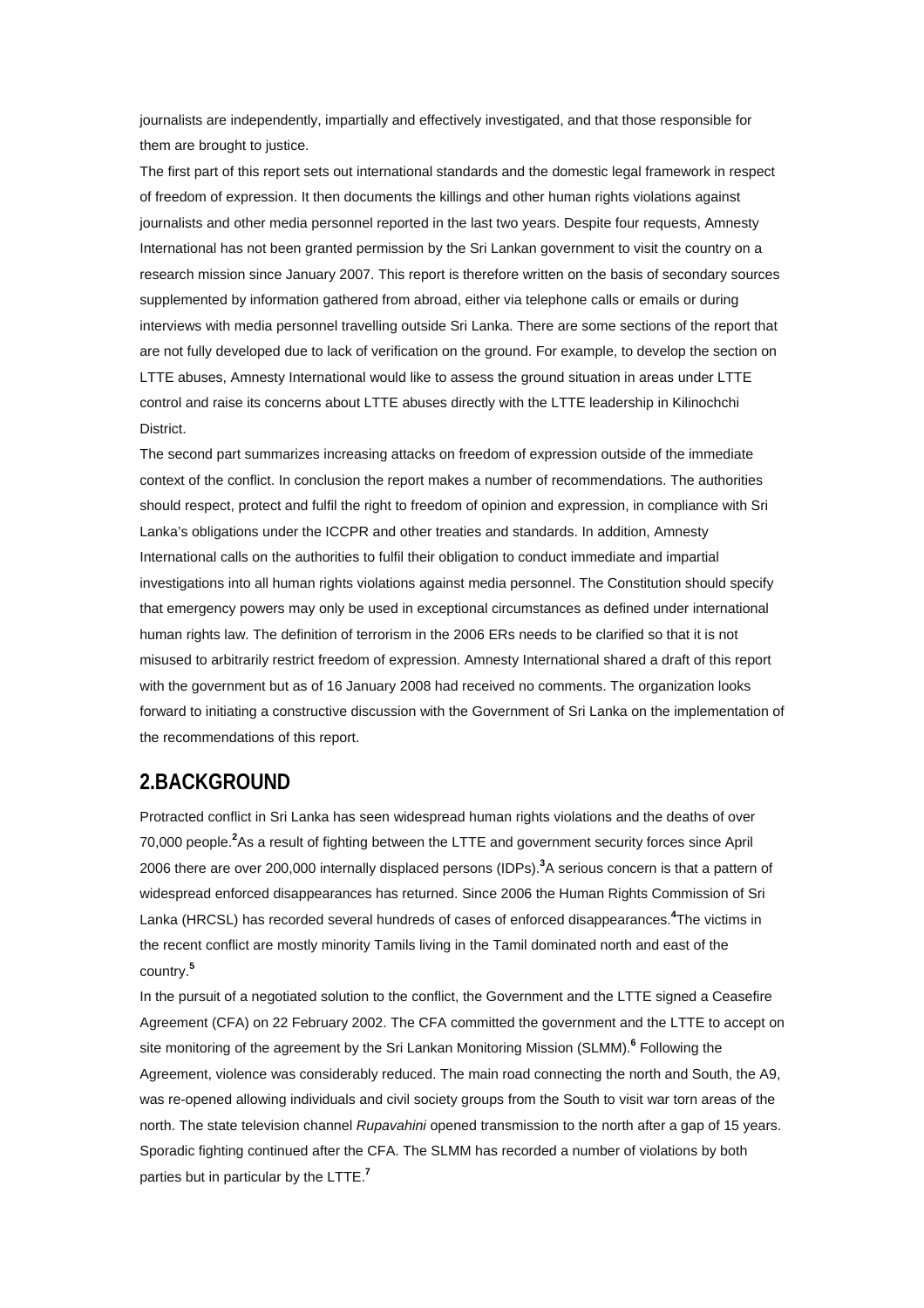In November 2005, Mahinda Rajapaksa was elected as President of Sri Lanka.**[8](http://www.amnesty.org/en/alfresco_asset/0d18ed0f-cb33-11dc-b181-d35374267ce9/asa370012008eng.html#sdfootnote8sym#sdfootnote8sym)** The President's election campaign was supported by the Sinhala nationalist JVP Party and the nationalist party representing some Buddhist monks the *Jathika Hela Urumaya* (JHU). President Rajapaksa campaigned on a platform promising tough action against the LTTE.

Since late 2005 Sri Lanka has witnessed an escalation in violence, especially in the north and east. At the end of2005 the LTTE targeted Sri Lankan security forces in claymore mine attacks in the north and east. Although the government and the LTTE met in February 2006 to discuss the implementation of the CFA, a further meeting scheduled for April that year did not take place. While neither side had formally declared an end to the CFA by the middle of 2006, it had effectively been abandoned and was officially suspended on the 16 January 2008.

President Rajapaksa has appointed his three brothers to manage key government posts including the Defence Ministry under Gotabhaya Rajapaksa; Basil Rajapaksa as Senior Advisor to the President**[9](http://www.amnesty.org/en/alfresco_asset/0d18ed0f-cb33-11dc-b181-d35374267ce9/asa370012008eng.html#sdfootnote9sym#sdfootnote9sym)** and Chamal Rajapaksa as Minister for Irrigation and Water Management. The military budget increased substantially from 108.67 billion rupees in 2006 to 129 billion rupees (US\$1.159billion) in 2007.

**On 12 April 2006, a bomb attack allegedly by the LTTE at a public market in Trincomalee**left five people dead, including a child. Following the attack, more than 20 civilians were killed in communal violence and thousands forcibly displaced in apparent reprisal attacks by members of the Sinhalese community.**[10](http://www.amnesty.org/en/alfresco_asset/0d18ed0f-cb33-11dc-b181-d35374267ce9/asa370012008eng.html#sdfootnote10sym#sdfootnote10sym)**A defining moment in the escalation of conflict was the failed suicide bomb attempt, by the LTTE, on the Sri Lankan Army Commander General Sarath Fonseka on 25 April 2006. The government, in response to the assassination attempt, immediately launched a major air and artillery offensive on LTTE positions in the Trincomalee District. As hostilities resumed severe restrictions were imposed on journalists reporting from the north and east of the country.

Restrictions on freedom of expression through both formal and informal measures have been regularly imposed for many years in Sri Lanka. The state has used national security as a reason to impose wideranging and vague restrictions on freedom of expression in law or through ERs. The LTTE for its part has completely stifled dissent in areas under its control.

Following a recent mission to Sri Lanka in early October 2007, United Nations Commissioner for Human Rights Louise Arbournoted that:

"*The most serious human rights issue is the lack of credible public information on the large number of unresolved cases of abductions, disappearances and killings... These cases are not properly recorded, investigated and there is no prosecution."[11](http://www.amnesty.org/en/alfresco_asset/0d18ed0f-cb33-11dc-b181-d35374267ce9/asa370012008eng.html#sdfootnote11sym#sdfootnote11sym)*

Given the scale and nature of human rights violations by all parties to the conflict in Sri Lanka it is vital that freedom of expression is protected so that reliable information can be made available to the public.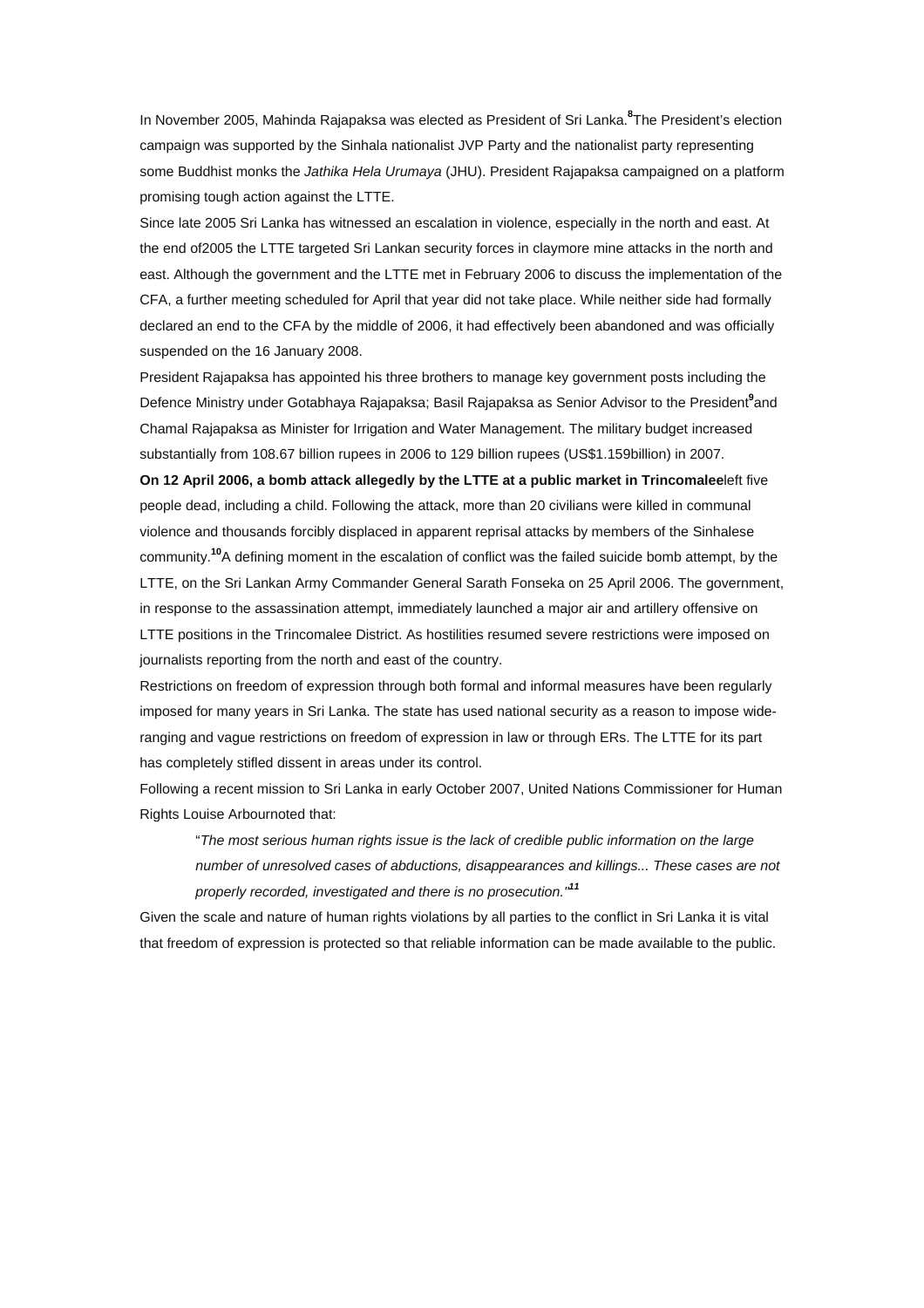# **3.FREEDOM OF EXPRESSION: INTERNATIONAL STANDARDS**

The right to freedom of expression is enshrined in Article 19 of the Universal Declaration of Human Rights:

"Everyone has the right to freedom of opinion and expression; this right includes the right to hold opinions without interference and to seek, receive and impart information and ideas through any media and regardless of frontiers."

Article 19 of the ICCPR, similarly provides for the right to freedom of opinion:

"1. Everyone shall have the right to hold opinions without interference.

2. Everyone shall have the right to freedom of expression; this right shall include freedom to seek,

receive and impart information and ideas of all kinds, regardless of frontiers, either orally, in writing or in print, in the form of art, or through any other media of his choice.

3. The exercise of the rights provided for in paragraph 2 of this article carries with it special duties and responsibilities. It may therefore be subject to certain restrictions, but these shall only be such as are provided by law and are necessary:

(a) For respect of the rights or reputations of others;

(b) For the protection of national security or of public order (ordre public), or of public health or morals."

## **3.1 RESTRICTIONS ON FREEDOM OF EXPRESSION**

Article 19 clearly sets out the right of states to place restrictions on the right to freedom of expression. Any restrictions must meet all three of the following criteria:

- they must be provided by law. This means that the law must be accessible and "formulated" with sufficient precision to enable the citizen to regulate his/her conduct.
- they can only be imposed for one of the three legitimate aims listed in Article 19(3).
- they have to be necessary to secure that aim, which entails that the restrictions have to be proportional. No greater restrictions can be imposed than necessary to achieve the aim.

The UN Human Rights Committee has emphasised that "when a State party imposes certain restrictions on the exercise of freedom of expression, these may not put in jeopardy the right itself."**[12](http://www.amnesty.org/en/alfresco_asset/0d18ed0f-cb33-11dc-b181-d35374267ce9/asa370012008eng.html#sdfootnote12sym#sdfootnote12sym)**In other words, no restrictions may be placed to prevent individuals or the media expressing opinions or providing information simply because it inconveniences a government, harms it politically or puts it in a negative light. Specifically, national security reasons cannot be a justification for imposing sweeping vague restrictions to be imposed. In times of armed conflict, therefore, governments cannot place a blanket prohibition on the publication of security-related information.

International human rights law does recognise that during emergencies, States may need to derogate from rights for the greater common good. In recognition of this, Article 4 of the ICCPR provides for emergency derogations. However, any limitations must remain within strictly defined parameters. Article 4 also places a number of conditions, both substantive and procedural, on the imposition of emergency derogations.

Article 4 of the ICCPR clearly states that derogations may only limit rights to the extent strictly required and may never be applied on a discriminatory basis and that no derogation is possible from certain key rights, including the rights to life, to be free of torture and slavery, not to be tried or sentenced for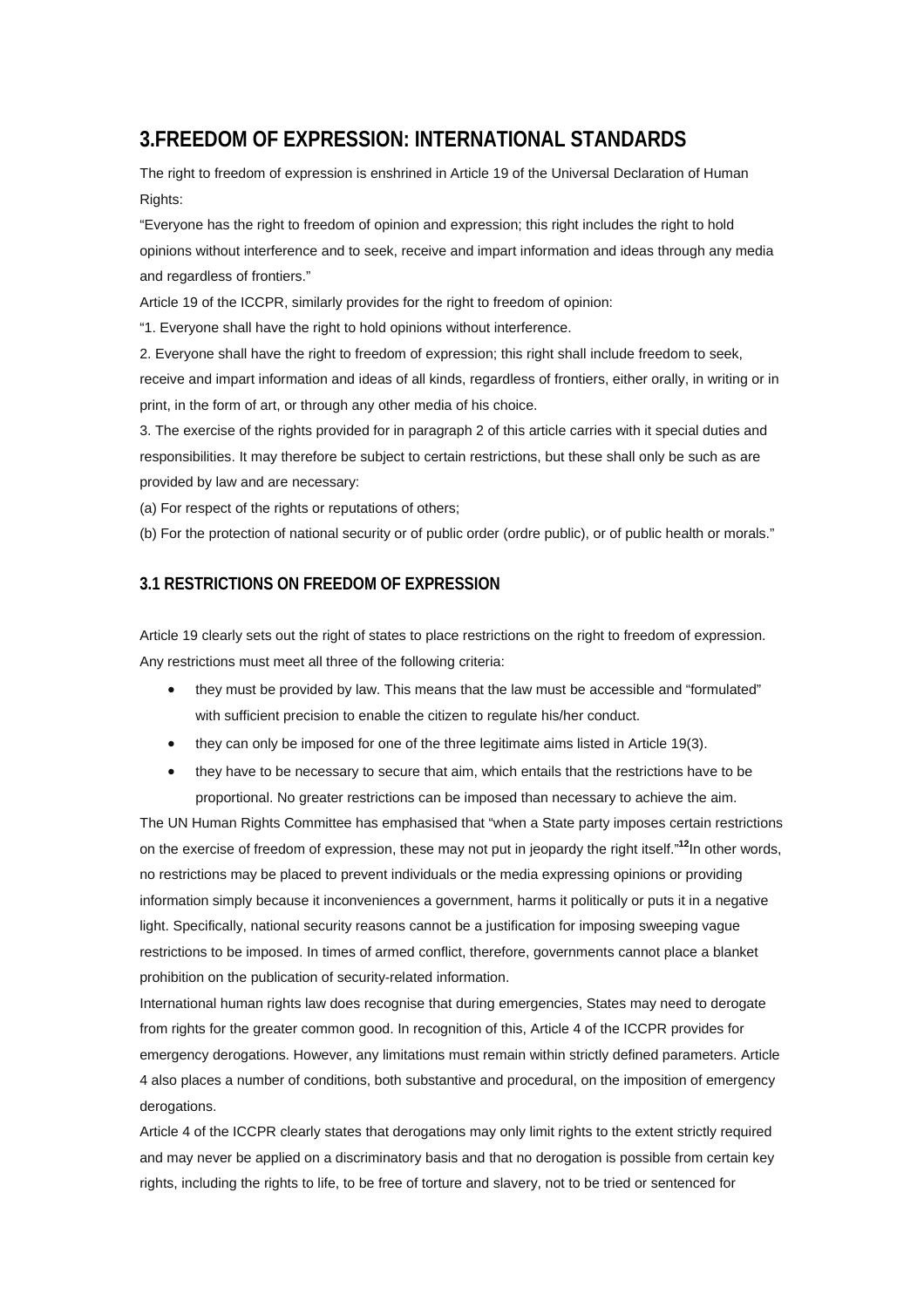something which was not a crime at the time of commission, to recognition as a person before the law, and to freedom of thought, conscience and religion.

The *Johannesburg Principles[13](http://www.amnesty.org/en/alfresco_asset/0d18ed0f-cb33-11dc-b181-d35374267ce9/asa370012008eng.html#sdfootnote13sym#sdfootnote13sym)*highlight the prevailing standards for withholding information on the basis of national security. Principle 12 notes:

"A state may not categorically deny access to all information related to national security, but must designate in law only those specific and narrow categories of information that it is necessary to withhold in order to protect a legitimate national interest."

The government, in protecting legitimate interests, can restrict freedom of expression but must only do so on the basis of the three criteria set out above. Vague or broadly defined restrictions, even if they satisfy the "provided by law" criterion, will generally be unacceptable because they go beyond what is strictly required to protect the State's legitimate interest. Amnesty International has repeatedly expressed concern over vague provisions of the ERs that are open to be interpreted beyond legitimate interest.

In 2003 the Human Rights Committee expressed concern "about persistent reports that media personnel and journalists face harassment, and that the majority of allegations of violations of freedom of expression have been ignored or rejected" by the Sri Lankan authorities. The Committee recommended that:

"The State party should take appropriate steps to prevent all cases of harassment of media personnel and journalists, and ensure that such cases are investigated promptly, thoroughly and impartially, and that those found responsible are prosecuted."**[14](http://www.amnesty.org/en/alfresco_asset/0d18ed0f-cb33-11dc-b181-d35374267ce9/asa370012008eng.html#sdfootnote14sym#sdfootnote14sym)**

Amnesty International is concerned that no such steps have been taken, and four years after the Human Rights Committee issued its conclusions and recommendations, the situation has further deteriorated.

## **3.2 SRI LANKAN LEGAL FRAMEWORK**

Sri Lanka's Constitution provides for freedom of expression. Article 14(1)(a) provides that:

"Every citizen is entitled to the freedom of speech and expression including publication."

Article 15 provides for a variety of restrictions on "fundamental rights," including the right to freedom of expression in Article 14(1)(a). Article 15(2) provides that this right:

"… shall be subject to such restrictions as may be prescribed by law in the interests of racial and religious harmony or in relation to parliamentary privilege, contempt of court, defamation or incitement to an offence."

Article 15(7) provides that, in addition, this right:

"… shall be subject to such restrictions as may be prescribed by law in the interests of national security, public order and the protection of public health or morality, or for the purpose of securing due recognition and respect for the rights and freedoms of others, or of meeting the just requirements of the general welfare of a democratic society. For the purposes of this paragraph "law" includes regulations made under the law for the time being relating to public security."

This framework leaves wide discretion for the government to impose restrictions in law or through "regulations made under the law for the time being relating to public security" that have been used repeatedly throughout the conflict to place severe restrictions on the media in the name of national security.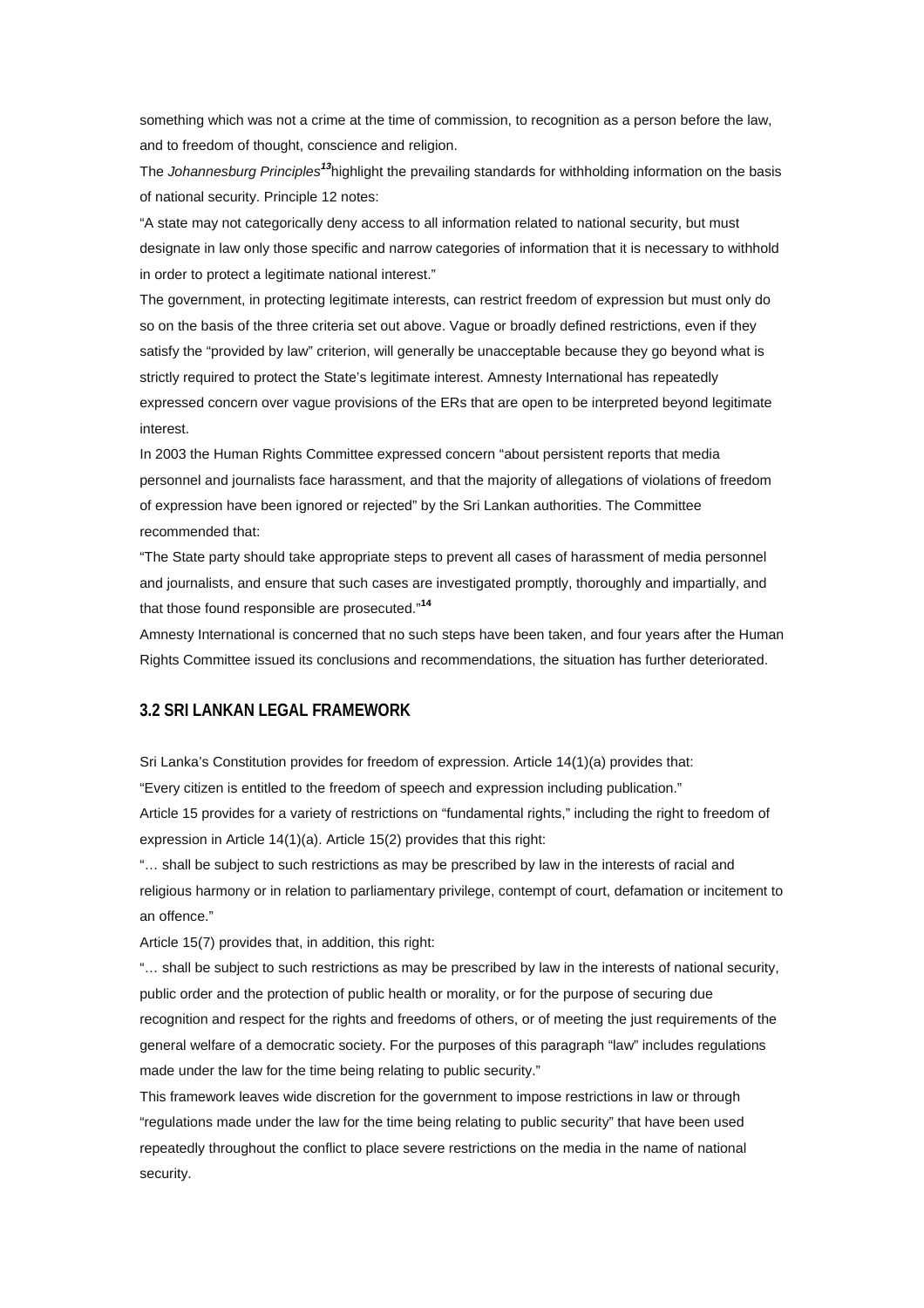### **3.3 EMERGENCY REGULATIONS (ERS)**

Various emergency laws have been in force in Sri Lanka during most of the two and a half decades' long internal armed conflict. Under Article 155 of the Constitution, the President is authorised to issue emergency regulations "amending or suspending the operation of the provisions of any law, except the provisions of the Constitution." Article 155 of the Constitution also renders the Security Ordinance No 25 of 1947 (PSO)**[15](http://www.amnesty.org/en/alfresco_asset/0d18ed0f-cb33-11dc-b181-d35374267ce9/asa370012008eng.html#sdfootnote15sym#sdfootnote15sym)**- originally promulgated by the British colonial authorities - part of Sri Lankan law. Section 5 of the PSO empowers the Executive, among other things, to issue emergency regulations which may:

- authorise detention without charge or trial;**[16](http://www.amnesty.org/en/alfresco_asset/0d18ed0f-cb33-11dc-b181-d35374267ce9/asa370012008eng.html#sdfootnote16sym#sdfootnote16sym)**
- authorise entry, search and seizure of property;
- amend any law (other than the Constitution) or suspend its operation;
- create special courts to prosecute offenders, including under the ERs themselves.

In addition, the Executive may exempt officials acting under the act "in good faith" from criminal prosecution or civil suits.**[17](http://www.amnesty.org/en/alfresco_asset/0d18ed0f-cb33-11dc-b181-d35374267ce9/asa370012008eng.html#sdfootnote17sym#sdfootnote17sym)**

The ERs were allowed to lapse during the ceasefire but were re-introduced by then President Chandrika Kumaratunge Bandaranaike on 13 August 2005, after the assassination of Foreign Minister Lakshman Kadirgamar.**[18](http://www.amnesty.org/en/alfresco_asset/0d18ed0f-cb33-11dc-b181-d35374267ce9/asa370012008eng.html#sdfootnote18sym#sdfootnote18sym)**The ERs are renewed monthly by a vote in Parliament and have been in force continuously since.

The 2005 regulations bring into effect the full emergency powers granted under the PSO, as described above. Many Tamils have reportedly been arrested under the regulations during cordon and search operations. In one search operation called "Strangers Night II" in December 2005 1,000 people were arrested.**[19](http://www.amnesty.org/en/alfresco_asset/0d18ed0f-cb33-11dc-b181-d35374267ce9/asa370012008eng.html#sdfootnote19sym#sdfootnote19sym)**Provision 20 of the 2005 ERs gives any member of the security forces of any rank the official power to arrest suspects. In addition, Amnesty International is concerned that the government is using section 9(1) of the Prevention of Terrorism Act (PTA), which allows the Executive to detain persons without charge or trial for up to 18 months. Although a moratorium was placed on the use of the PTA at the outset of the ceasefire agreement it is reported that the PTA has been invoked in a number of cases of detention of media workers.

Under the ERs there is no requirement to publish the place of detention where suspects are being held, but Presidential Directives issued in July 2006 calls for the arrested person to "be afforded reasonable means of communicating with a relative or friend to enable his whereabouts being known to his family", for the Sri Lankan Human Rights Commission to be informed of the arrest and the place of detention in each case within 48 hours, and for Commission members to visit those arrested.**[20](http://www.amnesty.org/en/alfresco_asset/0d18ed0f-cb33-11dc-b181-d35374267ce9/asa370012008eng.html#sdfootnote20sym#sdfootnote20sym)**An advisory panel of human rights experts tasked with advising the Sri Lanka government resigned in October 2007. They stated that the authorities were failing to implement "at least the minimum safeguards" to protect human rights and that the Sri Lanka police were failing to implement the Presidential Directives of July 2006 that aim to place safeguards on arbitrary arrests.**[21](http://www.amnesty.org/en/alfresco_asset/0d18ed0f-cb33-11dc-b181-d35374267ce9/asa370012008eng.html#sdfootnote21sym#sdfootnote21sym)**

One of the panellists, Dr. Rohan Edirisinghe comments:

"We were not achieving anything.....We served the committee for one and half years, the human rights situation is getting worse." *[22](http://www.amnesty.org/en/alfresco_asset/0d18ed0f-cb33-11dc-b181-d35374267ce9/asa370012008eng.html#sdfootnote22sym#sdfootnote22sym)*

Amnesty International is concerned that successive Sri Lankan governments have for many years used the PSO to promulgate ordinances and regulations granting the Executive excessive powers. The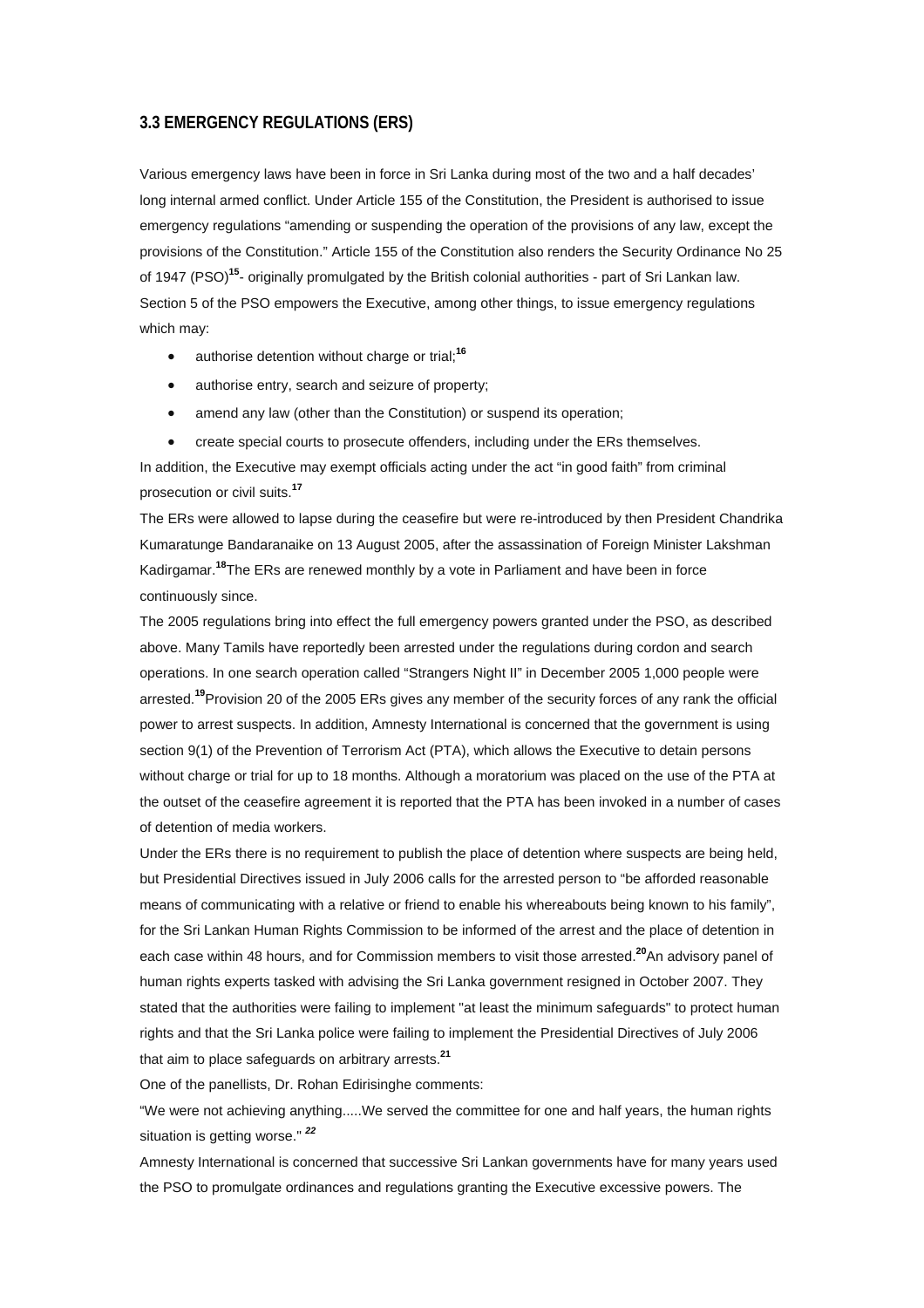organization has repeatedly called on governments throughout the world not to abandon their human rights obligations in the name of national security. In particular, the right of every person to freedom from arbitrary detention and the right of suspects to be heard in a regular court in proceedings which meet international standards of fairness must be respected and protected at all times. Those who are suspected of human rights violations must be prosecuted, in fair procedures, otherwise protection from further human rights violations may be seriously weakened, and victims would have little prospect of reparations.

It is clear beyond concerns about the nature of legislation, that the security forces are using the general threat of their wide ranging powers under the ERs to intimidate people. Amnesty International has raised concerns, for example, about the mass arrests of Tamils in Colombo on 2 December 2007.**[23](http://www.amnesty.org/en/alfresco_asset/0d18ed0f-cb33-11dc-b181-d35374267ce9/asa370012008eng.html#sdfootnote23sym#sdfootnote23sym)**

# **3.4 EMERGENCY REGULATION (PREVENTION AND PROHIBITION OF TERRORISM AND SPECIFIED TERRORIST ACTIVITIES) NO. 7 OF 2006**

In addition to the ERs 2005, President Mahinda Rajapaksa promulgated a set of amendments to the existing ERs on 6 December 2006. These additional regulations were a response to an assassination attempt on Defence Secretary Gotabhaya Rajapaksa.

Amnesty International is concerned that the 2006 ERs introduce broad-based and vaguely defined "terrorism" offences which, among other things, have been used to silence critical media and generally violate freedom of expression in Sri Lanka.

For example Regulation 6 criminalises, not only "terrorism", "any specified Terrorist activity," but also "any other activity in furtherance of any act of terrorism or specified terrorist activity committed by any person, group or groups of persons." Regulation 7 provides, among other things, that:

"No person shall… promote, encourage, support, advice, assist, act on behalf of; or organize or take part in any activity or event of, any person, group, groups of persons or an organization which acts in contravention of regulation 6 of these regulations."

Regulation 8 criminalises "any transaction in any manner whatsoever", with individuals or groups "which act[s] in contravention of regulations 6 and 7 of these regulations." These provisions are vaguely worded, and therefore may be interpreted as criminalising a wide range of activities, including media investigations and reporting. In addition, the provisions do not stipulate, for instance, that such "furtherance"; "assist[ance] for a "person… which" is engaged or such "furtherance"; or "transactions" are entered into intentionally or knowingly. Persons engaged in activities that they reasonably consider as being lawful, including receiving or imparting information, may therefore be prosecuted for "terrorism"-related offences.

The 2006 ERs have had an impact on the media. Journalists raise concerns that they engage in selfcensorship due to the broad definition of terrorism. For instance, the 2006 ERs have been invoked to search the property of Young Asia TV in early 2007 and the security forces have questioned journalists and sometimes their family members at home citing the powers to search property under the ERs in the interest of national security.**[24](http://www.amnesty.org/en/alfresco_asset/0d18ed0f-cb33-11dc-b181-d35374267ce9/asa370012008eng.html#sdfootnote24sym#sdfootnote24sym)**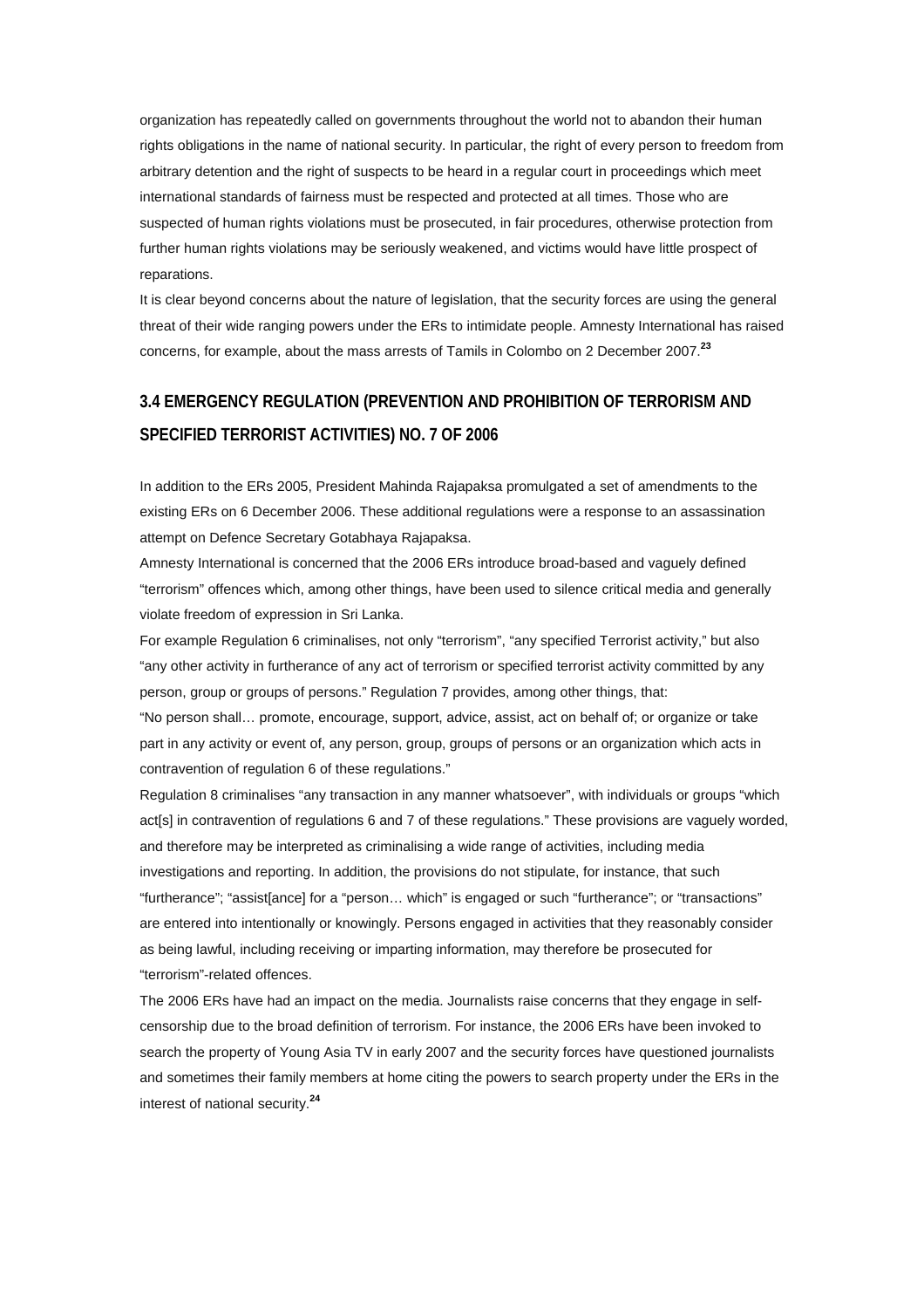# **4.HUMAN RIGHTS VIOLATIONS AGAINST JOURNALISTS AND OTHER MEDIA WORKERS IN THE CONTEXT OF THE CONFLICT**

### **4.1 UNLAWFUL KILLINGS OF JOURNALISTS AND OTHER MEDIA WORKERS**

Since the beginning of 2006 10 media workers have been killed, most from the Tamil media community. Journalists, as a group who are on the frontline of reporting human rights violations in the context of the conflict, increasingly fear for their safety. Over 10 journalists have left the country since the beginning of 2006 in search of safety.**[25](http://www.amnesty.org/en/alfresco_asset/0d18ed0f-cb33-11dc-b181-d35374267ce9/asa370012008eng.html#sdfootnote25sym#sdfootnote25sym)**

Journalists from the north and east are highly vulnerable especially those in Jaffna. The pattern of human rights violations against them is sometimes linked to their actual or envisaged reporting on human rights in the area. Other journalists who are vulnerable are those who report on corruption issues and those who criticise the Government for opting for a military solution to the conflict.

#### **Unlawful killing of journalist Subramaniyam Sugirdharajan**

**S** 

**ubramaniyam Sugirdharajan**, a Trincomalee port employee and a journalist, was reportedly shot and killed by unidentified men riding motorcycles at approximately 6am on 24 January 2006. Subramaniyam Sugirdharajan had published photographs and news reports critical of the army and the Karuna faction in the Tamil newspaper *Sudar Oli*. His photographs of five male Tamil students killed in Trincomalee on 2 January 2006 had helped contest original official reports that they had been killed in a grenade explosion.

A group of students from Sri Koneswara Hindu College and St. Joseph's College in Trincomalee had gathered for a chat at about 7pm on 2 January 2006 near the seafront, when a grenade was thrown at them from a passing auto rickshaw. The students ran, but at least three of them were injured in the explosion. A short while later a group of 10 to 15 officers in uniform believed to be police from the elite Special Task Force (STF) arrived. They put the injured students into their jeep and beat them with rifle butts, and then pushed them out onto the road. According to a witness the security forces personnel then shot five students dead, including Ragihar Manoharan.**[26](http://www.amnesty.org/en/alfresco_asset/0d18ed0f-cb33-11dc-b181-d35374267ce9/asa370012008eng.html#sdfootnote26sym#sdfootnote26sym)**

On 2 January 2006 BBC Sinhala Service reported on the *Sandeshaya* radio programme that five young Tamils had allegedly been killed in a blast in the eastern town of Trincomalee. "The Sri Lankan Defence Ministry said the students were suspected rebels planning an attack and the grenade they were carrying exploded prematurely causing the deaths."**[27](http://www.amnesty.org/en/alfresco_asset/0d18ed0f-cb33-11dc-b181-d35374267ce9/asa370012008eng.html#sdfootnote27sym#sdfootnote27sym)**However a spokesperson for the SLMM, told the *Sandeshaya* programme that "there was evidence that all five of the students had been shot in the head in a manner that she described as resembling executions."**[28](http://www.amnesty.org/en/alfresco_asset/0d18ed0f-cb33-11dc-b181-d35374267ce9/asa370012008eng.html#sdfootnote28sym#sdfootnote28sym)**

Following the killing of the students, the security forces did not allow the public to see the bodies and took them directly to the Trincomalee hospital. While military spokesmen maintained that the students were killed by their own grenade in a failed attack on the army, *Sudar Oli* and other Tamil media reported that the men had died of gunshot wounds. Subramaniyam Sugirdharajan managed to visit the morgue where the bodies of the students were held and documented gunshot injuries to the back of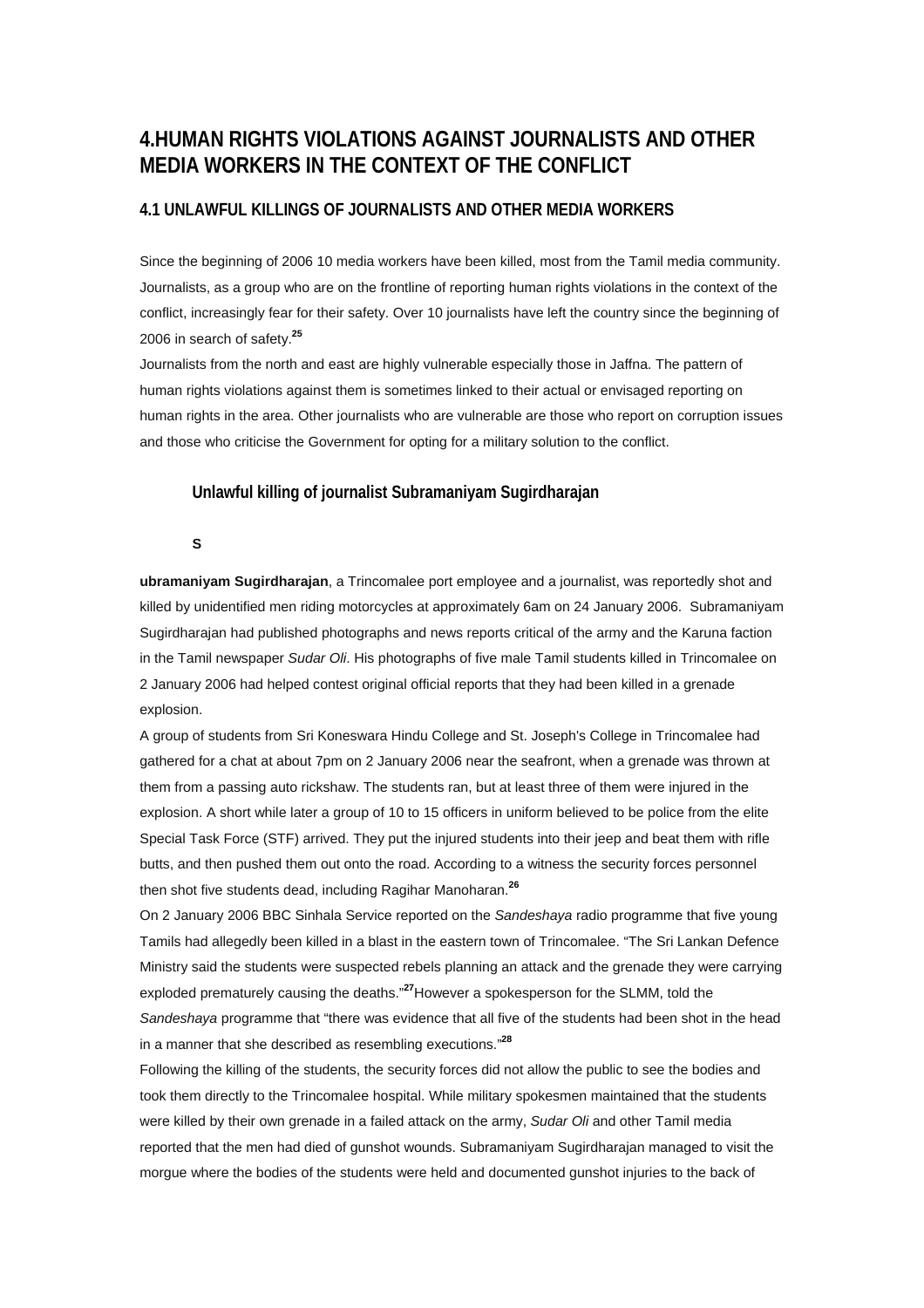their heads. The photographs of this received wide coverage in Tamil-language print and internet media and were instrumental in ensuring a full post-mortem was carried out, after which Brigadier Prasad Samarasinghe confirmed that there were also gunshot injuries. The testimony given by a Junior Medical Officer, Dr. Gamini Gunatunge, in Trincomalee magistrate's court on 17 January 2006 confirmed that the deaths were due to bullet injuries.**[29](http://www.amnesty.org/en/alfresco_asset/0d18ed0f-cb33-11dc-b181-d35374267ce9/asa370012008eng.html#sdfootnote29sym#sdfootnote29sym)**

After increasing domestic and international condemnation, the President set up a Commission of Inquiry in September 2006 to investigate this case and 15 other incidents. The killing of Subramaniyam Sugirdharajan does not feature among these.

Dr. Manoharan, the father of one of the students killed on 2 January 2006 subsequently left the country due to fears for his safety.

The lack of credible information about who was responsible for the unlawful killing of Subramaniyam Sugirdharajan adds more urgency to the need for an independent and impartial investigation.

### **Jaffna media community under threat**

Jaffna has been isolated from the rest of the country since the closure of the A9 road linking the north to the south on 11 August 2006. Lack of transport links has affected food supplies to over 500,000 people in the peninsula. The area is heavily militarised with the Sri Lankan Army (SLA) operating multiple checkpoints and maintaining an overnight curfew. Cordon and search operations are common in which mainly Tamil men, as well as women, are rounded up, their identity cards confiscated, and many of them are then detained and taken to army camps for "checking". Many detainees are allegedly tortured while in custody. The Jaffna office of the HRCSL has recorded several cases of torture in army camps since 2006. The number of reports of unlawful killings and disappearances continues to escalate. According to the Jaffna branch of the HRCSL, 900 civilians were reported missing and considered victims of enforced disappearances between December 2005 and September 2007.

The fact that many of these incidents are taking place inside high security zones and during curfew hours suggests that at least some of these killings may have been committed by people working with or with the consent of the security forces, in particular the Sri Lanka Army, since it has primary operational responsibility for security in the area. A reliable source and regular visitor to the area reports that, "every night people are taken and killed...there is no investigation no process of law in the peninsula".**[30](http://www.amnesty.org/en/alfresco_asset/0d18ed0f-cb33-11dc-b181-d35374267ce9/asa370012008eng.html#sdfootnote30sym#sdfootnote30sym)** Duringher October 2007 visit to Jaffna, Louise Arbour, UN High Commissioner for Human Rights raised her concerns at human rights violations such as enforced disappearances. There are reports that disappearances in the north and east are part of a systematic counter insurgency strategy by the government to rout out LTTE sympathisers. One analyst points out that hundreds of alleged LTTE sympathisers or supporters have been killed, particularly in Jaffna since the first quarter of 2006.**[31](http://www.amnesty.org/en/alfresco_asset/0d18ed0f-cb33-11dc-b181-d35374267ce9/asa370012008eng.html#sdfootnote31sym#sdfootnote31sym)**A number of reports highlight concerns that EPDP, which is part of the country's coalition government, and which has an armed wing, plays a key role in human rights violations in the peninsula.**[32](http://www.amnesty.org/en/alfresco_asset/0d18ed0f-cb33-11dc-b181-d35374267ce9/asa370012008eng.html#sdfootnote32sym#sdfootnote32sym)**A number of families of the disappeared have raised concerns that the EPDP are involved with some of the disappearances taking place. During the ceasefire intelligence officers and members of the EPDP are reported to have videotaped community festival programs, when the LTTE was able to operate openly, and systematically targeted persons in attendance at parades or demonstrations. (It is thought that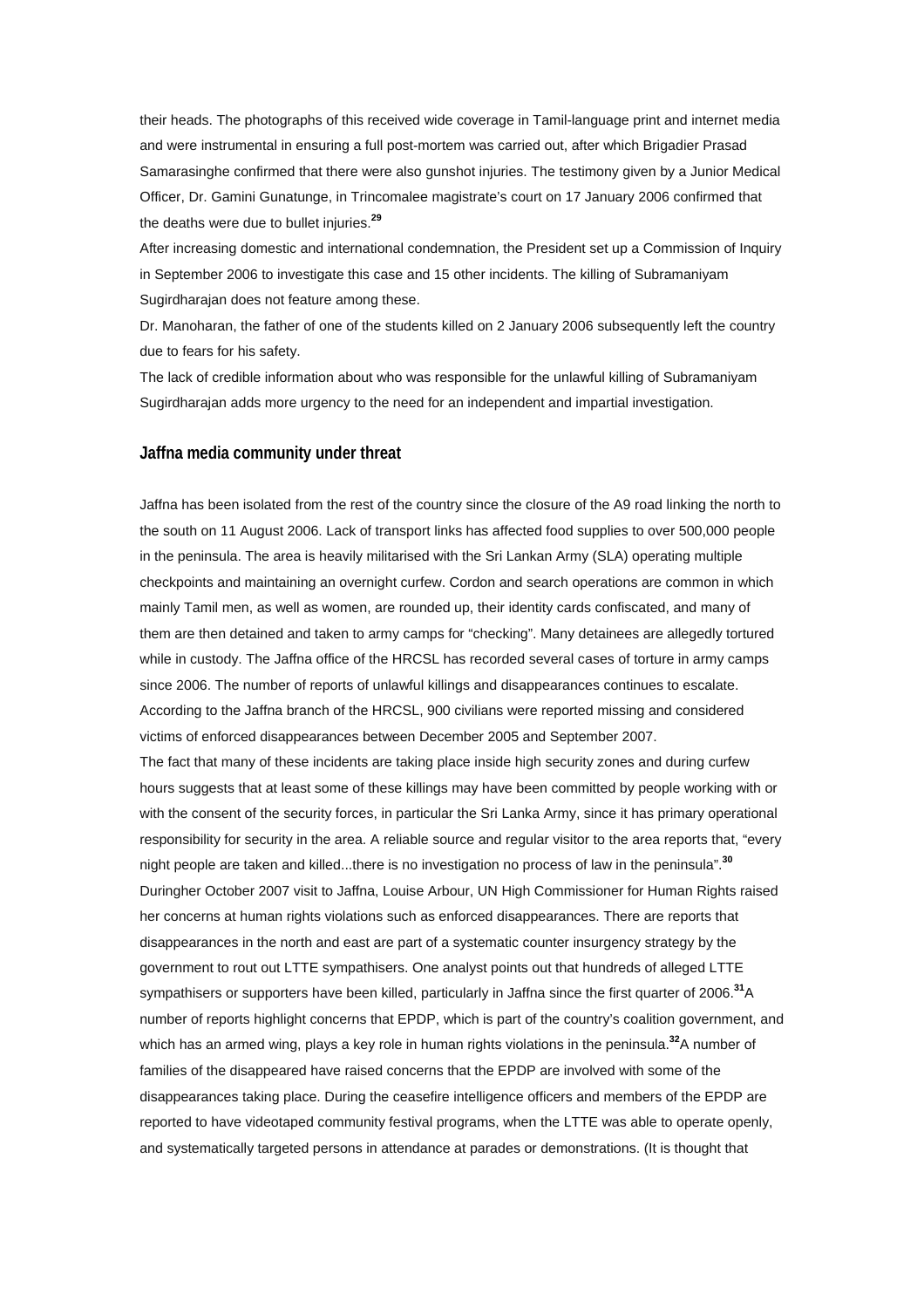many of the people who attended these events were forced by the LTTE to attend so their presence did not necessarily signify affiliation.)

Some families of victims report that masked men who arrive at night speak good Jaffna Tamil, a dialect that would be difficult for the Sinhala-speaking security forces to master. EPDP cadres are also accused of acting as messengers between victims' families, the victim and the SLA. There are allegations that EPDP cadres have received payment to act as such messengers. Given the climate of fear in the peninsula, the fact that many families are scared to come forward, and the lack of both access and security for outside media to conduct investigations, these reports are difficult to substantiate. Amnesty International urges the government to conduct an inquiry into these allegations.

In this context, the media in the north plays a particularly important role in reporting on human rights abuses. Journalists and media workers have frequently suffered intimidation and several have been killed. Since the murder of Mylvagaman Nimalarajan (a contributor to the BBC) in October 2000 (see p35) it is increasingly difficult to find independent media reports. The BBC no longer has a reporter in Jaffna as "no one will take over the job of reporting incidents happening in the peninsula."**[33](http://www.amnesty.org/en/alfresco_asset/0d18ed0f-cb33-11dc-b181-d35374267ce9/asa370012008eng.html#sdfootnote33sym#sdfootnote33sym)**

The *Uthayan* (Dawn), a Jaffna-based daily newspaper has come under severe attack.**[34](http://www.amnesty.org/en/alfresco_asset/0d18ed0f-cb33-11dc-b181-d35374267ce9/asa370012008eng.html#sdfootnote34sym#sdfootnote34sym)**The reason for targeting *Uthayan* is reportedly politically motivated and linked to the paper's alleged Tamil nationalist stance. Seven media workers have been killed in Jaffna since the beginning of May 2006, four of these working with *Uthayan*. The *Uthayan* office was attacked on 2 May 2006 by gunmen who came on motorcycles and, in the absence of the journalists they were apparently looking for, killed two members of the support staff, Suresh Kumar and Rajiv Kumar. The Editor of *Uthayan* states that, "publishing our daily newspaper in Jaffna is an increasingly Herculean and dangerous task with armed gunmen who continuously threaten our work and our lives."**[35](http://www.amnesty.org/en/alfresco_asset/0d18ed0f-cb33-11dc-b181-d35374267ce9/asa370012008eng.html#sdfootnote35sym#sdfootnote35sym)**Given the targeting of *Uthayan* staff at least 60 members of staff were not reporting to work in November 2007 out of fear. One journalist from *Uthayan* has reportedly not left the newspaper's office for 13 months for fear he may be killed.**[36](http://www.amnesty.org/en/alfresco_asset/0d18ed0f-cb33-11dc-b181-d35374267ce9/asa370012008eng.html#sdfootnote36sym#sdfootnote36sym)**

The University Teachers for Human Rights, Jaffna (UTHR-J) in Special Report No. 21 named the EPDP as the principal suspect in the attack on the *Uthayan* newspaper on 2 May 2006:

"The fact that the army sentry at Sivankovil opened fire and injured two persons on a motorcycle on a slightly circuitous route from the Uthayan to the EPDP office just after the attack, was the source of this suspicion. A good source later confirmed this suspicion, adding that the injured were two EPDP cadres. One was according to this source, mildly injured and the other was being treated for his injuries even two months later."*[37](http://www.amnesty.org/en/alfresco_asset/0d18ed0f-cb33-11dc-b181-d35374267ce9/asa370012008eng.html#sdfootnote37sym#sdfootnote37sym)*

According to reports, the police took the named EPDP suspect in for questioning but soon released him with no further investigation. In Jaffna, the International Crisis Group reports that the unlawful killings seem to be the work of:

"'Hybrid groups', which comprise military intelligence cadres with Tamil militants, some of whom may be from the EPDP. Other sources suggest these are former, but no longer active, members of the EPDP now working closely with the military… Either way, there is little doubt the security services are actively involved in these extra-judicial killings."*[38](http://www.amnesty.org/en/alfresco_asset/0d18ed0f-cb33-11dc-b181-d35374267ce9/asa370012008eng.html#sdfootnote38sym#sdfootnote38sym)*

There have been reports of several other killings of journalists in Jaffna, though it has not been possible for Amnesty International to ascertain further details or information about the perpetrators in these cases. The fact that there is a lack of independent sources capable of verifying violations reported from the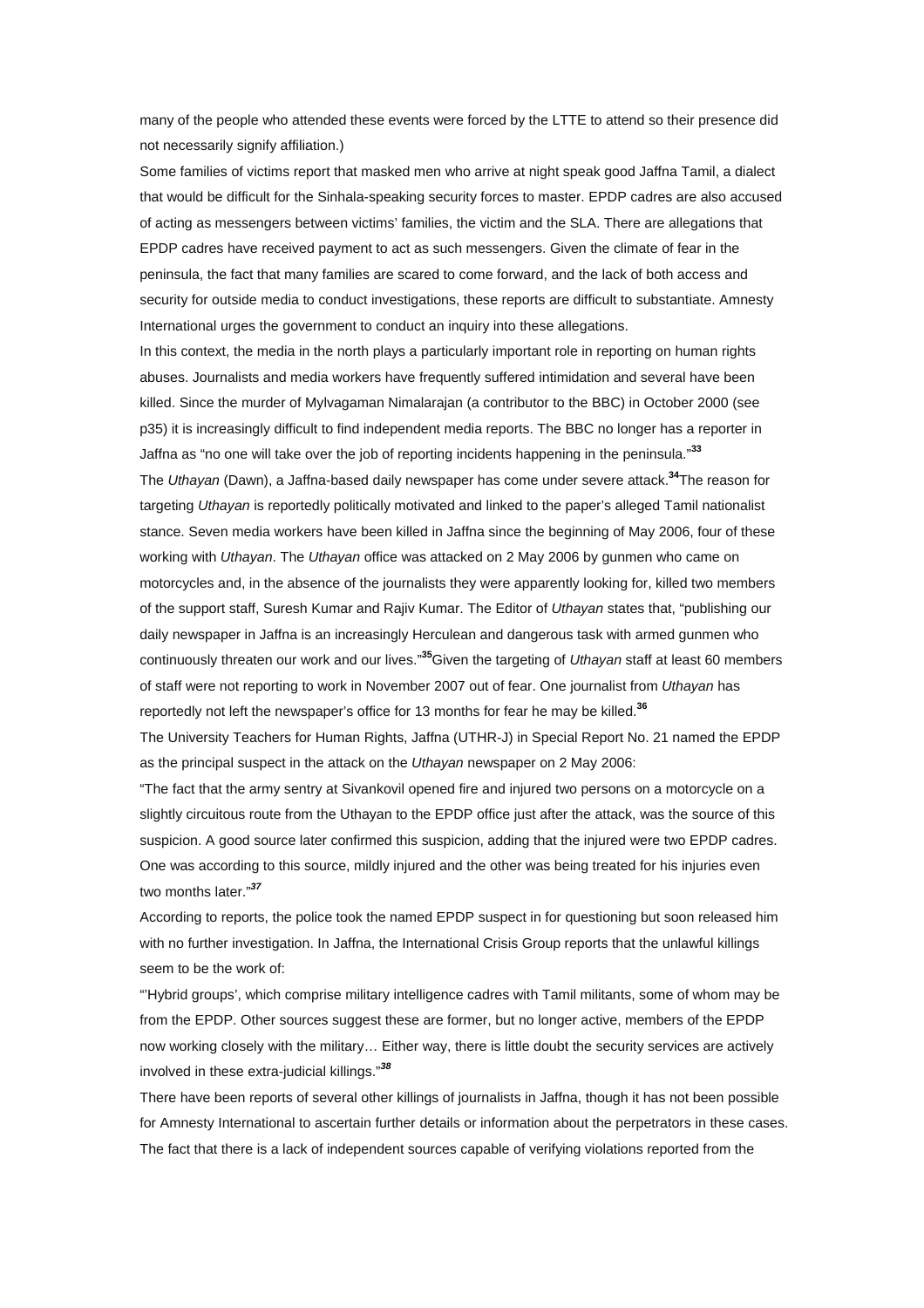peninsula is a serious concern given the scale of human rights violations alleged to be taking place there.

On 29 April 2007 **Selvaraja Rajivaram**, a young *Uthayan* journalist was shot dead near the newspaper's office in Jaffna.**[39](http://www.amnesty.org/en/alfresco_asset/0d18ed0f-cb33-11dc-b181-d35374267ce9/asa370012008eng.html#sdfootnote39sym#sdfootnote39sym)**Selvaraja Rajivaram had been investigating reports of disappearances. His reportsincluded coverage of the HRCSL's work in Jaffna and news from the Jaffna teaching hospital. On 16 August 2006 **Sathasivam Baskaran**, a delivery man at *Uthayan* newspaper, was reportedly shot dead by unknown gunmen when he was in a clearly marked *Uthayan* delivery vehicle after taking advantage of the temporary lifting of a curfew to deliver copies of the newspaper in an area controlled by the Sri Lankan armed forces.

On 21 August 2006 **Sinnathamby Sivamarajah**, managing director of the Jaffna based Tamil-language *Namthu Eelanadu* newspaper and former member of Parliament was shot dead outside his house in the Jaffna peninsula. Sivamarajah's house is inside a high security zone controlled by the Sri Lankan military suggesting that the perpetrators were able to move with the consent of the security forces.**[40](http://www.amnesty.org/en/alfresco_asset/0d18ed0f-cb33-11dc-b181-d35374267ce9/asa370012008eng.html#sdfootnote40sym#sdfootnote40sym) Sahathevan Deluxshan**, 22, a media student at Jaffna University Media Research and Training Centre and a part-time journalist, was shot dead by unidentified men on 2 August 2007 in Jaffna town. Media workers in Jaffna are vulnerable because they are required to obtain various passes from the military and, like other residents of Jaffna, need a military permit to leave the peninsula. At a conference of South Asian media in September 2007 organised in Colombo, the Indian magazine *Frontline* reported that:

"The delegates from Jaffna had arrived on "travel permits" issued by the military, after getting the green signal from several agencies that they do not pose a threat to the security of the state. The permits were valid for a period of 10 days and were to be surrendered to the military authorities concerned in Jaffna on their return. It took the journalist over a week to get the clearance from the defence authorities though he was in possession of a national identity card, Government of Sri Lanka press accreditation tag and a separate identity issued by the local military authorities in Jaffna."*[41](http://www.amnesty.org/en/alfresco_asset/0d18ed0f-cb33-11dc-b181-d35374267ce9/asa370012008eng.html#sdfootnote41sym#sdfootnote41sym)*

#### **Unlawful killings in Colombo and Vavuniya**

There has been one reported killing of a Sinhalese journalist in Colombo since the beginning of 2006. **Sampath Lakmal de Silva**, a freelance Sinhalese journalist specialising in defence issues, was reportedly shot dead by unknown gunmen on 2 July 2006. He was found dead three kilometres from his home in Dehiwela, Colombo after going out to meet an unidentified person who had called him. At the time of his death he was covering the conflict between the government and the LTTE for the weekly *Sathdina*. Two Sri Lanka army personnel including a lieutenant and an intelligence officer were among those initially arrested by the Dehiwela Police. However, later on, the police investigation stalled allegedly under pressure from the army.

In August 2007, Lakmal de Silva's mother Rupa de Silva, complained that an unidentified person, posing as a CID officer, had threatened her with death.**[42](http://www.amnesty.org/en/alfresco_asset/0d18ed0f-cb33-11dc-b181-d35374267ce9/asa370012008eng.html#sdfootnote42sym#sdfootnote42sym)**To Amnesty International's knowledge, the investigation into the killing of Sampath Lakmal de Silva remains stalled.

There has been one reported killing of a Tamil journalist in Vavuniya town.

**Subash Chandraboas** (or Chandrabose), 32, male, a poet and editor of the handwritten Tamil monthly *Nilam* (*The Ground*), was reportedly gunned down by unidentified gunmen at his residence in Vavuniya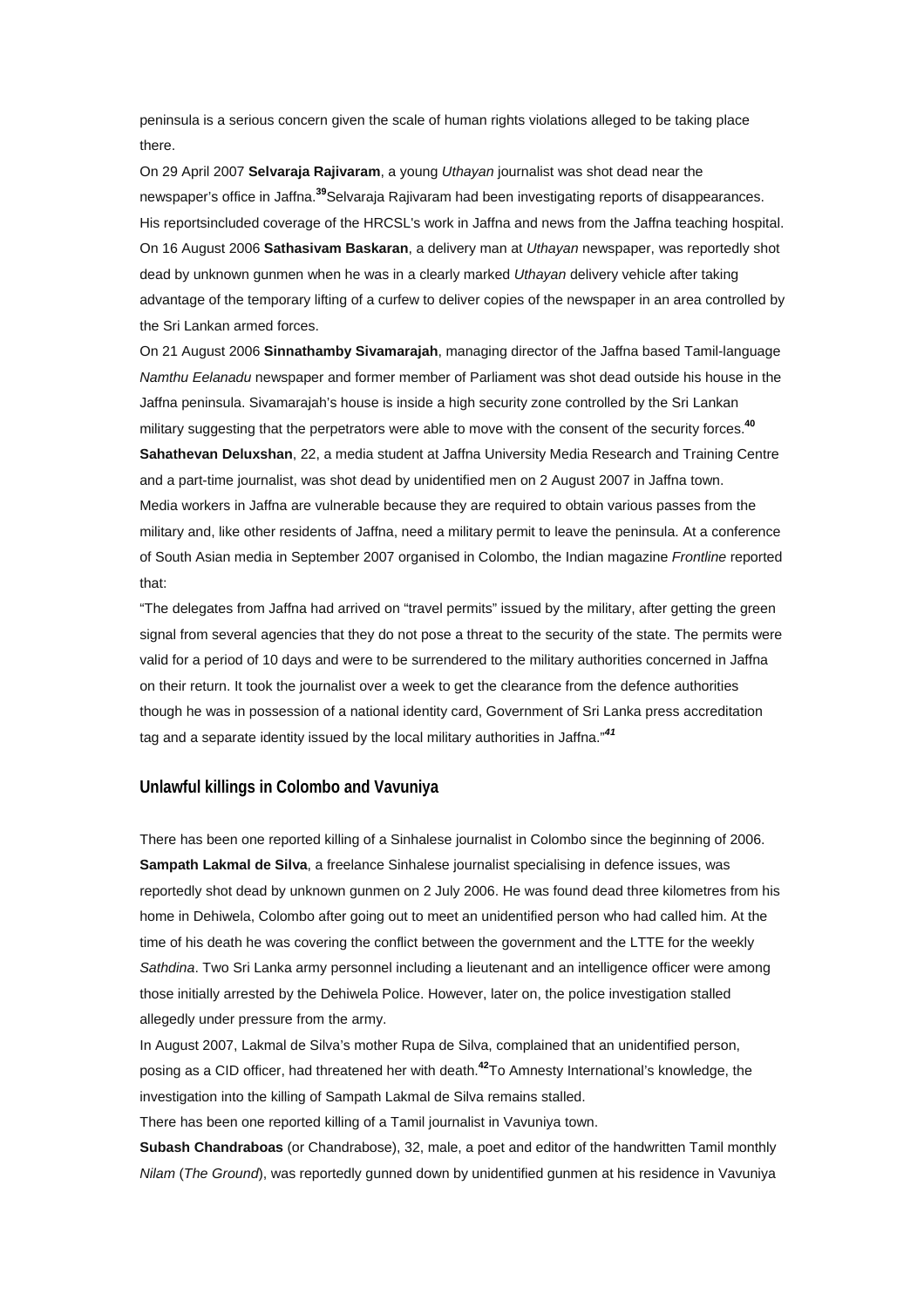on 16 April 2007. Subash Chandraboas was also a free-lance correspondent for the London-based magazine *Tamil World*.

### **4.2 ENFORCED DISAPPEARANCES OF JOURNALISTS**

There have been two cases of enforced disappearances of journalists in Jaffna. Amnesty International is monitoring these cases closely.

**Subramanium Ramachandran** has been missing since 15 February 2007. Ramachandran, 37, had been working as the Vadamarachchi reporter for Tamil language dailies *Yal Thinakkural* and *Valampuri* since 2001. Reporters without Borders notes, "he went missing after a report implicating a businessman and military officers in illegal trafficking of sand."**[43](http://www.amnesty.org/en/alfresco_asset/0d18ed0f-cb33-11dc-b181-d35374267ce9/asa370012008eng.html#sdfootnote43sym#sdfootnote43sym)**It was reported that he was being held in a military camp in the north of the island but it is increasingly presumed that he may have died in custody and that his body was disposed of in secret.

**Vadivel Nirmalarajan**, a proofreader with the *Uthayan* newspaper has been reported missing since 17 November 2007. Amnesty International is concerned that he is a victim of an enforced disappearance. According to Reporters Without Borders, "it is thought he was abducted by members of the EPDP near the Navalar Road railway as he was cycling home after a night shift as copy editor at the newspaper".**[44](http://www.amnesty.org/en/alfresco_asset/0d18ed0f-cb33-11dc-b181-d35374267ce9/asa370012008eng.html#sdfootnote44sym#sdfootnote44sym)**His family have filed a complaint at the HRCSL in Jaffna.

## **4.3 ARRESTS OF JOURNALISTS**

Journalists from all communities have been arrested in connection with articles critical of Government policies in relation to the conflict or more widely.

On 21 November 2006 **Parameshwari Munusamy**, a Tamil woman journalist with the Sinhalese newspaper *Mawbima,* was arrested by Special Task Force (STF) personnel and was detained at the 'Terrorist Investigation Division' (TID) headquarters under the ERs on suspicion of having links with the LTTE.**[45](http://www.amnesty.org/en/alfresco_asset/0d18ed0f-cb33-11dc-b181-d35374267ce9/asa370012008eng.html#sdfootnote45sym#sdfootnote45sym)**At the time of her arrest Parameshwari Munusamy was not told details of the grounds and legal basis she was held under. Detained without charge for four months, she was released on 22 March 2007. She was known for reporting on issues related to the Tamil community and had investigated reports of abductions and disappearances in Colombo. Amnesty International believes that she was detained in connection with her articles, published in *Mawbima* concerning such human rights violations. **Arthur Wamanan Swarnalingam**, a Tamil journalist working for the *Sunday Leader* was arrested by the Criminal Investigations Department (CID) on 24 October 2007. Reports say that his arrest was connected to a telephone call Arthur Wamanan made to Government MinisterMano Wijeratne in order to get the Minister's comments on a story that appeared in *The SundayLeader* on 21 October 2007 entitled "Minister gets Gem Authority to pay wife's roaming charges."**[46](http://www.amnesty.org/en/alfresco_asset/0d18ed0f-cb33-11dc-b181-d35374267ce9/asa370012008eng.html#sdfootnote46sym#sdfootnote46sym)**In addition to concerns that Arthur Wamanan was arrested due to reported pressure by Minister Mano Wijeratne, the *Sunday Leader* expressed concern about his treatment in custody:

"Having identified Arthur as a Tamil, they wrote down his statement in Sinhala despite him asking that it should be written down in Tamil or English. They then forced him to sign it. What is more, he was not permitted to have a lawyer present."*[47](http://www.amnesty.org/en/alfresco_asset/0d18ed0f-cb33-11dc-b181-d35374267ce9/asa370012008eng.html#sdfootnote47sym#sdfootnote47sym)*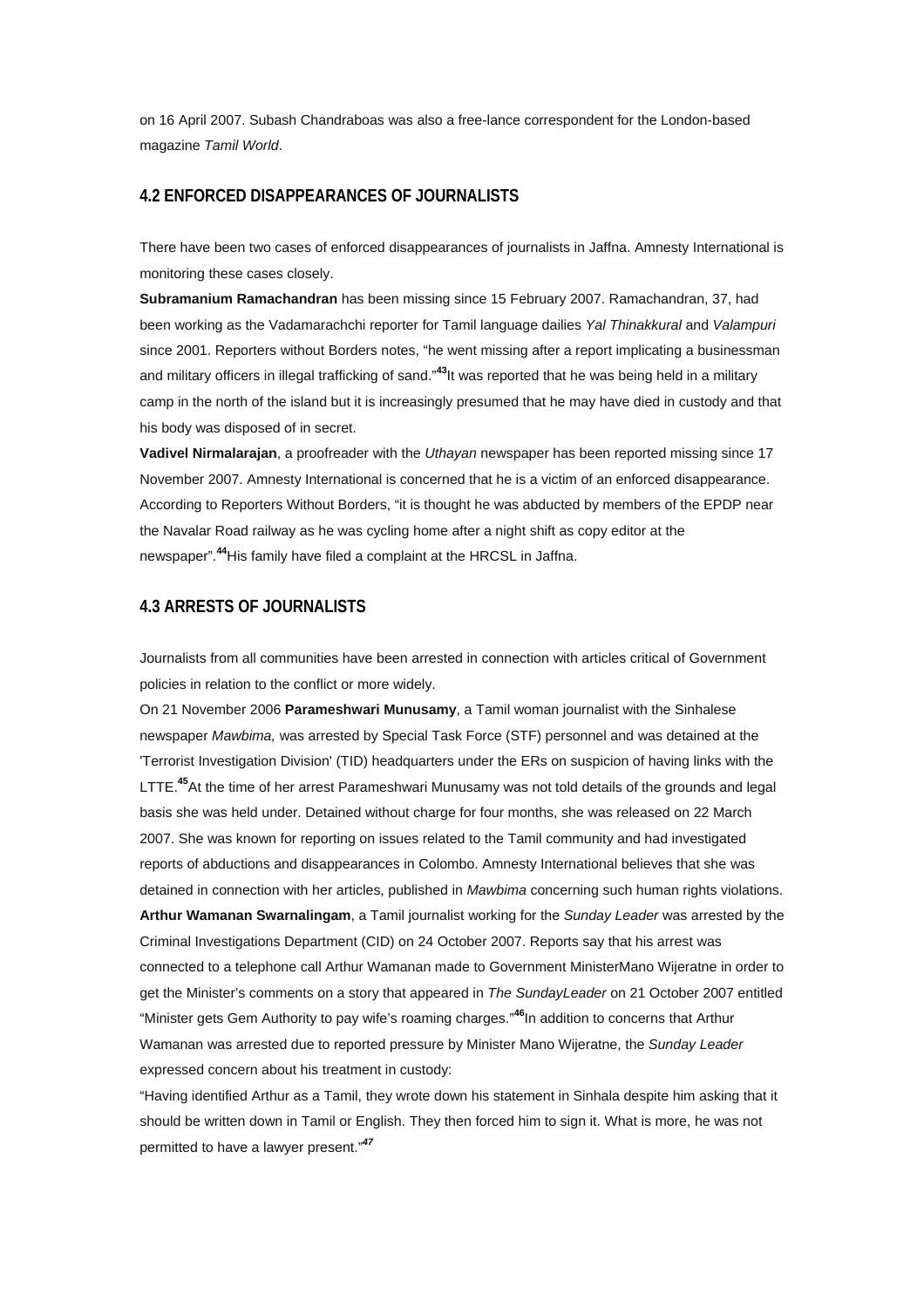Arthur Wamanan Swarnalingam filed a Fundamental Rights case in November 2007 at the Supreme Court challenging the legality of his arrest.

On 26 February 2007 officers from the TID arrested **Dushyantha Basnayake,** a Director of Standard Newspapers Private Limited in Colombo, under the PTA. The reason given for his arrest was suspected links with the LTTE. According to Standard Newspapers they believe his arrest is more likely linked to a crackdown on their newspaper which prior to the time of his arrest was raising questions about the nature of the conflict; see below 'Targeting and Silencing of Mawbima.'**[48D](http://www.amnesty.org/en/alfresco_asset/0d18ed0f-cb33-11dc-b181-d35374267ce9/asa370012008eng.html#sdfootnote48sym#sdfootnote48sym)ushyantha Basnayake** was subsequently released without charge.

#### **Akuna Unionists Case**

On 5 February 2007, **Lalith Seneviratn[e49](http://www.amnesty.org/en/alfresco_asset/0d18ed0f-cb33-11dc-b181-d35374267ce9/asa370012008eng.html#sdfootnote49sym#sdfootnote49sym)**, **Nihal Serasinghe** and **Sisira Priyankara** who helped produce the trade union publication *Akuna* (*The Thunder*) were detained. Lalith Seneviratne told his lawyer that non-uniformed government agents took him from his home in Hokandara North, Colombo. During his abduction Lalith Seneviratne's wife tried to intervene and was told he was being taken by the government. She immediately filed a complaint at Ahurugiriya Police station. The authorities initially denied holding them in custody or having any knowledge of their whereabouts.**[50](http://www.amnesty.org/en/alfresco_asset/0d18ed0f-cb33-11dc-b181-d35374267ce9/asa370012008eng.html#sdfootnote50sym#sdfootnote50sym)**Less than 48 hours later the government admitted to having the men in custody and accused the unionists of 'terrorist' acts including the supply of weapons to the LTTE and setting off bombs. These accusations are based on taped confessions some of which were shown at a press conference in Colombo on 7 February 2007. The unionists' lawyer challenges these accusations and notes they are based on confessions gained by torture.

The unionists are members of a Leftist political group called the Revolutionary Liberation Organization which is a vocal opponent of the war. As a result, members of this group have been publicly called Sinhala Koti (Sinhala Tigers). A number of demonstrations they participated in with the anti-war front have been disrupted.

This case is complex with a number of explanations as to what role the unionists may have played in acting either as LTTE informants or agents provocateurs or simply going about their business as trade unionists entitled to their right to freedom of expression. Amnesty International is investigating the case to gain further clarity. Regardless of their alleged crimes the suspects have a right to a fair trial and any allegations should be part of a proper judicial inquiry.

The FMM criticised the nature of the arrests and detentions as apparently arbitrary and unlawful: "The manner in which the information regarding the 'terrorist' linkages of the three trade unionists was made public also raises some concerns regarding the potential for stifling all opposition and media freedom in the interests of national security." **[51](http://www.amnesty.org/en/alfresco_asset/0d18ed0f-cb33-11dc-b181-d35374267ce9/asa370012008eng.html#sdfootnote51sym#sdfootnote51sym)**

The *Akuna* unionists were held in the TID head office in Colombo until 7 June 2007 when they were transferred to Boosa detention camp in the south of the country. Counsel Ratnavale representing the three detainees claims the TID had caused the case to be called out of turn prior to the due calling date. As a consequence the suspects were not represented by counsel on 23 March 2007. According to relatives who visited the unionists, on 29 May 2007 **Lalith Seneviratne**, **Nihal Serasinghe** and **Sisira Priyankara** were ordered to sign a document admitting guilt. They refused and began a hunger strike. Police officers at the TID allegedly assaulted the prisoners. Families of the prisoners reported this to the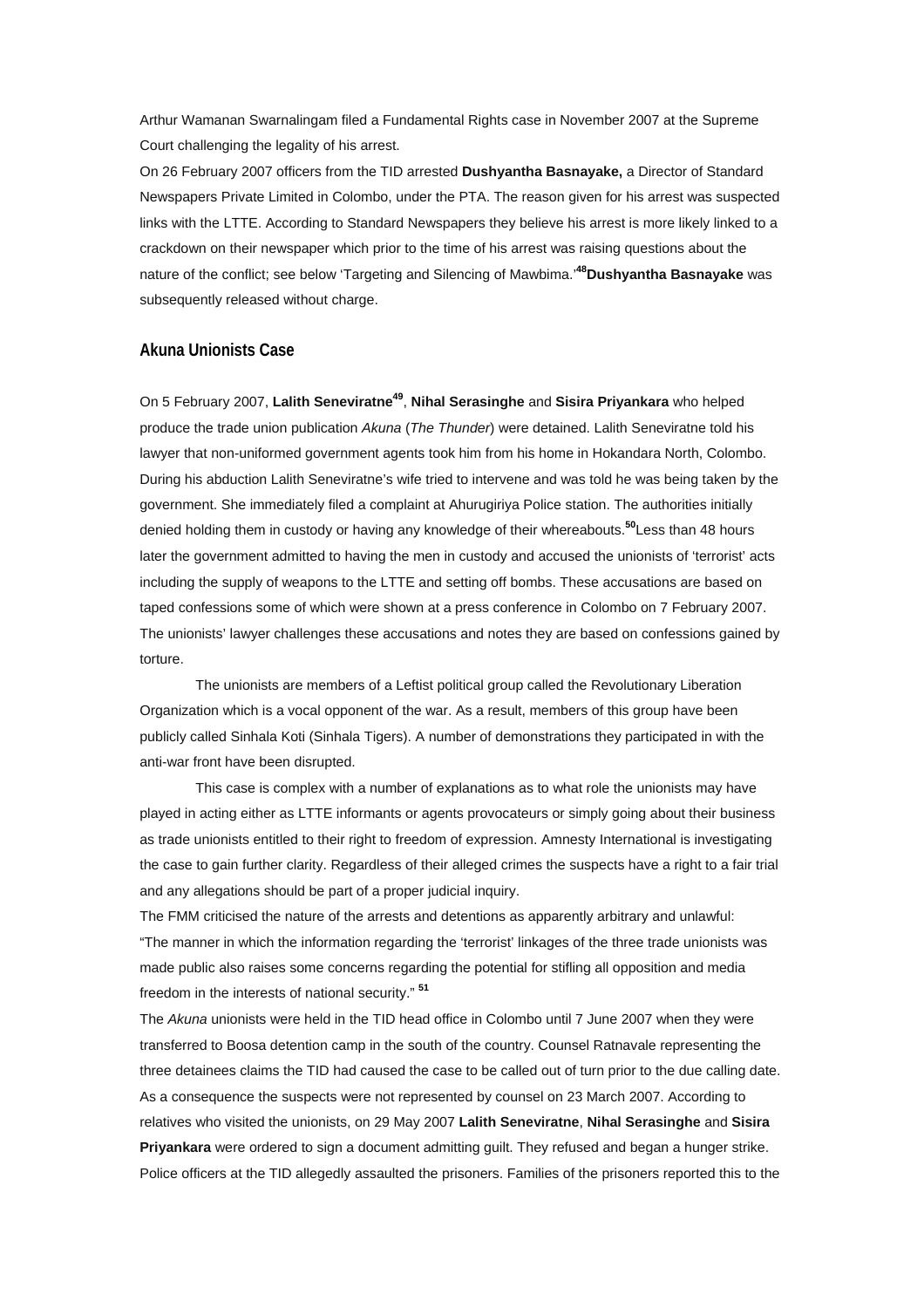HRCSL (Complaint No. HRC 3253/07 of 4 June 2007). The men have been held with limited access to their families and their lawyer and have alleged that they were tortured to coerce confessions.**[52](http://www.amnesty.org/en/alfresco_asset/0d18ed0f-cb33-11dc-b181-d35374267ce9/asa370012008eng.html#sdfootnote52sym#sdfootnote52sym)** The arbitrary detention initially sparked a protest by over 400 trade unionists on 6 February 2007 in front of the Fort Railway Station in Colombo.**[53](http://www.amnesty.org/en/alfresco_asset/0d18ed0f-cb33-11dc-b181-d35374267ce9/asa370012008eng.html#sdfootnote53sym#sdfootnote53sym)**In response to a question posed by a *Ravaya* journalist about the lack of due process during the arrests of the *Akuna* unionists, Champika Ranawakka, Minister for Environment and Natural Resources**[54](http://www.amnesty.org/en/alfresco_asset/0d18ed0f-cb33-11dc-b181-d35374267ce9/asa370012008eng.html#sdfootnote54sym#sdfootnote54sym)**reportedly advocated for the use of all available means, including the use of extra-judicial measures, against political dissidents. Minister Ranawakka said: "We can't do any thing because of wild donkey freedom in this country, if those can't be dealt within existing laws we know how to do it. If we can't suppress those bastards with the law we need to use any other ways and means, Yes."*[55](http://www.amnesty.org/en/alfresco_asset/0d18ed0f-cb33-11dc-b181-d35374267ce9/asa370012008eng.html#sdfootnote55sym#sdfootnote55sym)*

#### According to the FMM:

"The Minister goes on to express his support for a recent poster campaign by the extremist National Movement Against Terrorism (NMAT) - known as a close political ally of the Jathika Hela Urumaya (JHU) to which the Minister belongs - calling for the elimination of those the JHU and NMAT perceive to be aiding and abetting the cause of the LTTE, including all pro-peace civil society activists and media activists."*[56](http://www.amnesty.org/en/alfresco_asset/0d18ed0f-cb33-11dc-b181-d35374267ce9/asa370012008eng.html#sdfootnote56sym#sdfootnote56sym)*

Lalith Seneviratne, Nihal Serasinghe and Sisira Priyankara remain in detention at Boosa detention camp and still face no formal charges. According to their lawyer they have only been produced in court once. According to reports one of the unionists was assaulted after his return from court. Kehilya Rambukwella, the Government Information Minister speaking directly about the *Akuna* case

noted, "the government is able to silence those who voice their opposition to the arrests."**[57](http://www.amnesty.org/en/alfresco_asset/0d18ed0f-cb33-11dc-b181-d35374267ce9/asa370012008eng.html#sdfootnote57sym#sdfootnote57sym)**

Amnesty International is seriously concerned about such statements. The government should encourage, facilitate and protect the right of all persons, including those opposing the government, to peacefully express their views freely, rather than issuing threats against them. The organization calls on the government of Sri Lanka to dissociate itself from such statements and reiterate its commitment to respect and protect freedom of expression in particular, and human rights in general.

## **4.4 BOMBING OF VOICE OF TIGERS RADIO STATION**

#### A

### Bombing of Voice of Tigers Radio Station © Private

Sri Lanka military air strike on 27 November 2007 destroyed the compound and someadjacent civilian buildings of the Voice of Tigers (VoT). The VoT radio station transmits LTTE news and information. Three of the station's staff, who had not been given any prior warning, and six other civilians were killed in the air force jet attacks. Reporters Without Borders condemned the attack and noted: "Voice of Tigers is a propaganda radio operated by the LTTE rebels, but the rules of war are clear - military bombardment and bombing must be limited to strictly military targets."**[58](http://www.amnesty.org/en/alfresco_asset/0d18ed0f-cb33-11dc-b181-d35374267ce9/asa370012008eng.html#sdfootnote58sym#sdfootnote58sym)**

#### **4.5 THREATS AND OTHER FORMS OF INTIMIDATION**

The relatively small community of media workers in northern and eastern Sri Lanka continue to face intimidation, with editors periodically asked to report to military camps, and incidents of unidentified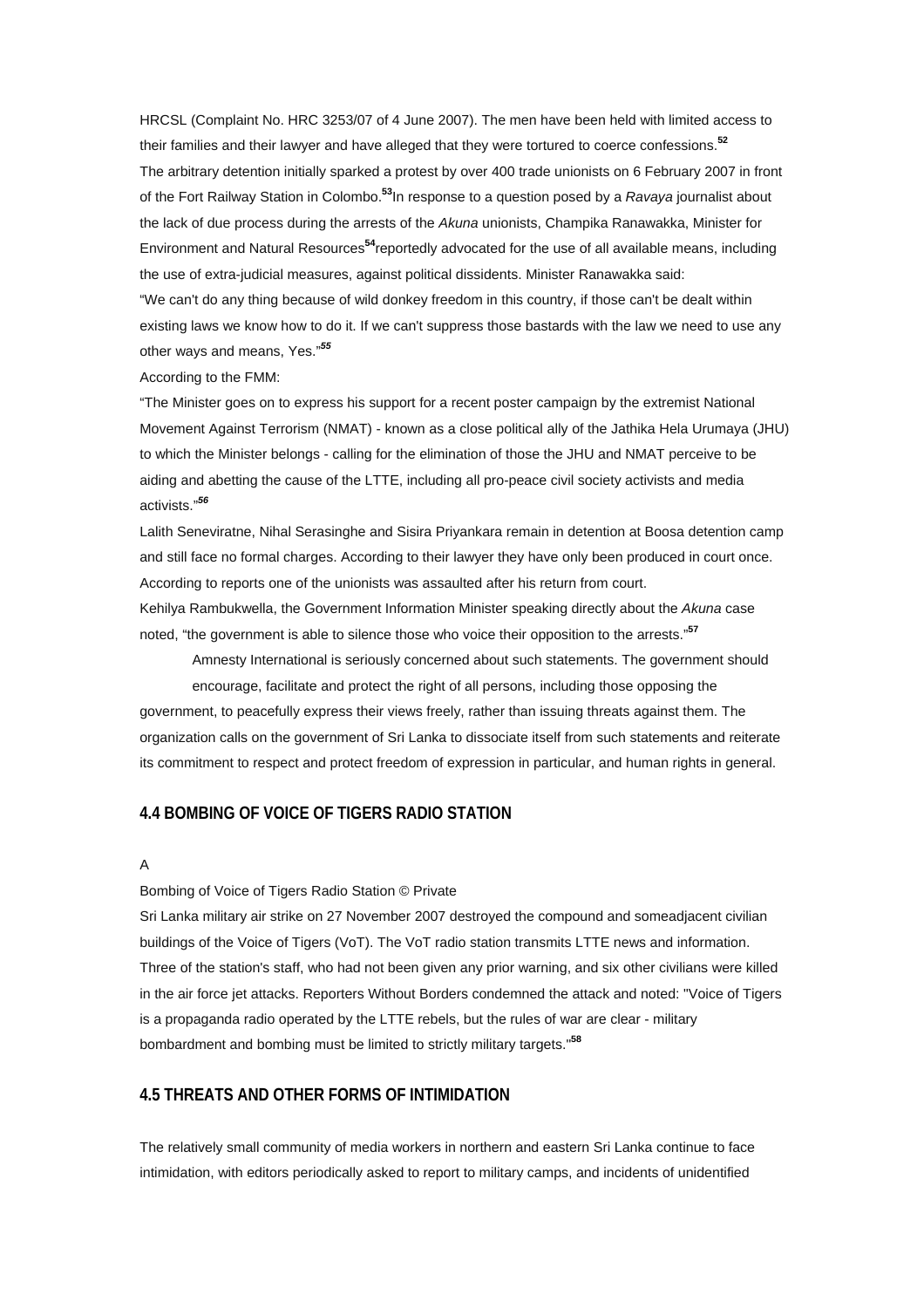armed men entering newspaper offices late at night. On 6 November 2006 officers of the Sri Lankan Army's  $512<sup>th</sup>$  division reportedly summoned Jaffna editors to warn them not to print the upcoming 'Heroes Day' Speech by leader of the LTTE Velupillai Prabhakaran. On 5 January 2006 the office of Jaffna Tamil daily *Yal Thinakkural* was searched by members of the army.**[59](http://www.amnesty.org/en/alfresco_asset/0d18ed0f-cb33-11dc-b181-d35374267ce9/asa370012008eng.html#sdfootnote59sym#sdfootnote59sym)**

After a number of protests by students in Jaffna criticising the high number of enforced disappearances, it is reported that the Sri Lankan Army visited the offices of *Thinakkural*, *Uthayan* and *Valampuri* newspapers on 9 January 2007 and reportedly threatened staff not to publish reports by the Jaffna University Student Union.

An example of how the military tries to control news on human rights issues is its reported interference with the media coverage of the visit by UN Under Secretary General on Humanitarian Affairs, Sir John Holmes to Jaffna in August 2007. The day before the visit the military reportedly told journalists and NGOs in Jaffna to stay silent on human rights issues. Civil society groups issued a press release noting: "On the day before Mr. Holmes' visit to Jaffna, the military commander called for a meeting at Palaly military headquarters, at which NGOs and civil society representatives were instructed not to refer to human rights issues and to restrict themselves to issues of humanitarian assistance during their meeting with Mr. Holmes."**[60](http://www.amnesty.org/en/alfresco_asset/0d18ed0f-cb33-11dc-b181-d35374267ce9/asa370012008eng.html#sdfootnote60sym#sdfootnote60sym)**

On 27 December 2007 Labour Minister Dr. Mervyn Silva entered the Sri Lanka Rupavahini Corporation (SLRC) with a group of supporters and reportedly assaulted the News Director, Mr. T. M.G. Chandrasekara. The Minister was reportedly angered by SLRC's decision not to televise his speech at a rally in Matara which, according to SLRC sources,contained a number of indecent remarks. Mr. Chandrasekara was hit twice and then dragged to the chairman's office.

Minister Mervyn Silva has a reported history of leading assaults on the media (see p 30). The lack of investigations following these attacks was cited by one journalist present at the SLRC premises as a reason why employees at SLRC took the Minister hostage for nearly 3 hours after the alleged assault. The employees wanted an apology for the assault on the SLRC News Director. Colombo Chief Magistrate, Macky Mohammed has urged a proper investigation into the role played in the incident by aides of Minister Silva who reportedly assaulted the SLRC News Director. One of Minister Silva's aides, Nuwan Gunathilake alias Kudu Nuwan (Heroin Nuwan), was subsequently arrested by the police on charges of allegedly assaulting the SLRC News Director, and was then released on bail. Kudu Nuwan is not a member of the Minister's official security but a personal bodyguard who faces a number of allegations relating to illegal heroin supply in Colombo.According to the *Sunday Times*, a three member committee appointed by the Central Committee of the Sri Lanka Freedom Party (SLFP) to investigate into the SLRC incident has not, as of January 26, actually met.**[61](http://www.amnesty.org/en/alfresco_asset/0d18ed0f-cb33-11dc-b181-d35374267ce9/asa370012008eng.html#sdfootnote61sym#sdfootnote61sym)**

Following the SLRC incident, journalists were questioned by the police for their role in holding Minister Silva. Aside from such official investigations, some SLRC journalists report that they have since received threatening phone calls from members of Kudu Nuwan's armed gang causing them to fear for their lives.

Sanath Balasooriya, the Chair of the Sri Lankan Working Journalists' Association (SLWJA) made a public speech at the SLRC premises on 27 December condemning the actions of Minister Silva and his aides but also appealed to everyone to seek a peaceful resolution. One of his colleagues, the General Secretary of the SLWJA was subsequently targeted. On 7 January 2008 a group of men in civilian clothes raided the house of Poddala Jayantha who notes that, "an unidentified group knocked at my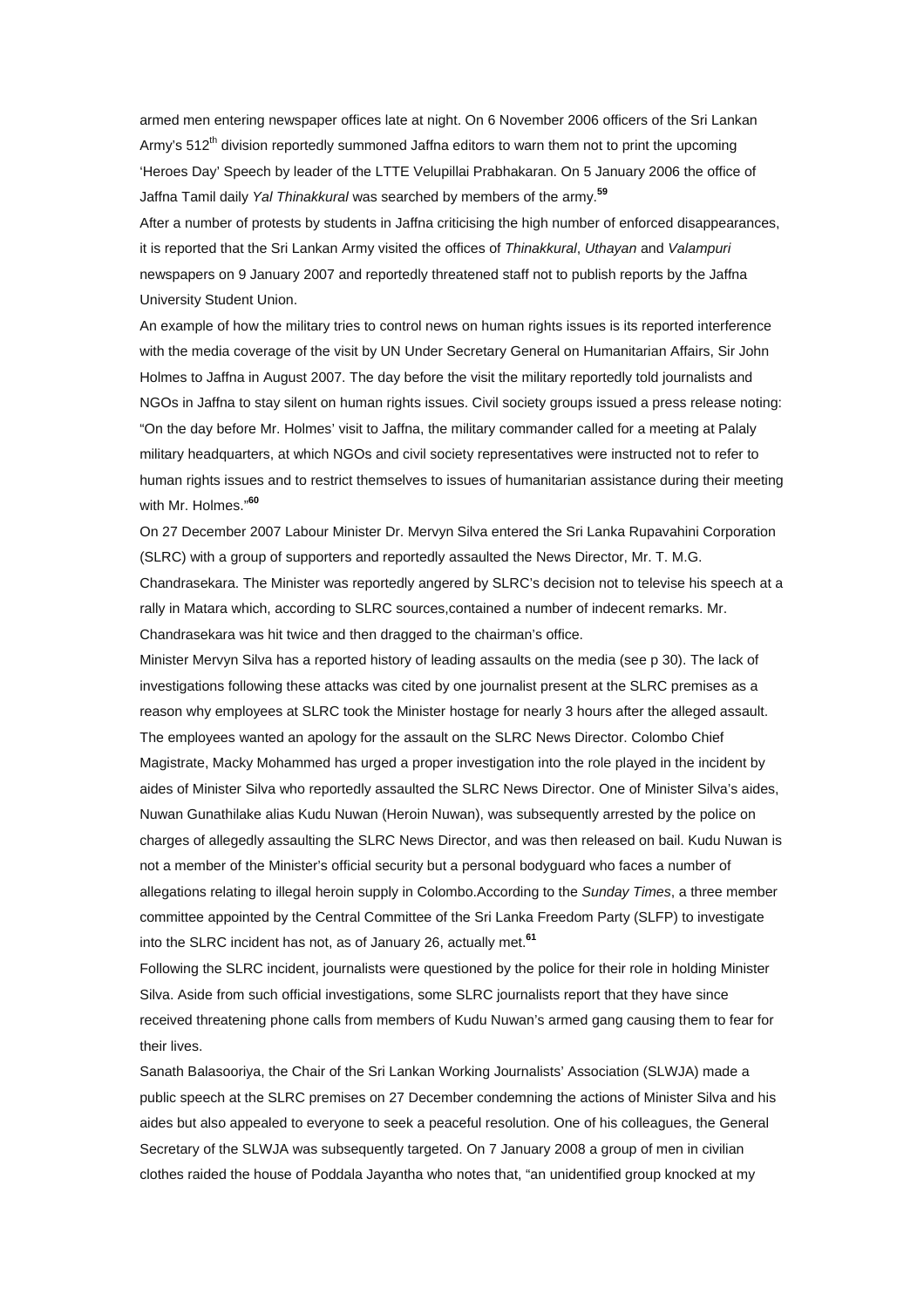door at about 3am and asked me to come out to give some information.**" [62](http://www.amnesty.org/en/alfresco_asset/0d18ed0f-cb33-11dc-b181-d35374267ce9/asa370012008eng.html#sdfootnote62sym#sdfootnote62sym)**The men appear to have been police in civilian clothes, as the vehicles in which they arrived were identified as a police jeep bearing registration number GC 0306. **[63](http://www.amnesty.org/en/alfresco_asset/0d18ed0f-cb33-11dc-b181-d35374267ce9/asa370012008eng.html#sdfootnote63sym#sdfootnote63sym)**At a Press Conference on 10 January, Minister of Mass Media and Information Anura Priyadarshana Yapa stated that the police team visited the house accidently. The SLWJA has raised questions as to why the police went to Poddala Jayantha's house at 3am. The fact that non-uniformed police travel in the night on search and arrest operations, without any formal orders being issued or records being made is a cause for concern.

Lal Hemantha Mawalage, an SLRC journalist also appears to have been targeted for his role in the SLRC incident on 27 December 2007. He has received continuous threats since the end of December 2007. On 25 January 2008 Lal Hemantha Mawalage's car was stopped in Athurugiriya, at around 11pm at night by two men who tried to stab him. Lal Hemantha Mawalage is now recovering after medical treatment at the Colombo National Hospital. A number of Sri Lankan media associations condemned the attack and linked it to the SLRC incident on 27 December 2007.

Meanwhile the Jaffna based *Uthayan* newspaper reported that it has received a threat on the telephone on 6 January 2008. According to its managing director, E.Saravanapavan the caller said that he was calling from the island of Kayts and demanded that the paper cease publication.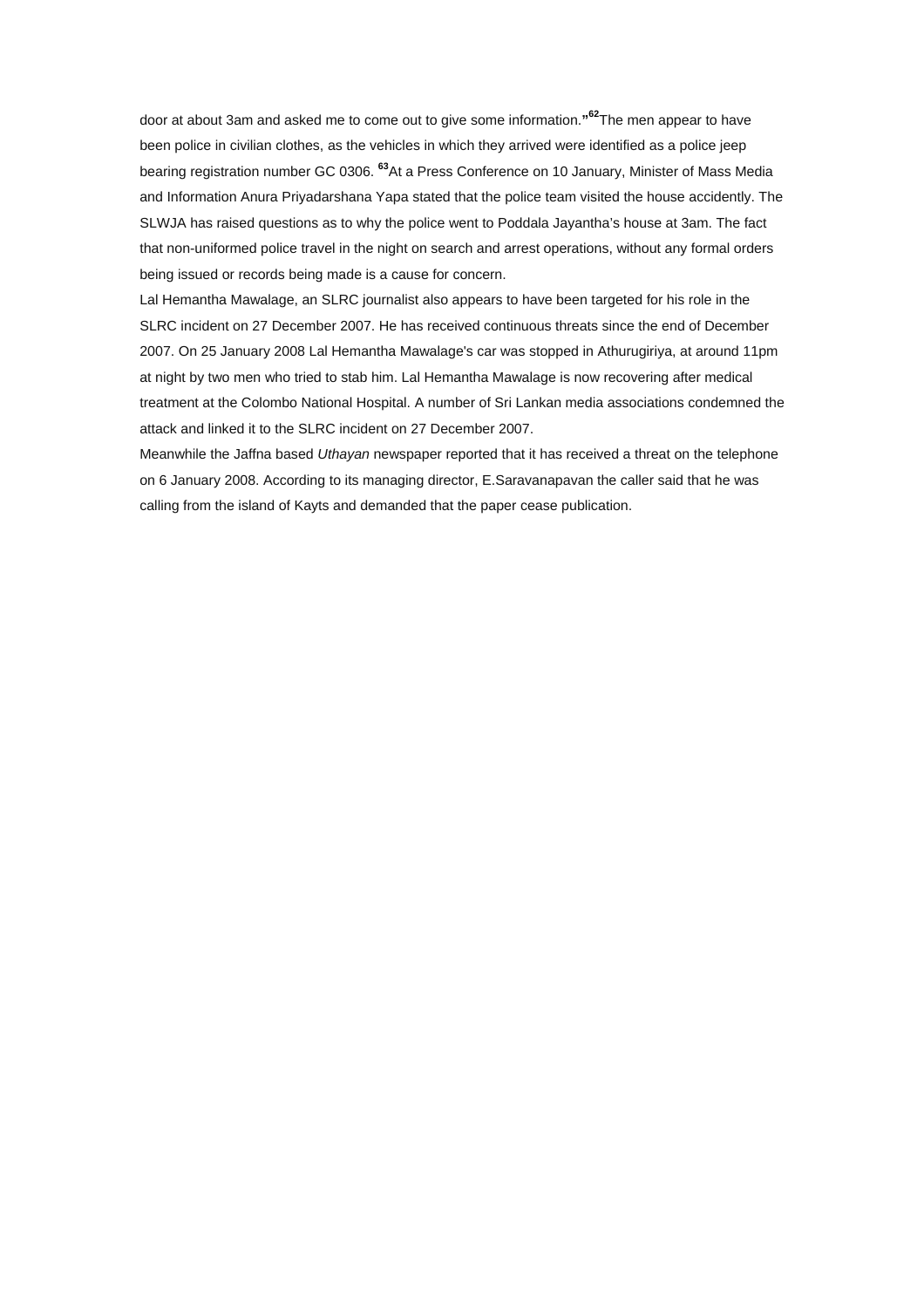# **5.LTTE ABUSES**

### **5.1 SILENCING DISSENT IN THE VANNI**

Until recently, the LTTE had *de facto* control over a number of areas in both the north and east of the country. However, following a military offensive by Sri Lankan forces in the east, in the first half of 2007, the areas under LTTE control are now only in parts of the Jaffna peninsula and in the Vanni (south of the Jaffna peninsula). The LTTE has its headquarters in Kilinochchi, in the Vanni, where it has its own "police force" and "courts". A person needing to enter LTTE-controlled areas from Vavuniya must go through a series of checkpoints, first those run by the Special Task Force (STF) and then by the LTTE. Movement between this frontline is closely monitored by both sides, and access has been highly restricted since large-scale combat operations resumed in the north on 11 August 2006. Amnesty International has repeatedly raised concerns about the prohibition of dissent within areas under LTTE control and has a strong interest in doing further research into this and other issues in areas where the LTTE have control.**[64](http://www.amnesty.org/en/alfresco_asset/0d18ed0f-cb33-11dc-b181-d35374267ce9/asa370012008eng.html#sdfootnote64sym#sdfootnote64sym)**In early 2007, it asked the Sri Lankan government on a number of occasions for permission to do field research in both government and LTTE controlled areas. Unfortunately, the government responded by saying that it did not feel that the time was right for such a mission in any part of the country. The government, in October 2007, reportedly denied access to LTTE controlled areas to the High Commissioner for Human Rights, Louise Arbour, when she visited Sri Lanka citing security concerns and the potential for the LTTE to use such a visit as propaganda. Independent verification and analysis, by both local and international actors, is one of the key means to foster freedom of expression and information flow in any country, especially one where there is an armed conflict. For the reasons just cited, Amnesty International looks forward to being allowed to do research in Sri Lanka in the near future so that its analysis can be developed.

Civilians living in LTTE-held areas have been denied access to a variety of print and broadcast media for most of the conflict's history. "The Voice of the Tigers" radio and LTTE-controlled newspapers remain the primary source of information. The LTTE has been involved in widespread human rights abuses including unlawful killings, child recruitment and abductions and intimidation of journalists and others critical of the organization. According to interviews with aid workers able to move in and out of LTTE areas, the LTTE organised a large scale recruitment campaign in early 2006 in preparation for a resumption of the armed conflict. The LTTE carefully monitors the activities of journalists in the region. Although the LTTE opened up some of their areas to journalists during the ceasefire one reporter said, "often journalists looking for stories in sensitive northern areas are provided 'friendly fixers' on request by the rebels to ensure they don't stray into forbidden territory. Journalists use local people or Tamil speakers from outside the Vanni to guide them in rebel country, mainly as translators because most people speak only Tamil in LTTE areas. These guides are normally handpicked by the LTTE. Residents are reluctant to be seen guiding outsiders without rebel permission."**[65](http://www.amnesty.org/en/alfresco_asset/0d18ed0f-cb33-11dc-b181-d35374267ce9/asa370012008eng.html#sdfootnote65sym#sdfootnote65sym)**

In practical terms this means that there are no independent reporters in LTTE areas. Given the history of LTTE intimidation of critics who challenge their claim to be the sole representative of the Tamil population, it is unlikely that anyone living in the Vanni area would issue reports that were contrary to official LTTE positions.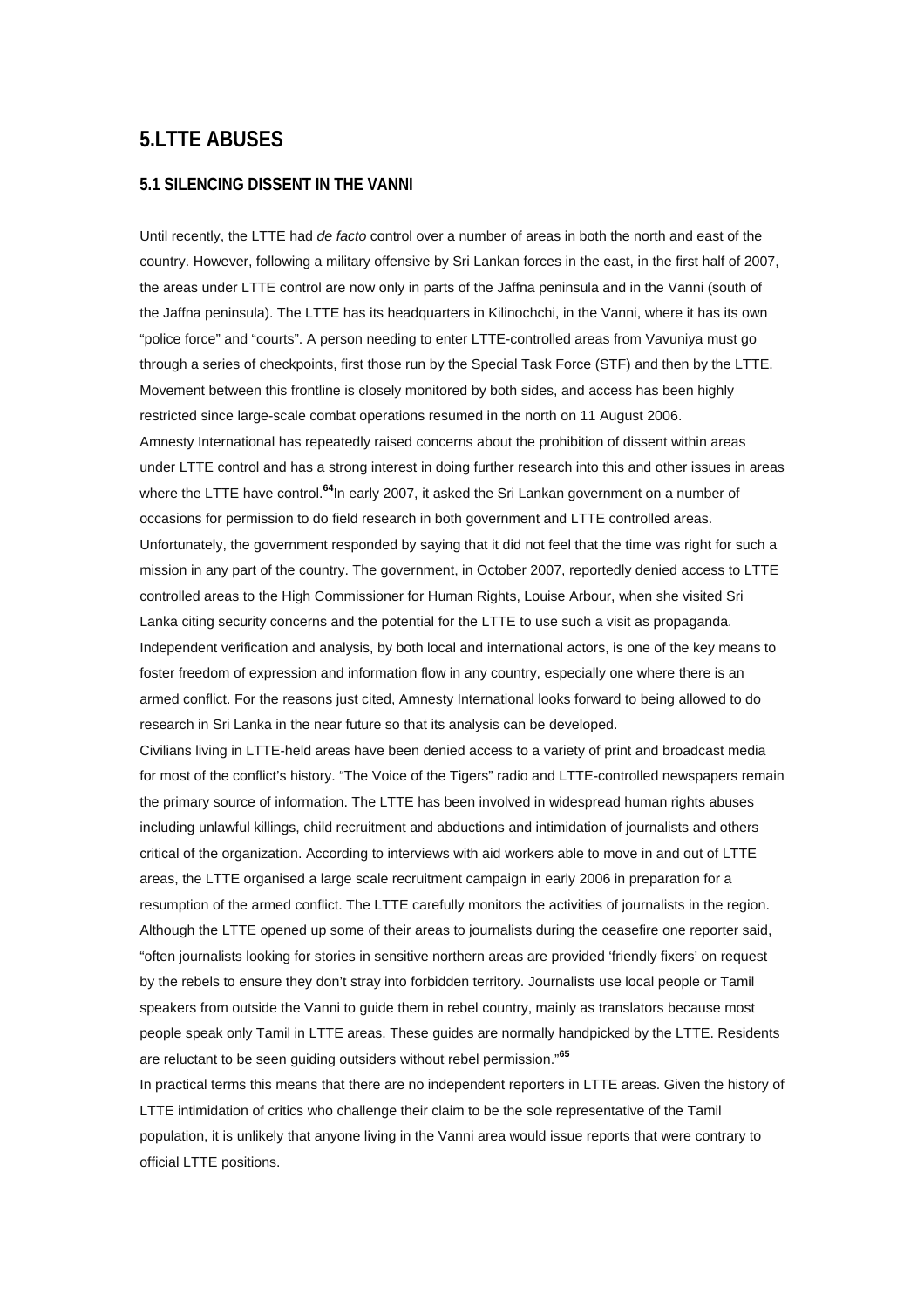In LTTE controlled areas as well as in Vavuniya and in the east, EPDP newspapers are banned and people known to have distributed them have been shot. EPDP newspapers have also reportedly been burnt. **[66](http://www.amnesty.org/en/alfresco_asset/0d18ed0f-cb33-11dc-b181-d35374267ce9/asa370012008eng.html#sdfootnote66sym#sdfootnote66sym)**

On occasion, the LTTE has also targeted journalists outside the Vanni region. For instance, journalist **Relangi Selvarajah** and her husband were shot dead by unidentified gunmen on 12 August 2005 in Bambalapitiya, Colombo. Relangi Selvarajah had previously worked as a TV presenter with the Sri Lanka Rupavahini Corporation (SLRC) and was working as a journalist with Sri Lanka Broadcasting Corporation (SLBC). A number of reports allege that the LTTE were responsible. Before her death Relangi Selvarajah had filed reports on the programme "*Uthayan Darisanam*" that were critical of the activities of the LTTE. **Relangi Selvarajah** and her husband were closely associated with PLOTE (People's Liberation Organization of Tamil Eelam) a rival group of the LTTE.**[67](http://www.amnesty.org/en/alfresco_asset/0d18ed0f-cb33-11dc-b181-d35374267ce9/asa370012008eng.html#sdfootnote67sym#sdfootnote67sym)**

## **5.2 DIASPORA MEDIA TARGETED BY LTTE**

LTTE supporters have also repeatedly threatened Tamil media publishing and broadcasting outside Sri Lanka. On 8 June 2006, it was reported that Nadarajah Sethurupan, Anushriskumar Thamotherampillai and Kandiah Uthayakumar were involved in a violent attack at the Tamil Broadcasting Corporation (TBC); a Tamil language satellite radio station, located at Rayners Lane, Harrow, Middlesex. A court case in Harrow, London examined reports that Nadarajah Sethurupan came to the radio station and abused staff and issued threats in the name of the LTTE.**[68](http://www.amnesty.org/en/alfresco_asset/0d18ed0f-cb33-11dc-b181-d35374267ce9/asa370012008eng.html#sdfootnote68sym#sdfootnote68sym)**TBC reports that it has also received threatening telephone calls from both the LTTE and the Karuna faction.

Amnesty International is making inquiries into a number of allegations about the LTTE and threats to diaspora media in Canada and France.

# **6.KARUNA FACTION THREATENING** *SUDAR OLI* **&** *THINAKKURAL*

The Karuna faction is reported to have stopped the distribution of *Sudar Oli* and *Thinnakkural* in Batticaloa, Trincomalee and Ampara Districts (in the east) since at least January 2007. The English language *Daily Mirror* reported that threats to their newspaper in April 2007 were linked to their coverage of child recruitment and other human rights abuses by the Karuna faction in the East.**[69](http://www.amnesty.org/en/alfresco_asset/0d18ed0f-cb33-11dc-b181-d35374267ce9/asa370012008eng.html#sdfootnote69sym#sdfootnote69sym)**An international journalist reports that stringers on the ground in the East complain, "what we do is to bark for our community! We have no choice."**[70](http://www.amnesty.org/en/alfresco_asset/0d18ed0f-cb33-11dc-b181-d35374267ce9/asa370012008eng.html#sdfootnote70sym#sdfootnote70sym)**

On 22 October 2006 10,000 copies of *Virakesari* were burned by a group of 10-15 armed men who stopped a van carrying copies of *Virakesari* near Kiran, Batticaloa.**[71](http://www.amnesty.org/en/alfresco_asset/0d18ed0f-cb33-11dc-b181-d35374267ce9/asa370012008eng.html#sdfootnote71sym#sdfootnote71sym)** Reports indicate the armed men were from the Karuna faction.

In January 2008 Amnesty International received reports that armed cadres of the TMVP were active in the Batticaloa District. The presence of armed cadres makes it difficult for journalists to interview and corroborate issues of ongoing concern such as continuing abductions by the TMVP. The UN Secretary General has brought to the attention of the Security Council the fact that the TMVP has re-recruited children who were released by the LTTE. Government authorities need to ensure that journalists are able to carry out their work of reporting without intimidation from armed cadres.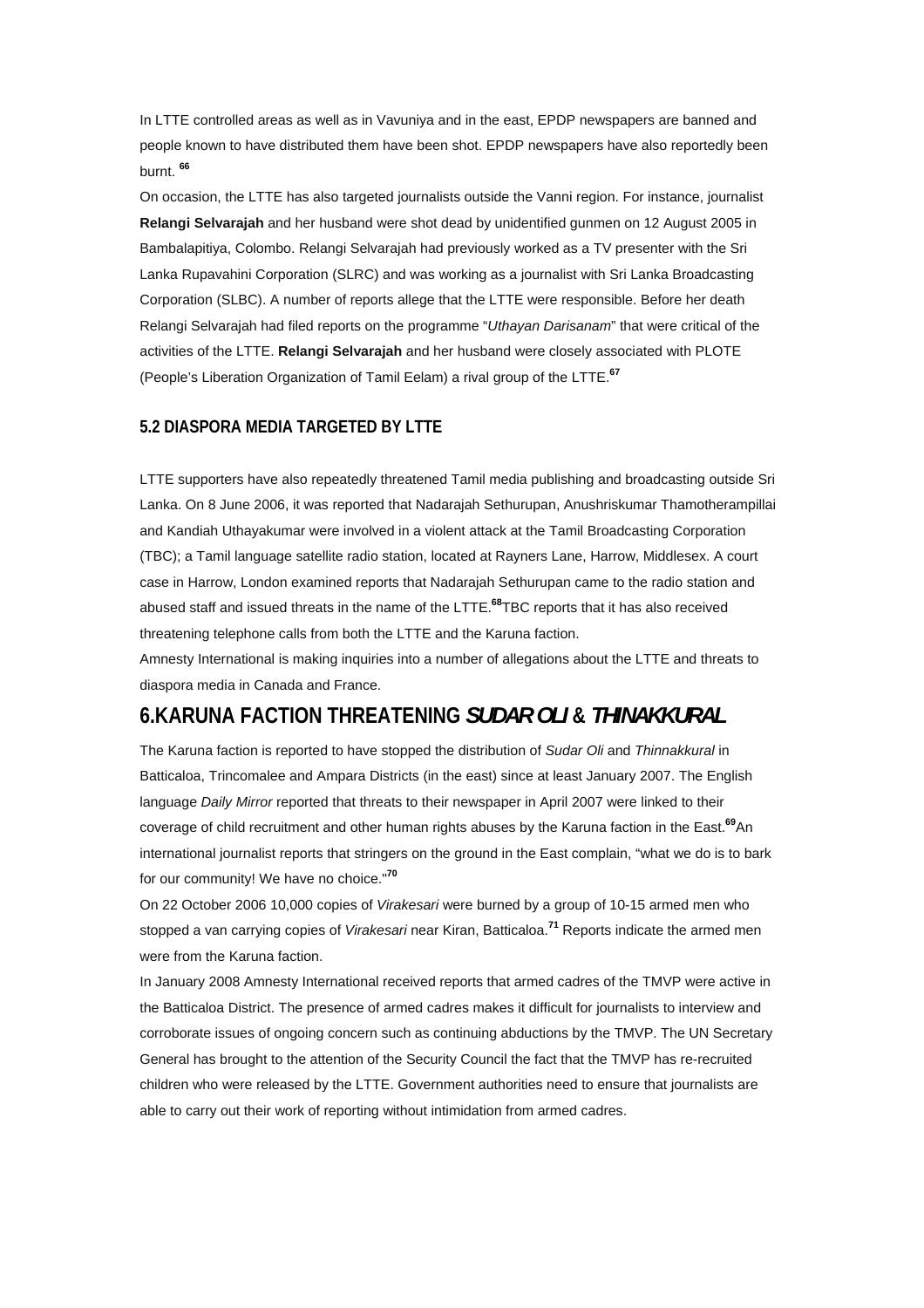# **7.INCREASING GOVERNMENT RESTRICTIONS ON THE MEDIA**

"*We consider anyone who criticizes the defence forces to be a traitor to the nation",* Lakshman Hullugalle, Director General of the Media Centre for National Security, 8 October 2007.

Earlier phases of the conflict have seen many restrictions imposed on media freedom. Over the years reporting of the conflict has been prevented through both formal and informal measures. For instance, during different periods from June 1998 President Chandrika Bandaranaike Kumaratunga introduced legislation that included censorship measures against local press. For instance, under an extraordinary Gazette of 3 May 2000, legislation was introduced covering a raft of new powers designed to limit media coverage after the Sri Lankan Army was forced to retreat from Elephant Pass, near Jaffna. This included censorship of foreign media. Within weeks, the censor had shut down three newspapers and blacked out scores of articles. In July 2000 the Sri Lankan Supreme Court effectively overturned the stringent media censorship imposed by the government. However the government then simply re-enacted new laws. The censorship was finally lifted in May 2001.

Given the resumption of conflict the government is to be commended for not introducing the kind of censorship measures that were implemented during the late 1990s. Although formal censorship is not in place under the current administration Amnesty International has a number of concerns about formal and informal restrictions imposed on the media.

The impact of censorship in Sri Lanka is exacerbated by state control of various media. The state dominates a range of media networks including radio and television. The Associated Newspapers of Ceylon Limited (ANCL; or "Lake House" as it is commonly known) is controlled by the government. Lake House has an extensive reach with over 20 publications in the three main languages, and has wide distribution and outreach. It also benefits from state advertising. The state also controls the Sri Lanka Broadcasting Corporation (radio) and the Sri Lankan Rupavahini Corporation (television) as well as the Independent Television Network (ITN) radio and television network.**[72](http://www.amnesty.org/en/alfresco_asset/0d18ed0f-cb33-11dc-b181-d35374267ce9/asa370012008eng.html#sdfootnote72sym#sdfootnote72sym)**Although private radio stations have been successful in capturing a significant market share they have limited transmission capabilities, broadcasting only on the FM band, while the SLBC broadcasts island-wide on medium, short wave and FM bands. The licensing of radio frequencies is under government control, putting a further restriction on privately owned commercial radio operation.

In June 2006 CBNS, one of the two largest private television broadcasters in Sri Lanka, was shut down by the Criminal Investigations Department (CID).**[73](http://www.amnesty.org/en/alfresco_asset/0d18ed0f-cb33-11dc-b181-d35374267ce9/asa370012008eng.html#sdfootnote73sym#sdfootnote73sym)**The allegations included improper licences, the broadcasting of Fashion TV, and LTTE connections. The LTTE-based accusation stemmed from a discovery that CBNS uses the same satellite, PanAmSat 12, to downlink its channels to customers, as the LTTE use to broadcast their own channel, Eelam Sat NTT. This satellite is reportedly one of a fleet run by an international satellite provider that runs one out of every four channels broadcast throughout the world. The closures restricted Sri Lankans from accessing international news and entertainment.**[74](http://www.amnesty.org/en/alfresco_asset/0d18ed0f-cb33-11dc-b181-d35374267ce9/asa370012008eng.html#sdfootnote74sym#sdfootnote74sym)** In Sri Lanka, state domination of the media is such that it undermines freedom of expression and hampers public access to conflict-related information.

### **7.1 "YOU ARE WITH US OR AGAINST US"**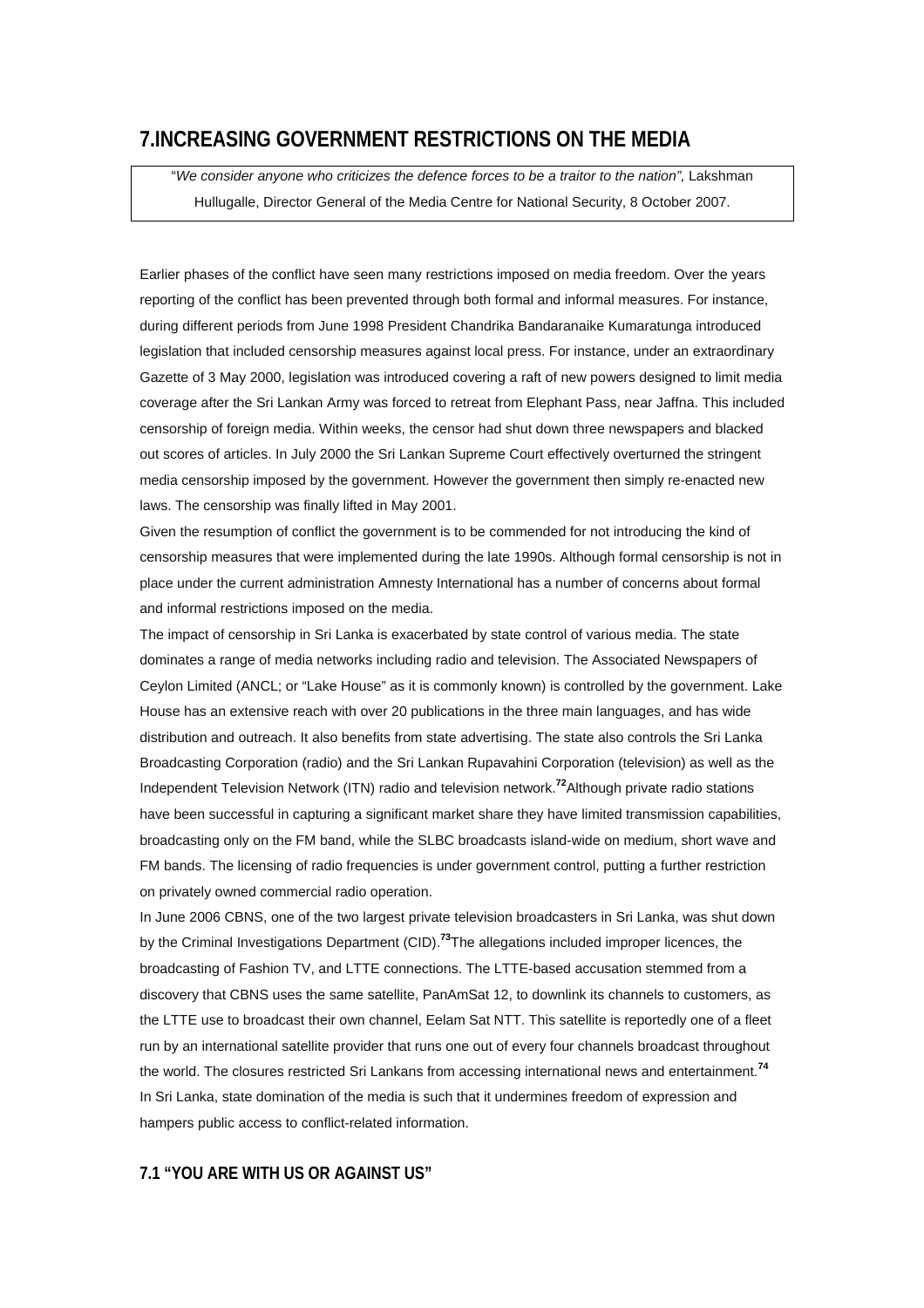"*There is no room anymore to assist terrorism directly or indirectly, and talk about democracy. This is because they [refers to LTTE] use this democratic space to design the destruction of the entire society. The democracy that creates an opportunity for terrorism is a joke. It is no simple joke but a deadly joke. We have already reddened our eyes through that joke"*

President Mahinda Rajapaksa in a National Address in December 2006

Since the resumption of conflict the government has issued various warnings to the media not to report the activities of the security forces in a negative light. In September 2006 the Ministry of Defence announced to local media that editors should clear all defence-related stories in the interest of national security.**[75](http://www.amnesty.org/en/alfresco_asset/0d18ed0f-cb33-11dc-b181-d35374267ce9/asa370012008eng.html#sdfootnote75sym#sdfootnote75sym)**During telephone interviews several journalists noted to Amnesty International that they feel under pressure to submit stories relating to the conflict to the National Media Centre for Security. The government has made it clear that media outlets and their staff should, in its view, either choose the "terrorists" or the government that is "defending" the people of Sri Lanka. This repetition of the "war on terror" discourse has put a lot of pressure on people to impose self censorship. Those who do not toe the official line risk being labelled a "terrorist" or "traitor".

Sanjana Hattutowa, who wrote an article called "I am an Enemy of the State", for the *Daily Mirror* on 23 May 2007**[76](http://www.amnesty.org/en/alfresco_asset/0d18ed0f-cb33-11dc-b181-d35374267ce9/asa370012008eng.html#sdfootnote76sym#sdfootnote76sym)**comments:

"The accusation is increasingly made by those in government that civil society and rights activists who question its bona fides are enemies of the State. Branded traitors and pariahs, activists have over the past year alone faced not just a hostile government, but an increasingly hostile public in the South, who starved of information in the public domain on the actions of this government that have seriously eroded the democratic fabric, do not understand why we stand in opposition to it…this government is increasingly becoming and promoting the very terror it is fighting against."

One example is the way President Mahinda Rajapaksa allegedly described an internet news service *Lanka E-news* as "no better than the LTTE" during a Cabinet meeting in November 2007.**[77](http://www.amnesty.org/en/alfresco_asset/0d18ed0f-cb33-11dc-b181-d35374267ce9/asa370012008eng.html#sdfootnote77sym#sdfootnote77sym)**On 1 February 2006 the Secretary of the JVP, government coalition partner, Wimal Weerawamsa, was reported to have said in parliament that the editor-in-chief of the *Sunday Leader*, Lasanatha Wickrematunge, was a traitor and that he conspired with the LTTE. The collapse of expressing dissent into being a "traitor" has echoes in the way the LTTE have historically dealt with criticism of their views. Professor Uyangoda, an academic at Colombo University, comments on the current labelling of critics of the government as LTTE supporters or "traitors":

"Mirror-imaging the LTTE particularly in the area of human rights and humanitarian issues is selfdefeating and self-destructive for the government. It prevents the government from occupying the moral high ground."*[78](http://www.amnesty.org/en/alfresco_asset/0d18ed0f-cb33-11dc-b181-d35374267ce9/asa370012008eng.html#sdfootnote78sym#sdfootnote78sym)*

On 10 October 2007, a meeting on journalists' safety in Sri Lanka was organised by Mediawise and the Exiled Journalists' Network at the House of Commons in the UK. A number of speakers including Sunanda Deshapriya of the FMM and Nadaraja Kuruparan, of the ABC Radio Network (Sri Lankan ownership), made presentations. On their return to Sri Lanka some sections of the state media carried accounts that the Sri Lankan speakers, "had received payments from the LTTE to come over to London and speak about the plight of journalists in Sri Lanka."**[79](http://www.amnesty.org/en/alfresco_asset/0d18ed0f-cb33-11dc-b181-d35374267ce9/asa370012008eng.html#sdfootnote79sym#sdfootnote79sym)**

Amnesty International is concerned by the public campaign launched by the state media and some government officials against human rights defenders, including media workers, who participate in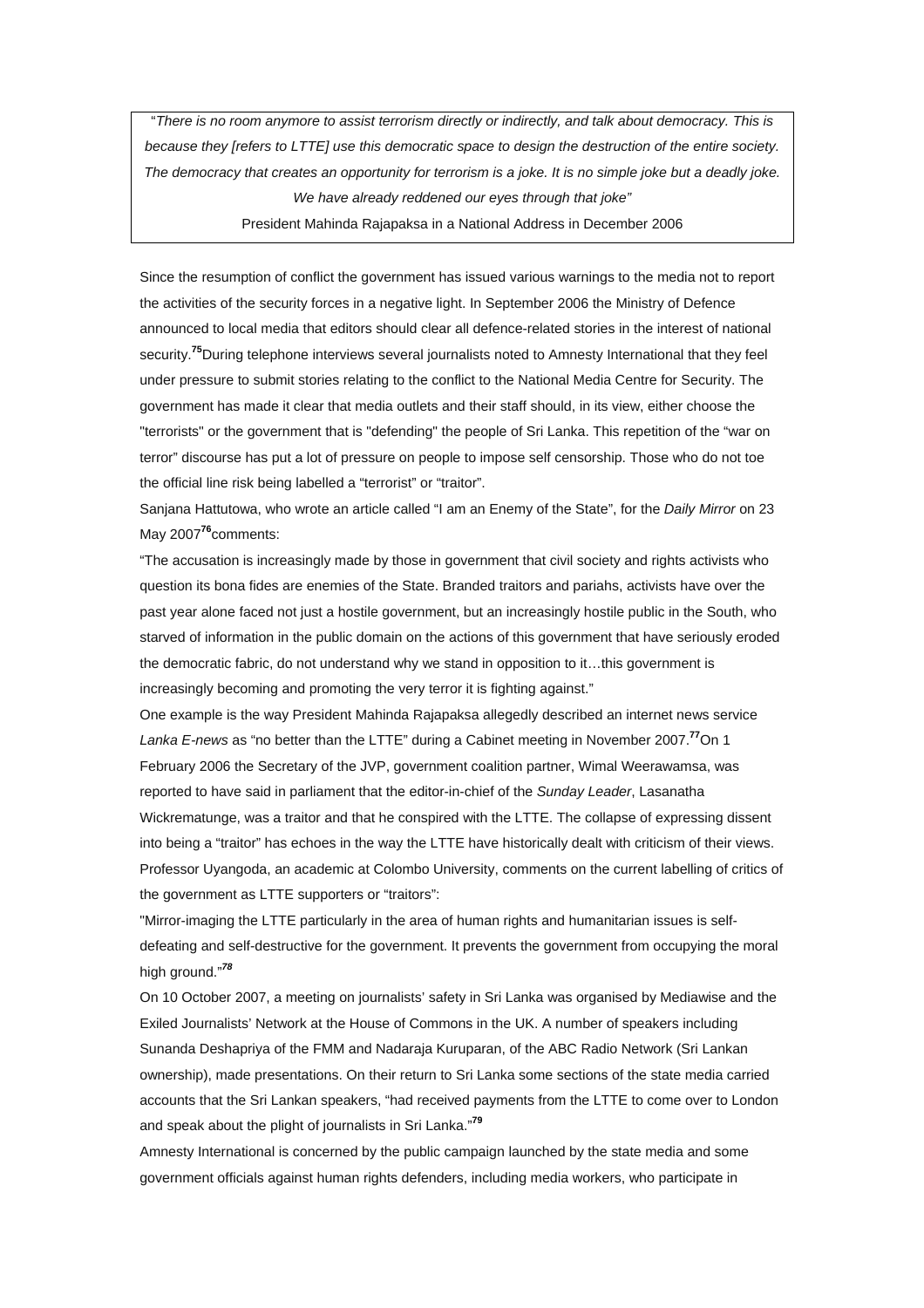lobbying and advocacy for the promotion and protection of human rights. On the eve of the Human Rights Council sittings in Geneva in March 2007 a number of talk shows and articles vilifying human rights defenders were carried on state media channels.**[80](http://www.amnesty.org/en/alfresco_asset/0d18ed0f-cb33-11dc-b181-d35374267ce9/asa370012008eng.html#sdfootnote80sym#sdfootnote80sym)**

## **7.2 THREATS TO JOURNALISTS COVERING THE CONFLICT AND CORRUPTION ISSUES**

**Rajpal Abeynayake**, editor of the government weekly *Sunday Observer*, was removed from his post in October 2006 after publishing a column entitled, "A state de-moralizing its 'troops', when it needs to inspire them?" which was criticised by the Ministry of Defence.**[81](http://www.amnesty.org/en/alfresco_asset/0d18ed0f-cb33-11dc-b181-d35374267ce9/asa370012008eng.html#sdfootnote81sym#sdfootnote81sym)**On 22 January 2007 **Ruwan Ferdinandz**, Director Editorial of *Mawbima* newspaper filed a complaint at the Rajagiriya police station stating that he had received death threats by phone. The anonymous callers had warned Ruwan Ferdinandz to stop writing articles about the Defence Secretary Gotabhaya Rajapaksa and Advisor to the President, Basil Rajapaksa. On 17 April 2007 the editor of the Colombo-based *Daily Mirror*, **Champika Liyanaarachchi**, received death threats from Defence Secretary Gotabhaya Rajapaksa. The Defence Secretary reportedly also threatened to "exterminate" a journalist on the newspaper, for writing articles about the plight of civilians affected by the armed conflict.**[82](http://www.amnesty.org/en/alfresco_asset/0d18ed0f-cb33-11dc-b181-d35374267ce9/asa370012008eng.html#sdfootnote82sym#sdfootnote82sym)**In May 2007 the Editor of the *Morning Leader*, **Sonali Somarasinghe**, was questioned by the CID over an investigative article alleging malpractices in the Central Bank.**[83](http://www.amnesty.org/en/alfresco_asset/0d18ed0f-cb33-11dc-b181-d35374267ce9/asa370012008eng.html#sdfootnote83sym#sdfootnote83sym)**The Bar Association of Sri Lanka condemned the way the police pressurised her to reveal her sources and noted that, "such action by the authorities to force journalists to divulge their sources of information is a deterrent to investigative journalism."**[84](http://www.amnesty.org/en/alfresco_asset/0d18ed0f-cb33-11dc-b181-d35374267ce9/asa370012008eng.html#sdfootnote84sym#sdfootnote84sym)** Amnesty International is also concerned about death threats sent by e-mail to journalists. An example is the case of **Sadaruwan Senadheera**, the editor of *Lanka E-news* who received death threats after his coverage of the execution-style killings of 17 Action Contre La Faim (ACF) aid workers in Sri Lanka.**[85](http://www.amnesty.org/en/alfresco_asset/0d18ed0f-cb33-11dc-b181-d35374267ce9/asa370012008eng.html#sdfootnote85sym#sdfootnote85sym)***Lanka E-news* on 27 June 2007 ran an article entitled, "Forensic evidence of killing of 17 aid workers tampered". Shortly after publication, Sadaruwan Senadheera received several intimidatory phone calls. He also received a death threat in an e-mail which said, "When Journalists change the truth & keep country & nation in danger, me & all innocent people have one wish. You all get either 5.52 mm or 7.62 mm bullet one day & sooner is better."**[86](http://www.amnesty.org/en/alfresco_asset/0d18ed0f-cb33-11dc-b181-d35374267ce9/asa370012008eng.html#sdfootnote86sym#sdfootnote86sym)**

Journalists who cover corruption issues have also been targeted. On 16 August 2007 the personal security provided by the government to defense columnist **Iqbal Athas** was removed.Athas had been given police protection after being repeatedly threatened by members of security forces angered by his coverageof arms deals. Iqbal Athas, who is also an associate editor of *The Sunday Times,* and a correspondent for *Janes DefenceWeekly* and*CNN*, published a story alleging corruption in the purchase of Mig-27 aircraft on 11 August 2007.**[87](http://www.amnesty.org/en/alfresco_asset/0d18ed0f-cb33-11dc-b181-d35374267ce9/asa370012008eng.html#sdfootnote87sym#sdfootnote87sym)**Amnesty International is concerned that this action by the authorities endangers Iqbal Athas at a time when he may be vulnerable to attacks and that it is an apparent attempt to intimidate him into not writing about arms deals.

### **7.3 JOURNALISTS ASSAULTED DURING PROTEST**

On 8 January 2007 a group of about 100 men armed with batons under the leadership of a Government Minister attacked a demonstration by the United People's Movement (UPM), a peace organization. The UPM were protesting against the return to conflict and rising cost of living. Prominent Sinhala, Tamil and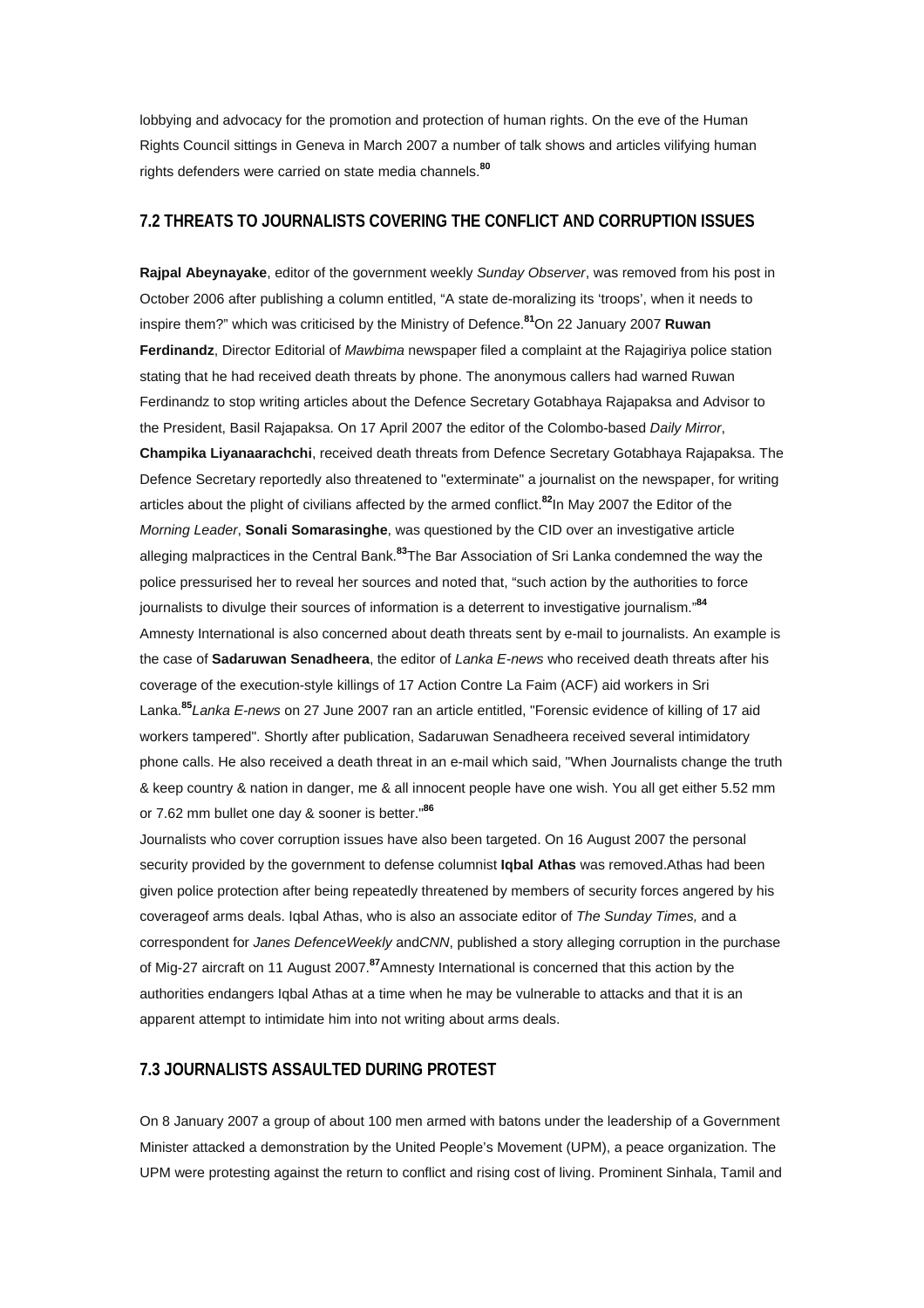Muslim politicians were to have addressed the rally, including the opposition United National Party (UNP), and several leftist parties. Journalist Ajith Seneviratne comments:

"When I was walking near the stage, someone pointed me out to Mervyn Silva [Deputy Labour Minister in the government who was seen leading the armed men at the venue]. The minister shouted 'beat him up! beat them all!', then the mob started attacking me."**[88](http://www.amnesty.org/en/alfresco_asset/0d18ed0f-cb33-11dc-b181-d35374267ce9/asa370012008eng.html#sdfootnote88sym#sdfootnote88sym)**

Among those assaulted were two journalists, **Ajith Seneviratne** of Lanka E-News and **Gnanasiri Kottigoda** of *Haraya* monthly and the BBC Sinhala Service. The armed men also attacked a freelance cameraperson who was taking photographs and confiscated his camera. Despite appeals to the Police nobody came to the scene.**[89](http://www.amnesty.org/en/alfresco_asset/0d18ed0f-cb33-11dc-b181-d35374267ce9/asa370012008eng.html#sdfootnote89sym#sdfootnote89sym)**

**7** 

### **.4 ARSON ATTACK ON SUNDAY LEADER PUBLICATIONS OFFICE**

On 20 November 2007 the *Leader* Publications Office was attacked by a group of armed masked men.**[90](http://www.amnesty.org/en/alfresco_asset/0d18ed0f-cb33-11dc-b181-d35374267ce9/asa370012008eng.html#sdfootnote90sym#sdfootnote90sym)**According to the Mount Lavinia police around 10 armed men had forced their way into the printing press. Employees of the press who were on duty were forced to kneel down while the attackers poured petrol on the machines and some newspapers before setting them on fire. The office is located in a high security zone close to the Ratmalana military and domestic airport. The Editors Guild of Sri Lanka condemned the attack and said:

"*The fact that the publications of that Newspaper House viz., Irudina, The Sunday Leader, and the Morning Leader have been severe critics of the incumbent Government places a heavy burden on the administration to have ensured its safety."*

## **7.5 CULTURAL PRODUCTION FACES THREATS TO FREEDOM OF EXPRESSION**

Around the same time as the escalation of hostilities between the government of Sri Lanka and the LTTE, there was a noticeable increase in reports of intimidation of artists, including actors, writers and filmmakers.

## **Threats to the Holy Family Convent Theatre Group**

On 8 December 2005, students from the Holy Family Convent in Kalutara performed an anti-war drama called *Doothikavo* (Mission Everlasting) at the Lionel Wendt Theatre in Colombo. Shortly after it opened, the play's Director and the Principal of the Holy Family Convent, Sister Deepa Fernando received serious threats. A letter dated 12 December 2005 was circulated demanding that the play be changed to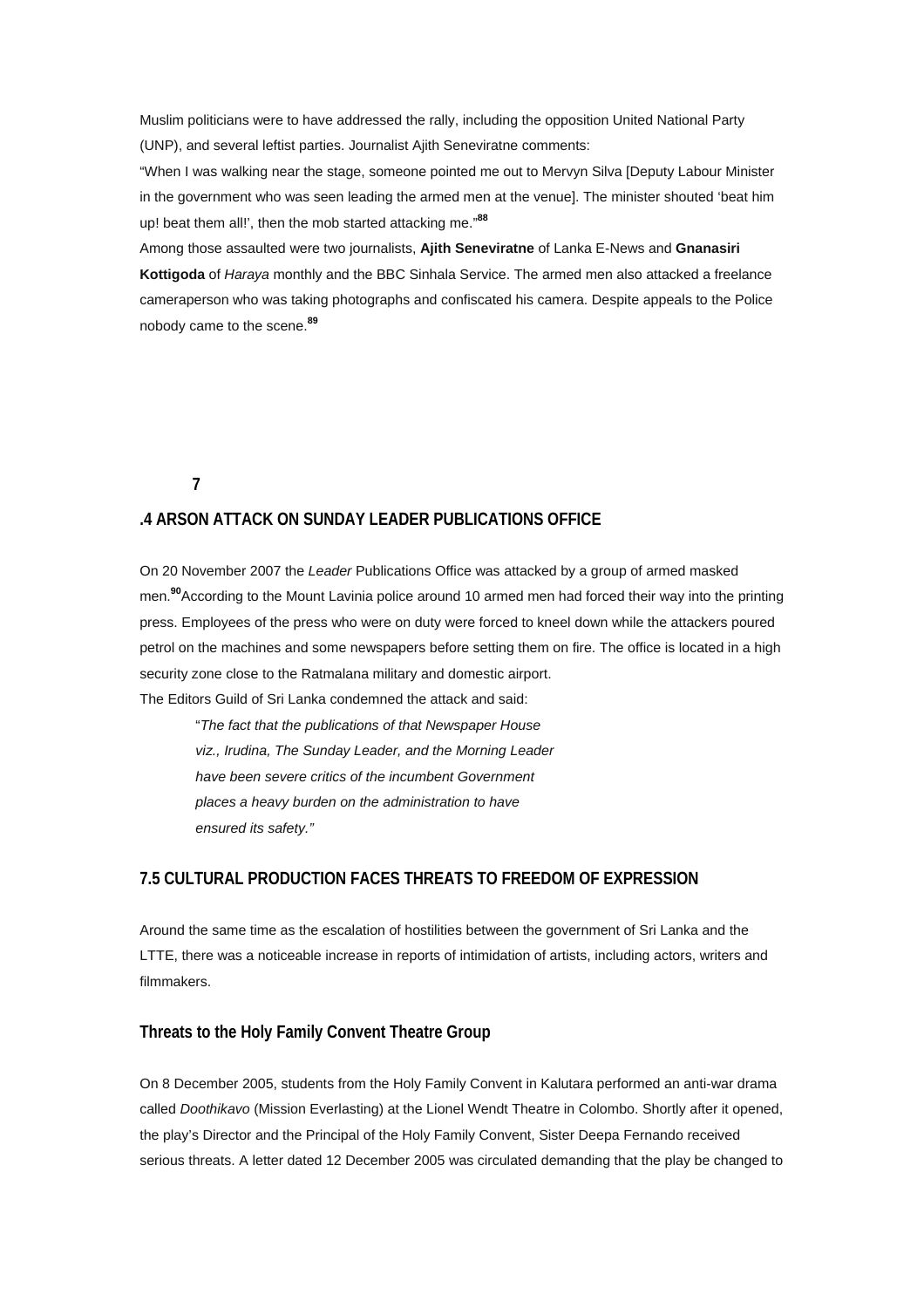include a line that Prabhakaran, leader of the LTTE, is a "terrorist". Excerpts from the threatening letter sent by the Veediya Bandara Brigade include:

"Warning in the Name of Peace!

The main obstacle to ending the decades old conflict and bringing peace to this country is the fact there are organizations in this country to protect the terrorists. While the barbaric murderer Prabhakaran is fighting an armed conflict in the North there is a brigade in the South that fights Prabhakaran's battles…if you do stage this play again you must state Prabhakaran is a terrorist…you should take this warning to be serious…the consequences could be dire."

The letter was copied and set to the Principal; the playwright, Mahinda Namal, as well as filmmaker Dharmasiri Bandaranaike who had supported the students to stage the play in Colombo. The Director and students subsequently stopped the performances of *Doothikavo*. **[91](http://www.amnesty.org/en/alfresco_asset/0d18ed0f-cb33-11dc-b181-d35374267ce9/asa370012008eng.html#sdfootnote91sym#sdfootnote91sym)**Veediya Bandara is a Sinhala nationalist hero and both the JVP and JHU, who form part of the Government, have organizations named after Veediya Bandara associated with them.

## **7.6 CENSORSHIP OF AKSHARYA**

In April 2006, various civil society groups protested the censorship of **Asoka Handagama's** film *Aksharaya* (Letter of Fire). The film centres round an upper middle class family and a magistrate who hides her son after he has committed a murder. *Aksharya* initially gained approval from Sri Lanka's censor board, the Public Performances Board (PPB) as an "adults only" film and was cleared for local screenings in early April 2006. Shortly after, the Cultural Minister Mahinda Yapa Abeywardana claimed the film production involved child abuse and ordered the PPB to reverse its approval.**[92](http://www.amnesty.org/en/alfresco_asset/0d18ed0f-cb33-11dc-b181-d35374267ce9/asa370012008eng.html#sdfootnote92sym#sdfootnote92sym)**

One scene includes a naked mother in a bathtub with her son, a sequence in the film previously approved by the PPB for 'adults only' viewing. The child who played a lead role in the film and his mother were held by the CID and were questioned regarding the production process of the scene. The cast and the crew were also questioned. In a telephone interview one journalist noted that the real reason for banning the film had nothing to do with nudity. Rather, the film raises questions about the dark underbelly of Colombo life featuring prostitution and corruption.

The Cultural Minister's intervention challenges the independence of the PPB, the sole arbiter of public performances of film and other artistic work in Sri Lanka. The November Group, a collective of citizens interested in issues of culture and freedom of expression said:

"We, the citizens of this country and its authorities must keep in mind that Sri Lanka is a partner to the International Consortium [Covenant] for Civil and Political Rights (ICCPR); according to its well-known 19<sup>th</sup> article, the government should not violate and most importantly must actively protect citizens' right to access information, communication and language utilization."**[93](http://www.amnesty.org/en/alfresco_asset/0d18ed0f-cb33-11dc-b181-d35374267ce9/asa370012008eng.html#sdfootnote93sym#sdfootnote93sym)**

Senior Sri Lankan filmmakers including Dr. Lester James Pieris, Wasantha Obeysekera, Dharmasena Pathiraja, Dharmasiri Bandaranayake and Prasanna Vithanage campaigned for the screening of the film to be permitted.

During a hearing of a fundamental rights application filed by Asoka Handagama challenging the government decision to ban the screening of *Aksharaya*, the Chief Justice noted that the film cast the judiciary in "a bad light" and reportedly threatened Handagama and his colleagues in court by saying they may "have to walk with guards."**[94](http://www.amnesty.org/en/alfresco_asset/0d18ed0f-cb33-11dc-b181-d35374267ce9/asa370012008eng.html#sdfootnote94sym#sdfootnote94sym)**The Director says the government is trying to ban the film as part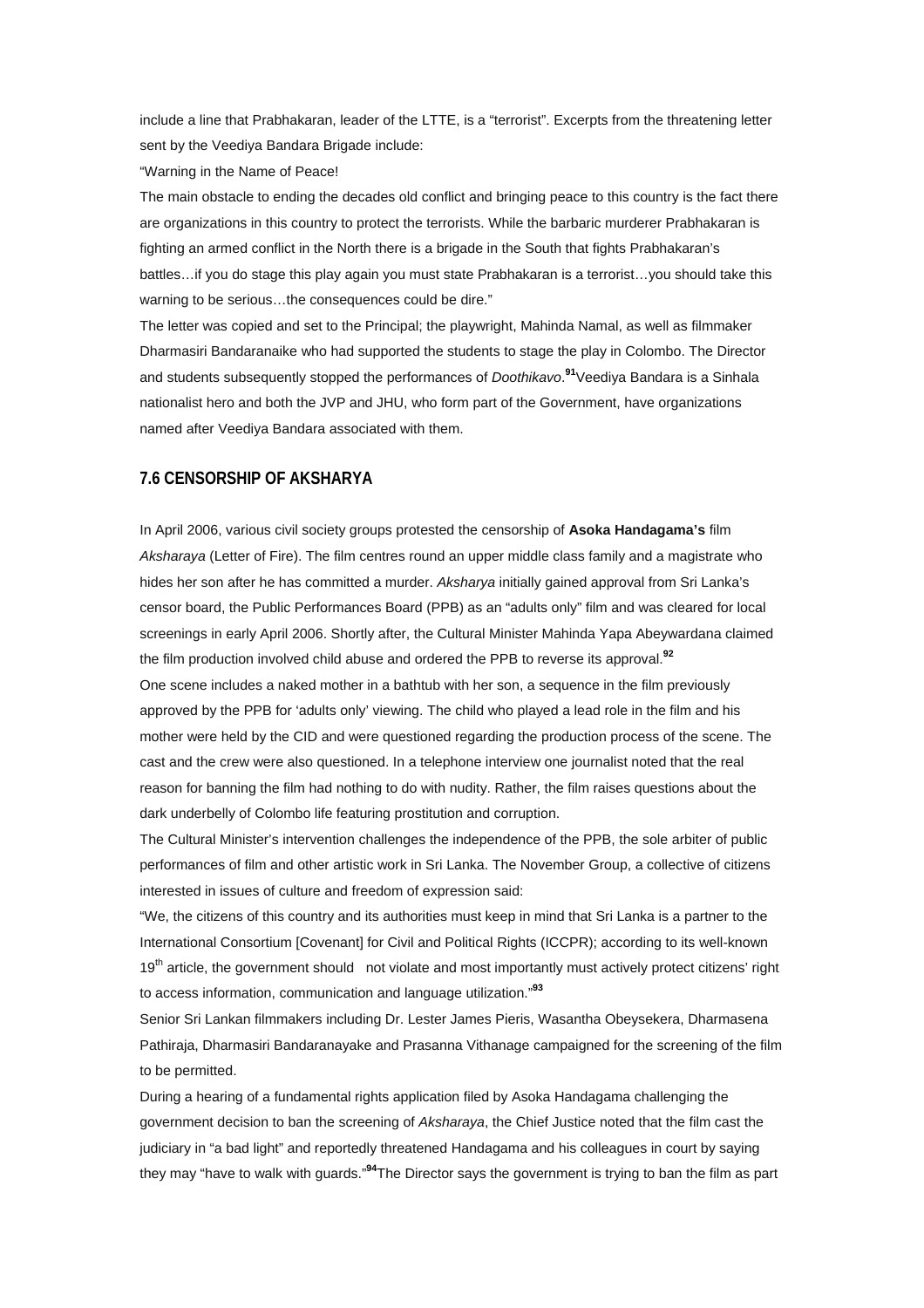of a general drive "to stop political and socially sensitive issues in cinema."**[95](http://www.amnesty.org/en/alfresco_asset/0d18ed0f-cb33-11dc-b181-d35374267ce9/asa370012008eng.html#sdfootnote95sym#sdfootnote95sym)**The Fundamental Rights petition was dismissed by the Supreme Court. The Director has come under criticism for his previous anti war-related projects. Another filmmaker Vimukthi Jayasundara notes that the censorship of *Aksharya*:

"..makes clear that anything critical of the government's authority or that challenges the so-called cultural Buddhist establishment will be banned… Some people might have mistakenly felt that the military had some legitimate concerns about antiwar films but it's clear that this is really about freedom of expression for artists and filmmakers."**[96](http://www.amnesty.org/en/alfresco_asset/0d18ed0f-cb33-11dc-b181-d35374267ce9/asa370012008eng.html#sdfootnote96sym#sdfootnote96sym)**

The weekly teledrama *Sudu Kapuro Pethi* (White Camphor) had dialogue with references to soldiers (part of conversational banter between 2 fictional characters) interrupted and cut while live on air in September 2006. The series was then suspended by the Sri Lankan Rupavahini Corporation. Then SLRC Chairman Newton Gunaratne told the media that the teledrama had insulted the security forces.**[97](http://www.amnesty.org/en/alfresco_asset/0d18ed0f-cb33-11dc-b181-d35374267ce9/asa370012008eng.html#sdfootnote97sym#sdfootnote97sym)**

### **7.7 TARGETING AND SILENCING OF MAWBIMA NEWSPAPER**

*Mawbima* and*Sunday Standard* newspapers both published by *Standard Newspapers* publishers were forced to stop publication in February 2007. *Mawbima* is the first Sinhalese-language paper since the 1970s forced to close by the authorities. According to a journalist who had written for the newspaper: "The closing of Mawbima affected me as there was no other space for me to write what I wanted. The newspaper offered a channel to talk about our culture and criticise things, now that channel is gone. I have nowhere to publish my column."**[98](http://www.amnesty.org/en/alfresco_asset/0d18ed0f-cb33-11dc-b181-d35374267ce9/asa370012008eng.html#sdfootnote98sym#sdfootnote98sym)**

*Mawbima* newspaper is owned by Tiran Alles who is known to be associated with Mangala Samaraweera, former Foreign Minister, sacked by President Rajapaksa in February 2007. *Mawbima* had been launched in July 2006 and raised questions about President Mahinda Rajapaksa's apparent military solution to the ongoing conflict.

On 18 January 2007 *Mawbima* offices were raided by officers of the Inland Revenue Department. In the previous week, *Mawbima* had published a column alleging serious irregularities in the privatization of the Sri Lanka Insurance Corporation by then Minister Milinda Moragoda. After the article appeared, it is alleged that senior Government officials instructed the Inland Revenue Department to raid the offices of *Mawbima*. Using the ERs and citing suspected links with the LTTE, the government was also able to freeze the Company's assets.**[99](http://www.amnesty.org/en/alfresco_asset/0d18ed0f-cb33-11dc-b181-d35374267ce9/asa370012008eng.html#sdfootnote99sym#sdfootnote99sym)**

On 26 February 2007 officers from the TID arrested **Dushyantha Basnayake,** a Director of Standard Newspapers Private Limited in Colombo (see above).

### **7.8 BLOCKING AND SUSPENSION OF SERVICES**

The Sri Lankan government pressured Internet Service providers to block web access to *TamilNet* on 15 June 2006.**[100](http://www.amnesty.org/en/alfresco_asset/0d18ed0f-cb33-11dc-b181-d35374267ce9/asa370012008eng.html#sdfootnote100sym#sdfootnote100sym)***TamilNet* is a Tamil nationalist website accused by the Government of being sympathetic to the LTTE but its news is widely read including by the diplomatic community. By blocking access it prevented people in Sri Lanka from getting news about the situation in Jaffna.

The ABC Radio Network was suspended after carrying an inaccurate news item about LTTE activity in an incident at Ranminitenna, Tissamaharama on 24 October 2007. An investigation into the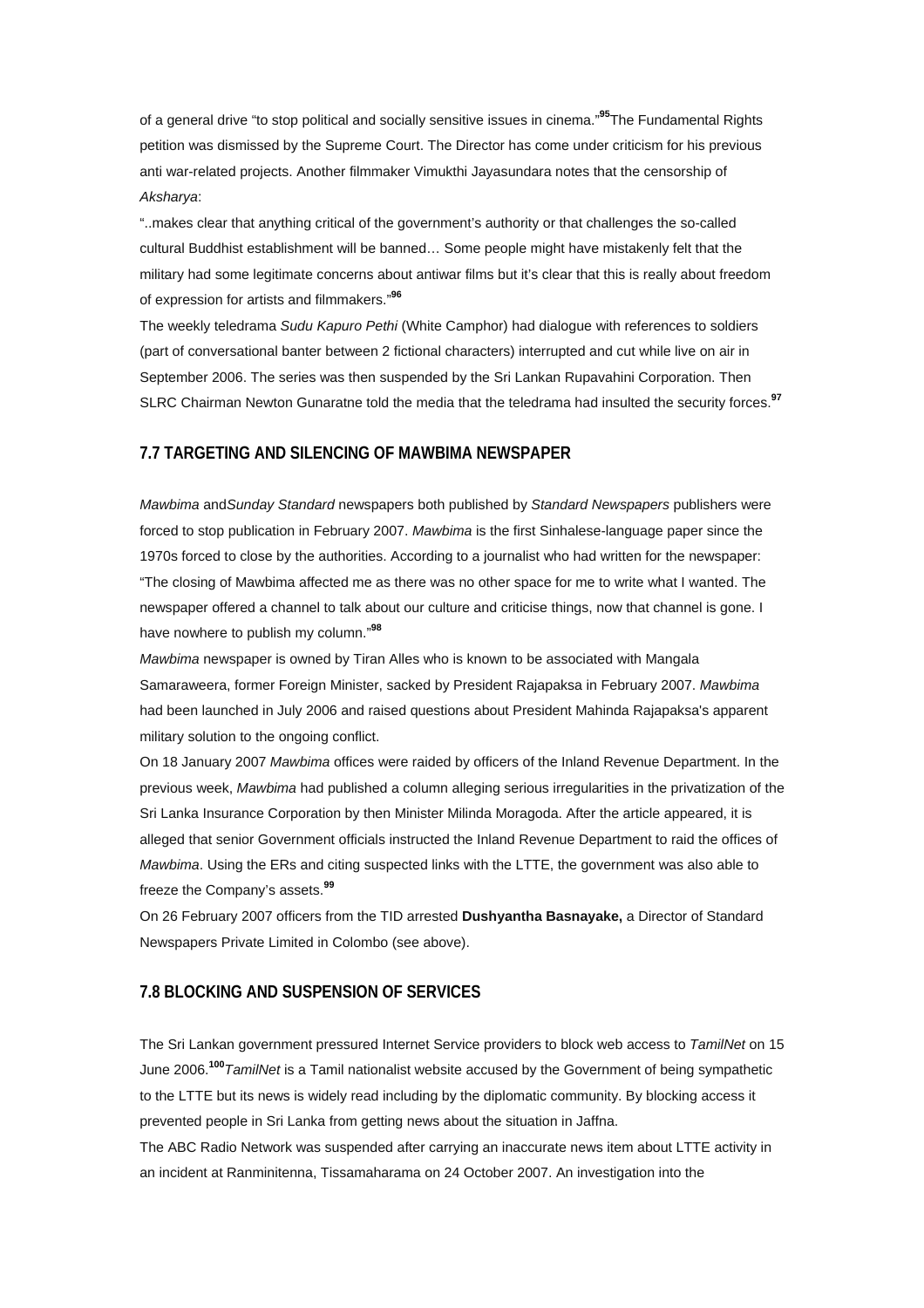inaccuracies should have been ordered but the Media Ministry used the inaccurate reporting as a reason to suspend its services and revoke its broadcasting licenses. ABC claims that it verified the news item with the military spokesman and the Grama Seva Officer of the area. The same news article was also carried by several other radio channels and the national newspapers on the following day. On 25 October 2007, the Media Minister informed the network that all its stations were henceforth banned and its radio license revoked.**[101](http://www.amnesty.org/en/alfresco_asset/0d18ed0f-cb33-11dc-b181-d35374267ce9/asa370012008eng.html#sdfootnote101sym#sdfootnote101sym)** ABC filed a fundamental rights petition in the Supreme Court on 29 October 2007 seeking the invalidation of the order by Media Minister Anura Priyadarshana Yapa to revoke its broadcasting licenses. The case is pending.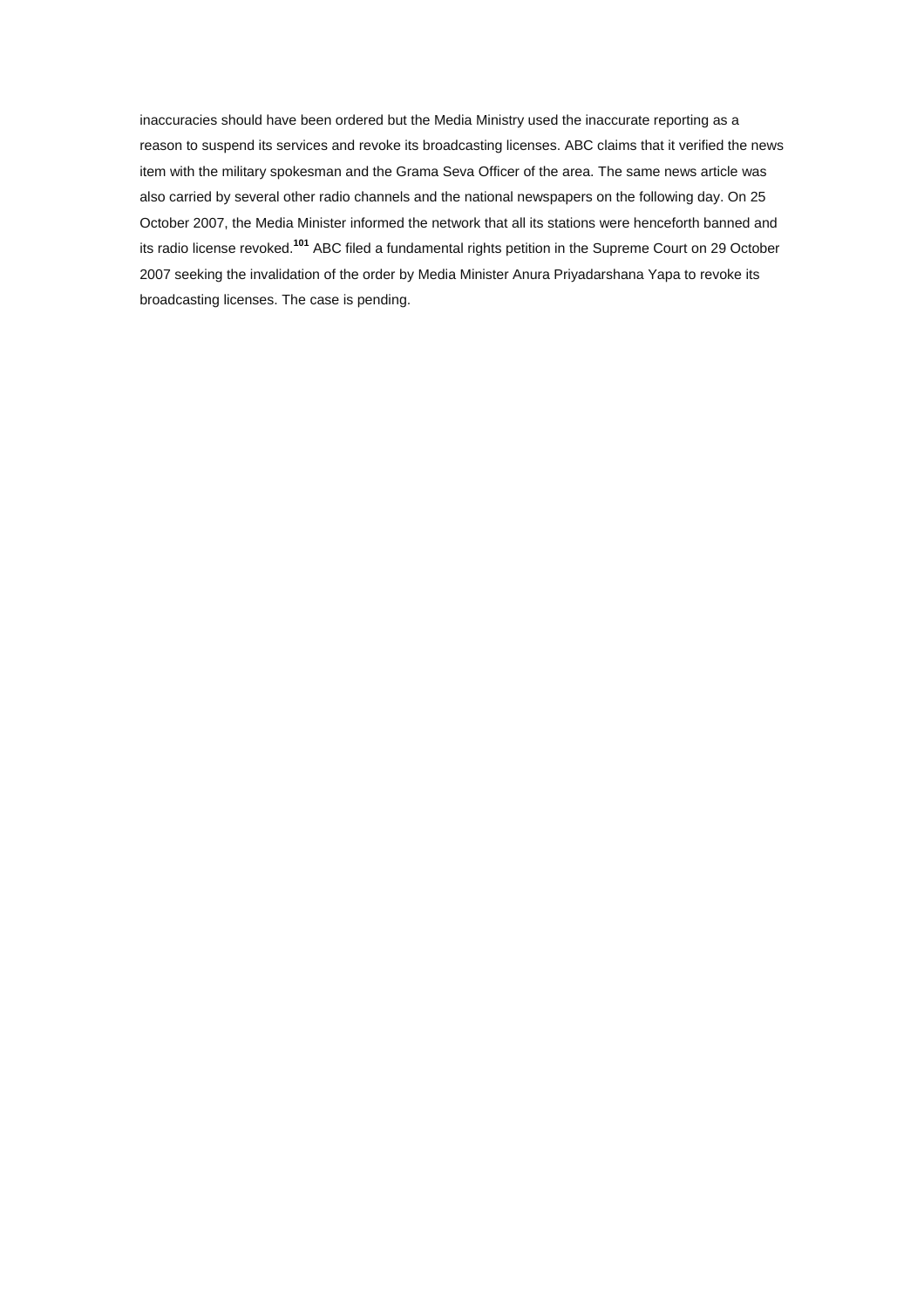# **8.LACK OF ACCOUNTABILITY AND ACTION**

Perpetrators of human rights violations, including those who target journalists are protected from prosecution by a longstanding culture of impunity. The majority of allegations of violations of freedom of expression have been ignored or rejected by competent authorities. The lack of investigations into media workers' deaths has a long history. Journalists associations in Sri Lanka have campaigned for proper investigations on many cases including the killing of Inter-Press Service journalist **Richard De Zoysa** in February 1990.

Those responsible for the unlawful killing of Richard de Zoysa in 1990 were never brought to justice. Richard De Zoysa, a respected actor and journalist who had been outspoken in his criticism of human rights violations by the Sri Lankan security forces in the late 80s, was found killed on 19 February 1990. Eyewitnesses reported that on the morning of 18 February 1990, six gunmen, two wearing police uniforms, arrived in a police jeep and took De Zoysa from his home. During a photo identification parade, De Zoysa's mother, Dr. Manorani Saravanamuttu, identified Senior Superintendent of Police Ronnie Gunasinghe as the leader of the group of abductors. Dr. Saravanamuttu has pressed for a full inquiry but the case has been abandoned as both Dr. Saravanamuttu and the Senior Superintendent have now died.

Investigations have also stalled in the killing of **Mylvagaman Nimalarajan**. According to reports, a group of unidentified gunmen approached the home of Mylvagaman Nimalarajan, a Jaffna-based journalist, on the night of 19 October 2000. The Committee for the Protection of Journalists (CPJ) reported that: "The assailants shot the journalist through the window of his study, where he was working on an article, and threw a grenade into the home before fleeing the premises. The attack occurred during curfew hours in a high-security zone in central Jaffna town…The journalist's parents and his 11-year-old nephew were seriously injured in the attack. Local journalists suspect that Nimalarajan's reporting on vote-rigging and intimidation in Jaffna during the recent parliamentary elections may have led to his murder." *[102](http://www.amnesty.org/en/alfresco_asset/0d18ed0f-cb33-11dc-b181-d35374267ce9/asa370012008eng.html#sdfootnote102sym#sdfootnote102sym)*

Mylvagaman Nimalarajan wrote for a number of media including the BBC. Despite international protest about his killing and the fact that a suspect, Napoleon, (reportedly an EPDP cadre) was named, there was no sustained investigation.**[103](http://www.amnesty.org/en/alfresco_asset/0d18ed0f-cb33-11dc-b181-d35374267ce9/asa370012008eng.html#sdfootnote103sym#sdfootnote103sym)**According to his colleagues, Mylvagaman Nimalarajan's critical reporting of the EPDP during their election campaign in 2000 meant that he was on their "hitlist". **Dharmaratnam Sivaram**, a well-known columnist for the *Daily Mirror* and senior editor of the online news service, *TamilNet* was abducted in Colombo on 28 April 2005. His bullet-ridden body was found by the police the following day, in a field close to the Sri Lanka Parliament, located within the perimeters of a High Security Zone. A suspect was identified and held in custody, but was subsequently released. *The Nation*, a weekly newspaper, commenting on delays in the investigation notes:

"The pressure to slow down the investigations [was] coming from the military intelligence wing. Rarely can a local police station OIC of Crimes withstand that degree of pressure. Over a year has passed since the death of Tamil journalist Dharmaratnam Sivaram or Tharaki, and while the investigation was hailed as a groundbreaking one using mobile technology and the like, the inquiry into his ghastly murder stopped short barely after it had started."*[104](http://www.amnesty.org/en/alfresco_asset/0d18ed0f-cb33-11dc-b181-d35374267ce9/asa370012008eng.html#sdfootnote104sym#sdfootnote104sym)*

As human rights violations in the context of the conflict have increased, Amnesty International is gravely concerned about a persistent climate of impunity.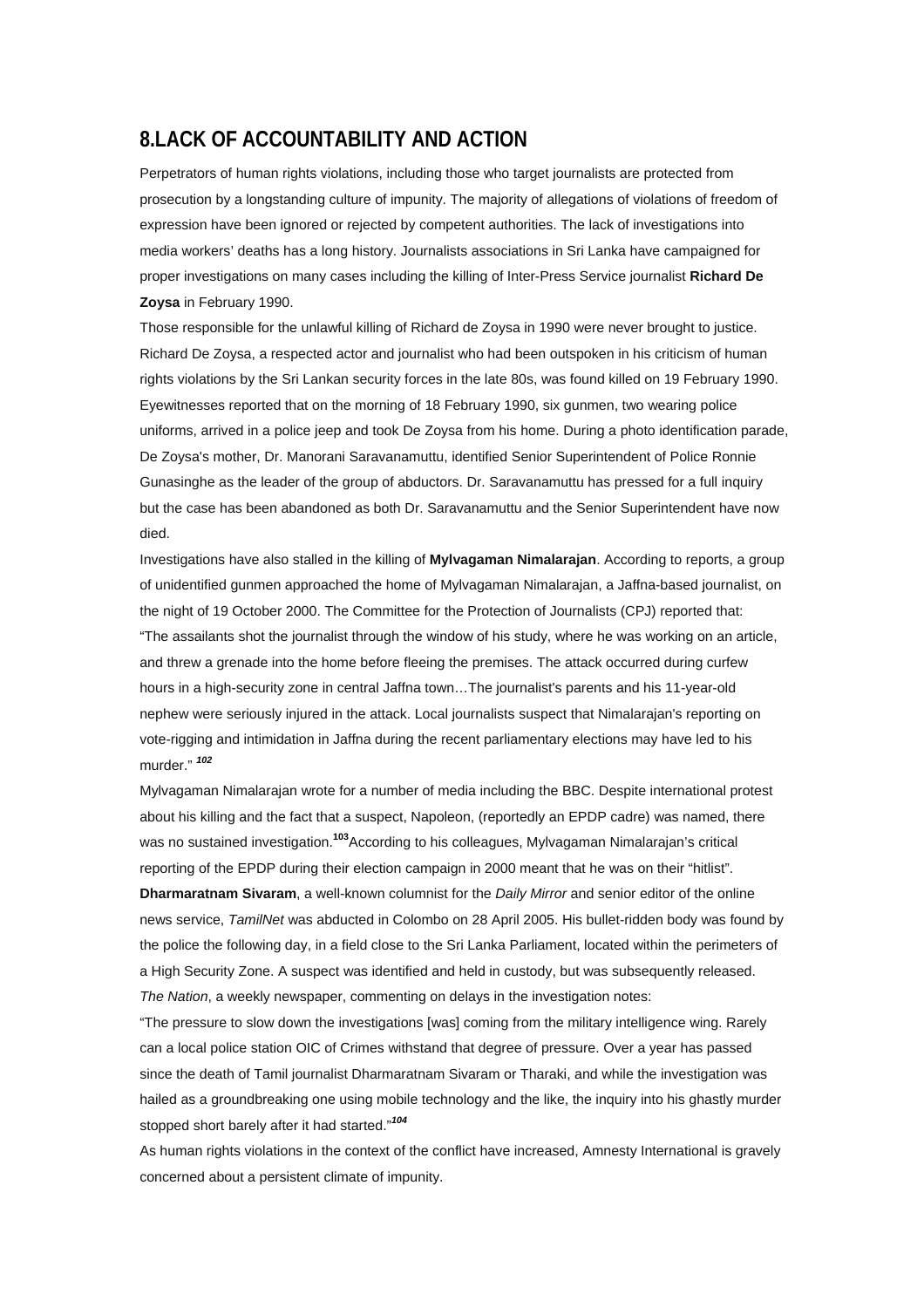Amnesty International is calling on the Sri Lankan government to conduct immediate, effective and impartial investigations into these killings and other human rights violations against journalists and to bring those responsible to justice. The perpetrators of violations must be held accountable.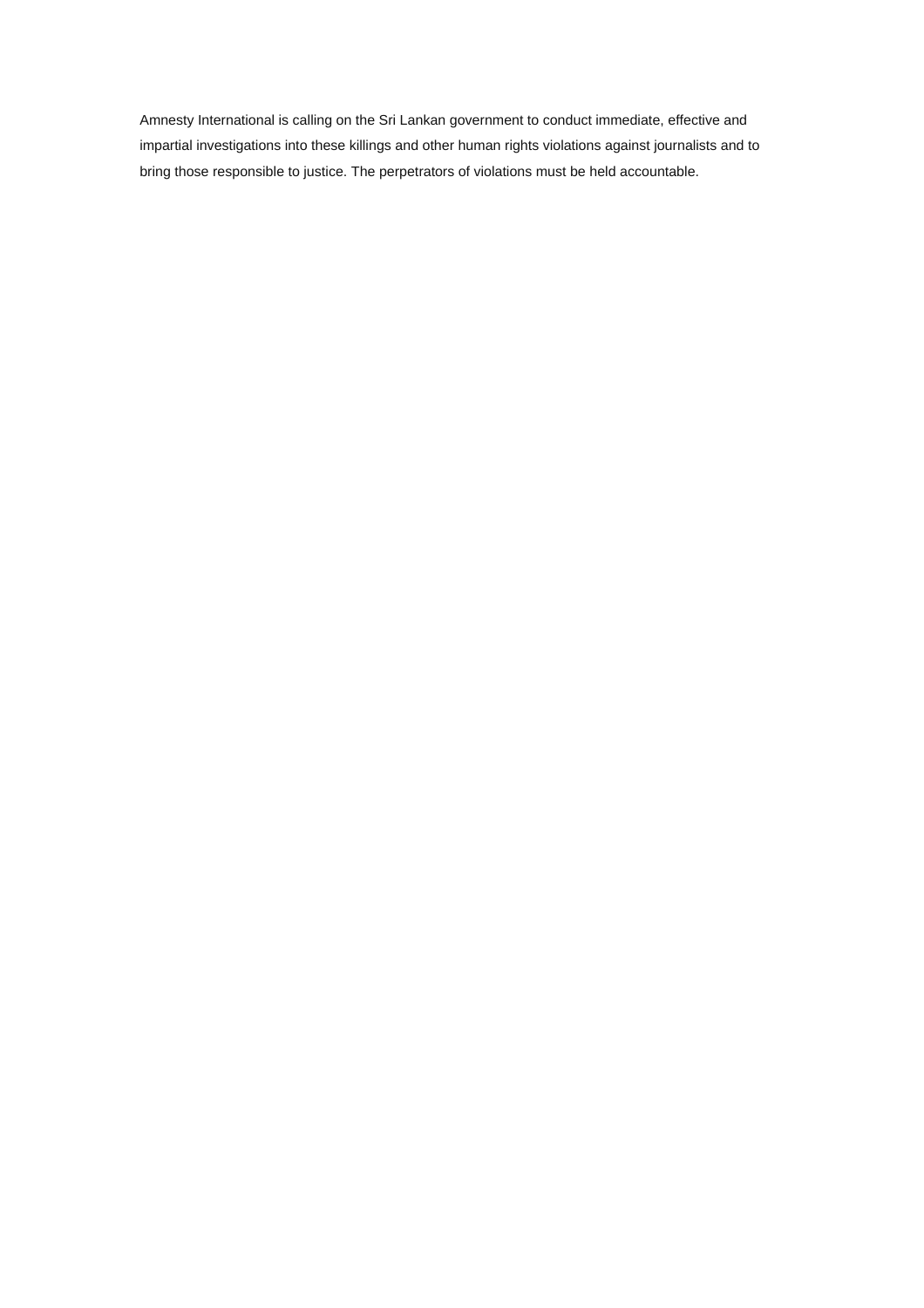# **9.RESPECT AND ENSURE RESPECT FOR THE RIGHT TO FREEDOM OF OPINION AND EXPRESSION**

Media workers in Sri Lanka continue to report intimidation and harassment if they file stories critical of the conflict or corruption.

At the same time, the media themselves have recognised the need to deliver an impartial and professional news service. The Tholangamuwa Declaration of 2005 contains a set of responsibilities that journalists must subscribe to in order to deliver on their professional obligations.**[105](http://www.amnesty.org/en/alfresco_asset/0d18ed0f-cb33-11dc-b181-d35374267ce9/asa370012008eng.html#sdfootnote105sym#sdfootnote105sym)**The media associations as well as the government must both live up to their commitments to develop a fair, balanced and independent media.

To support drives to create a public service media the government must review the ERs of 2005 and 2006 which have stifled freedom of expression. Amnesty International continues to raise concerns about the definition of "terrorism" in the ERs and urges the government to review the definition.

Against a backdrop of an armed conflict in which all parties are responsible for serious violations of international human rights and humanitarian law, it is vital that journalists can carry out their professional duties of writing and reporting without fear or hindrance. All sides in Sri Lanka's conflict have interfered with and sought to restrict freedom of expression. Amnesty International is extremely concerned about increasing threats and direct attacks, including lethal ones, on journalists. The organisation is also concerned about other factors limiting press freedom in Sri Lanka beyond the restrictions permitted in international human rights law. Journalists have disappeared, newspapers and other media outlets are being shut down and attacked, and media workers live in a climate of fear and suspicion.

The Sri Lankan authorities must act on this and challenge impunity. They must send out a message that attacks, threats and harassment of media workers will not be tolerated. They must re-open investigations into the killings of all journalists, in accordance with international standards. All parties to the conflict must stop targeting journalists.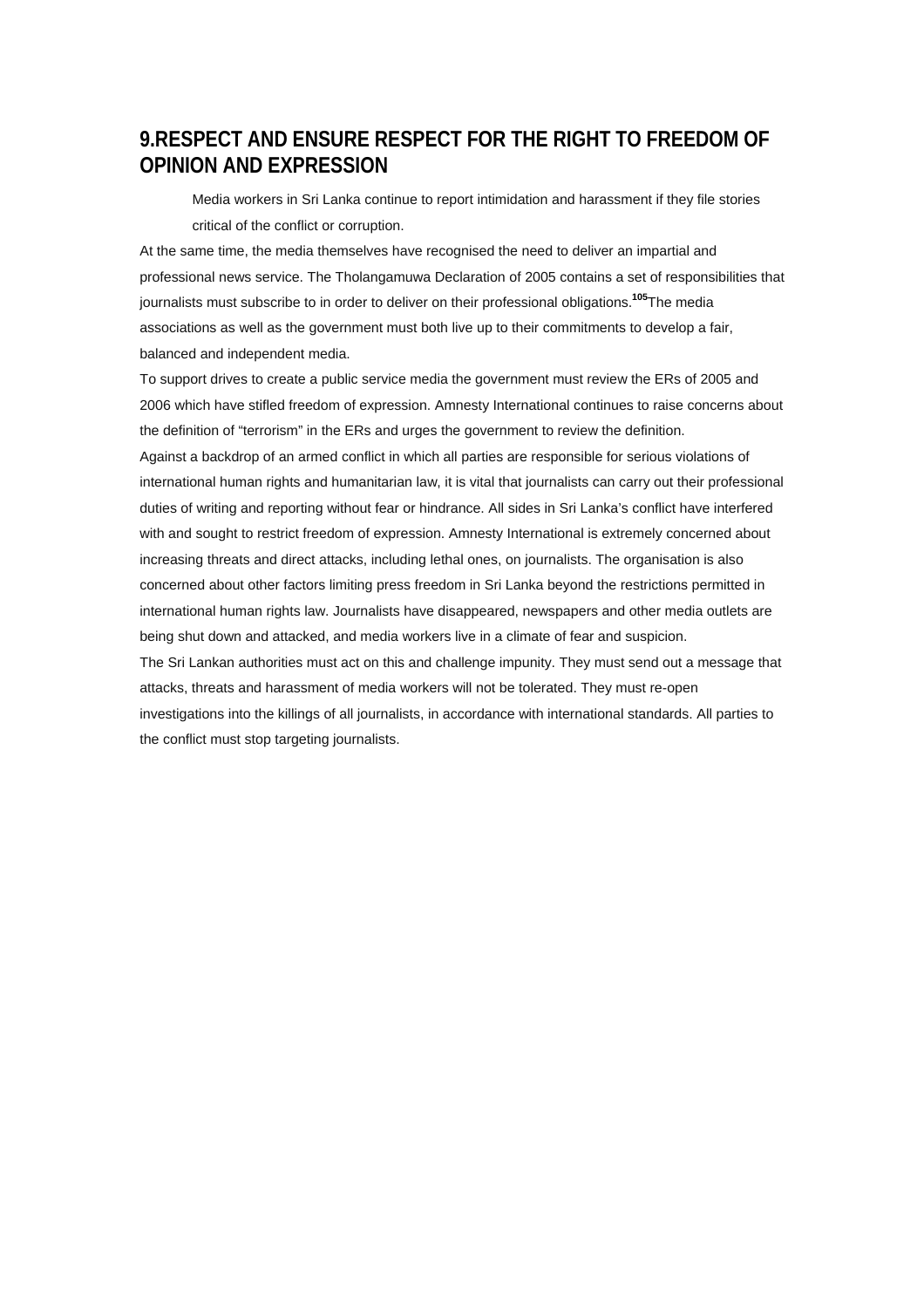# **10.RECOMMENDATIONS**

## **Amnesty International calls on the Sri Lankan authorities to:**

- Respect and protect the rights to life, liberty and security of person of media workers, in compliance with Sri Lanka's obligations under international human rights and international humanitarian law. The government must clarify unequivocally that killings, threats, or other attacks on media workers will be not tolerated. All cases of attacks on media workers, irrespective of the identity of perpetrators or victims, must be promptly, independently, impartially and effectively investigated. Those suspected of committing such attacks, including those in positions of responsibility who have ordered or allowed them, must be prosecuted in proceedings which meet international fair trial standards;
- Exercise due diligence to protect media workers from attacks by the LTTE, armed Tamil groups and others;
- Respect, protect and fulfil the right to freedom of opinion and expression, in compliance with Sri Lanka's obligations under the ICCPR and other international treaties and standards. In particular:
	- o Order the security forces and armed groups acting in alliance with them to stop all attacks against the media;
	- o End practices such as censorship, closure of media outlets, restrictions on access to areas of conflict, monitoring and surveillance of the media and detention of media workers that do not conform with Sri Lanka's international obligations;
	- o Limit restrictions on freedom of expression to those genuinely necessary for respect of the rights or reputations of others or for the protection of national security or of public order or of public health or morals;
	- o Take steps to ensure that everyone in Sri Lanka is able to use the Internet to receive and transmit their beliefs and opinions in line with their human rights to freedom of opinion and expression;
	- o Put an end to restrictions on media freedom through licensing and frequency restrictions.
- Abolish all ERs currently in force or bring them fully in line with international human rights law and standards.
- In particular, abolish or reform all emergency and other legislation used to violate the right to freedom of expression and other human rights, including:
	- o The Press Council Law No. 5 of 1973;
	- o The Security Ordinance No 25 of 1947 (PSO);
	- o Emergency (Miscellaneous Provisions and Powers) Regulation No. 1 of 2005 (and subsequent orders extending it);
	- o Emergency Regulation (Prevention and Prohibition of Terrorism and Specified Terrorist Activities) No. 7 of 2006.
- Invite the UN Special Rapporteur on Freedom of Expression to visit Sri Lanka;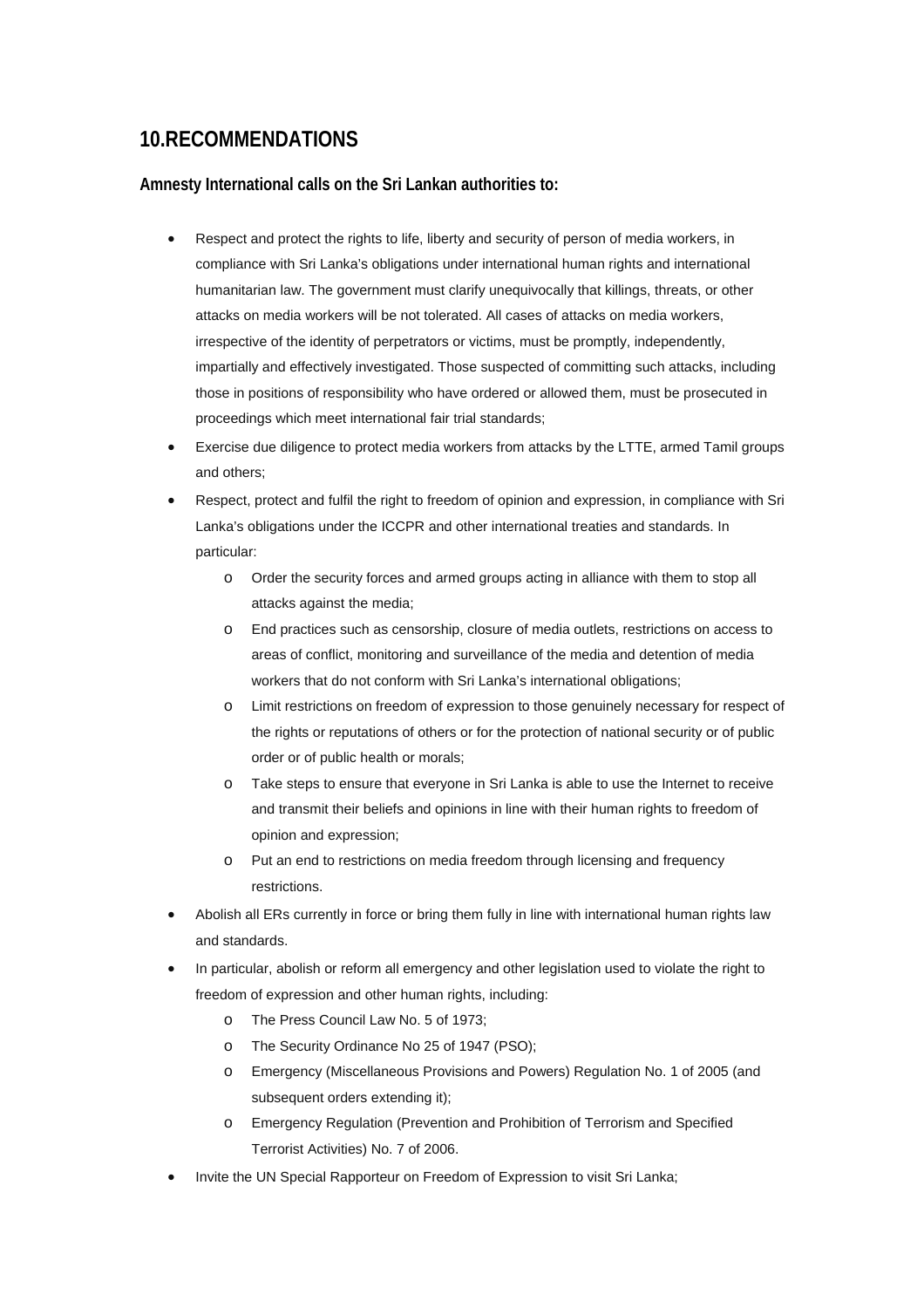• Work towards legislating for a Freedom of Information Act, in accordance with international human rights law and standards.

### **Amnesty International calls on the LTTE:**

- To issue instructions to all its members to cease all killings, threats or other attacks on media workers;
- To clarify to all members that killings, threats, or other attacks on media workers will not be tolerated. All those suspected of such attacks should be suspended from positions where they can carry out further attacks;

#### **Amnesty International calls on the Media Community:**

• To uphold the principles outlined in the Tholangamuwa Declaration 2005.

**[1](http://www.amnesty.org/en/alfresco_asset/0d18ed0f-cb33-11dc-b181-d35374267ce9/asa370012008eng.html#sdfootnote1anc#sdfootnote1anc)** In 2004, former LTTE commander Vinayagamoorthy Muralitharan, better known as Karuna Amman, broke away from the LTTE and formed the TMVP in April 2004. The stronghold of the Karuna faction is Batticaloa District. There have been allegations of links between the Karuna faction and government security forces by a number of groups including Human Rights Watch and Allan Rock, a senior UN official. Since around October 2007 the faction led by Trincomalee leader, Pillayan, has became more dominant following the departure of Karuna Amman from Sri Lanka and his subsequent arrest in London on 2 November 2007.

**[2](http://www.amnesty.org/en/alfresco_asset/0d18ed0f-cb33-11dc-b181-d35374267ce9/asa370012008eng.html#sdfootnote2anc#sdfootnote2anc)** The dynamics of conflict in Sri Lanka are complex. There have been two youth insurgencies led by Leftist Sinhalese youths (1971; 1988-89) as well as a protracted conflict between the Sri Lankan government and the LTTE. Analysing this complexity is not the focus of this report but forms a volatile backdrop against which many human rights violations have occurred. It is difficult to give an accurate figure for those killed in conflict due to the absence of credible and updated public census records. A range of analysts maintain that at least 70,000 have been killed since the early 1980s. Tens of thousands of people have disappeared over the years, many of these victims include Sinhalese youths, the victims of conflict between the insurrectionist *Janatha Vimukthi Peramuna* (People's Liberation Front, JVP) and the state in the late 1980s.

**[3](http://www.amnesty.org/en/alfresco_asset/0d18ed0f-cb33-11dc-b181-d35374267ce9/asa370012008eng.html#sdfootnote3anc#sdfootnote3anc)** 'IDPs and Returnees Trends by District', 31October 2007, UN Office for Coordination of Humanitarian Affairs, Colombo. This figure relates to recent conflict affected IDPs. There is also a sizeable long-term population of IDPs including Muslim IDPs in Puttalam who have been displaced since 1990.

**[4](http://www.amnesty.org/en/alfresco_asset/0d18ed0f-cb33-11dc-b181-d35374267ce9/asa370012008eng.html#sdfootnote4anc#sdfootnote4anc)** Amnesty International, *Sri Lanka: A crucial opportunity to end enforced disappearance*, AI Index: IOR 51/055/2007, 30 August 2007.

**[5](http://www.amnesty.org/en/alfresco_asset/0d18ed0f-cb33-11dc-b181-d35374267ce9/asa370012008eng.html#sdfootnote5anc#sdfootnote5anc)** According to a group of local organizations the largest proportion of people killed in the first six months of 2007, were Tamil – 70.7% across the island, as compared with 9.1% Sinhalese and 5.9% Muslims. The Law & Society Trust, Colombo, in collaboration with local partners in Sri Lanka including the Civil Monitoring Commission and the Free Media Movement (FMM), has compiled a working document listing 547 persons killed and 396 persons disappeared during the period January to June 2007. Report published 23 August 2007.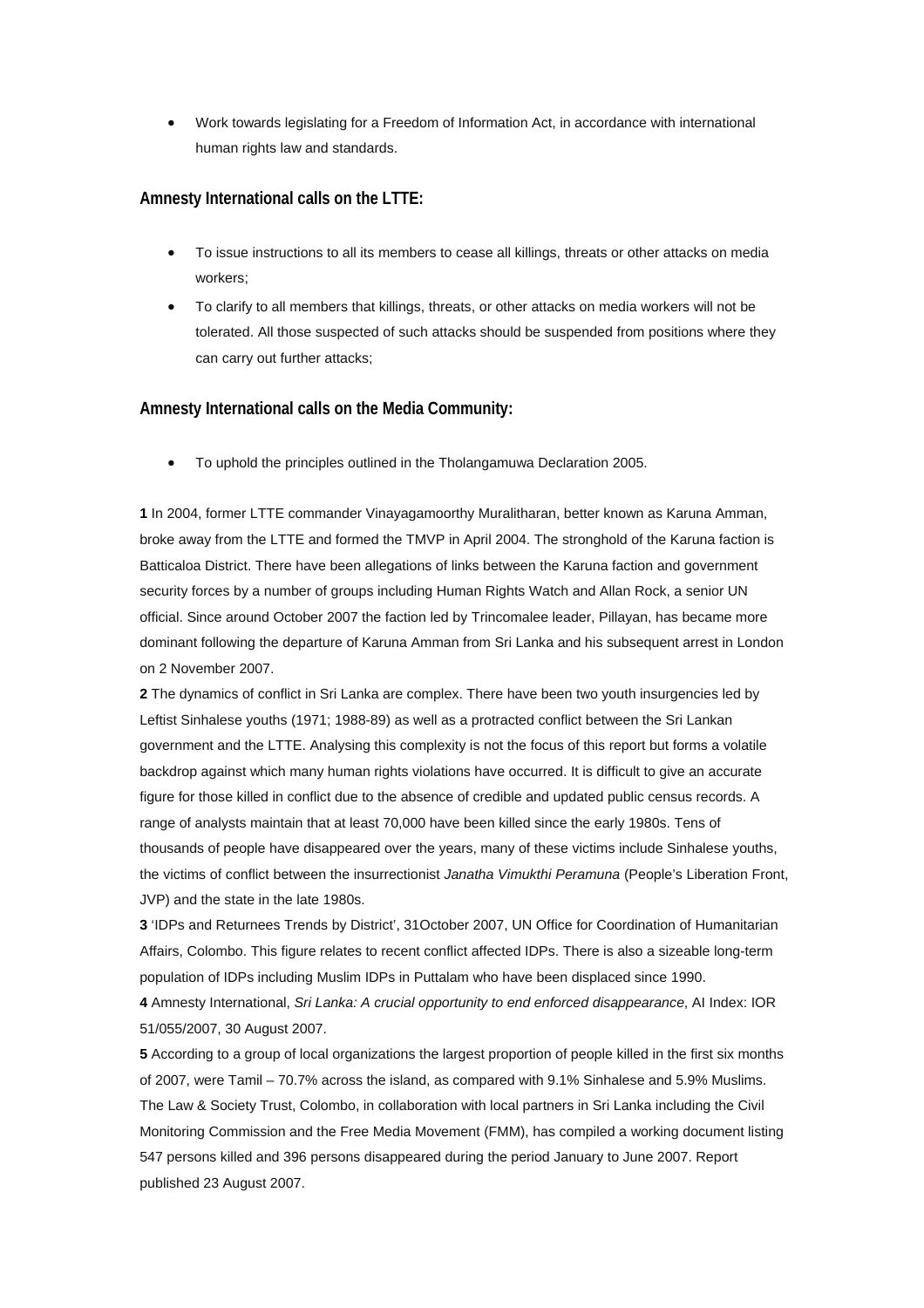**[6](http://www.amnesty.org/en/alfresco_asset/0d18ed0f-cb33-11dc-b181-d35374267ce9/asa370012008eng.html#sdfootnote6anc#sdfootnote6anc)** The SLMM had a headquarters in Colombo, a liaison office in Kilinochchi and offices in six other districts (Jaffna, Trincomalee, Batticaloa, Ampara, Mannar and Vavuniya). After the EU listed the LTTE a 'terrorist' organization in May 2006, the LTTE asked SLMM monitors from EU countries to leave saying their impartiality would be questionable. From 1 September 2006 the SLMM functioned with reduced numbers with around 20 staff members from Iceland or Norway compared to its original strength of 56. In a new development the cease fire officially ended on 16 January 2008 and the SLMM monitors will now withdraw.

**[7](http://www.amnesty.org/en/alfresco_asset/0d18ed0f-cb33-11dc-b181-d35374267ce9/asa370012008eng.html#sdfootnote7anc#sdfootnote7anc)** Information on violations recorded during the ceasefire is available on the SLMM website, at http://www.slmm.lk//. However information regarding current violations is not available.

**[8](http://www.amnesty.org/en/alfresco_asset/0d18ed0f-cb33-11dc-b181-d35374267ce9/asa370012008eng.html#sdfootnote8anc#sdfootnote8anc)** President Rajapaksa is leader of the Sri Lanka Freedom Party (SLFP). The SLFP is part of a coalition government called the United People's Freedom Alliance (UFPA) which has been in office since April 2004.

**[9](http://www.amnesty.org/en/alfresco_asset/0d18ed0f-cb33-11dc-b181-d35374267ce9/asa370012008eng.html#sdfootnote9anc#sdfootnote9anc)** Basil Rajapaksa is also an MP from the National List.

**[10](http://www.amnesty.org/en/alfresco_asset/0d18ed0f-cb33-11dc-b181-d35374267ce9/asa370012008eng.html#sdfootnote10anc#sdfootnote10anc)**" Sri Lanka: Amnesty International calls for respect for human rights in escalation of violence." (AI Index: ASA 37/012/2006), 26 April 2006,

http://web.amnesty.org/libary/Index/ENGASA370122006?open&of=ENG-333.

**[11](http://www.amnesty.org/en/alfresco_asset/0d18ed0f-cb33-11dc-b181-d35374267ce9/asa370012008eng.html#sdfootnote11anc#sdfootnote11anc)**Press statement by High Commissioner for Human Rights on Conclusion of her visit to Sri Lanka, 13 October 2007,

http://www.unhchr.ch/huricane/huricane.nsf/view01/2C07EE5600DE5B19C12573750034C474?opendoc ument.

**[12](http://www.amnesty.org/en/alfresco_asset/0d18ed0f-cb33-11dc-b181-d35374267ce9/asa370012008eng.html#sdfootnote12anc#sdfootnote12anc)** Human Rights Committee, General Comment No. 10: Freedom of expression (Art. 19), 29 June 1983, para. 4.

**[13](http://www.amnesty.org/en/alfresco_asset/0d18ed0f-cb33-11dc-b181-d35374267ce9/asa370012008eng.html#sdfootnote13anc#sdfootnote13anc)** The Johannesburg Principles on National Security, Freedom of Expression and Access to Information were adopted on 1 October 1995 in Johannesburg, South Africa by a group of experts in international law, national security and human rights convened by Article 19, the International Centre against Censorship, in collaboration with the Centre for Applied Legal Studies of the University of Witwatersrand.

**[14](http://www.amnesty.org/en/alfresco_asset/0d18ed0f-cb33-11dc-b181-d35374267ce9/asa370012008eng.html#sdfootnote14anc#sdfootnote14anc)** Concluding observations of the Human Rights Committee: Sri Lanka, UN Doc. CCPR/CO/79/LKA, 1 December 2003, para. 18.

**[15](http://www.amnesty.org/en/alfresco_asset/0d18ed0f-cb33-11dc-b181-d35374267ce9/asa370012008eng.html#sdfootnote15anc#sdfootnote15anc)** Public Security Ordinance No. 25 of 1947 (PSO), 16 June 1947.

**[16](http://www.amnesty.org/en/alfresco_asset/0d18ed0f-cb33-11dc-b181-d35374267ce9/asa370012008eng.html#sdfootnote16anc#sdfootnote16anc)**PSO, Section. 18.

**[17](http://www.amnesty.org/en/alfresco_asset/0d18ed0f-cb33-11dc-b181-d35374267ce9/asa370012008eng.html#sdfootnote17anc#sdfootnote17anc)** Sections 9 and 23.

**[18](http://www.amnesty.org/en/alfresco_asset/0d18ed0f-cb33-11dc-b181-d35374267ce9/asa370012008eng.html#sdfootnote18anc#sdfootnote18anc)** The Emergency (Miscellaneous Provisions and Powers) Regulations, No. 1 of 2005, published in *Gazette Extraordinary* No. 1405/14 of August 13, 2005.

**[19](http://www.amnesty.org/en/alfresco_asset/0d18ed0f-cb33-11dc-b181-d35374267ce9/asa370012008eng.html#sdfootnote19anc#sdfootnote19anc)**18 BBC News 'Hundreds Detained In Sri Lanka', 31 December 2005,

http://news.bbc.co.uk/1/hi/world/south\_asia/4571270.stm

**[20](http://www.amnesty.org/en/alfresco_asset/0d18ed0f-cb33-11dc-b181-d35374267ce9/asa370012008eng.html#sdfootnote20anc#sdfootnote20anc)** Directives given by H.E President, 5 July 2006,

http://www.peaceinsrilanka.org/peace2005/Insidepage/PressRelease/GOSLreleases/MediaRel050706.a

sp, sections 3(4), 6(ii) and 6(i), respectively.

**[21](http://www.amnesty.org/en/alfresco_asset/0d18ed0f-cb33-11dc-b181-d35374267ce9/asa370012008eng.html#sdfootnote21anc#sdfootnote21anc)** "Police 'ignore' Presidential decree",

http://www.bbc.co.uk/sinhala/news/story/2007/10/071012\_panel\_resignation.shtml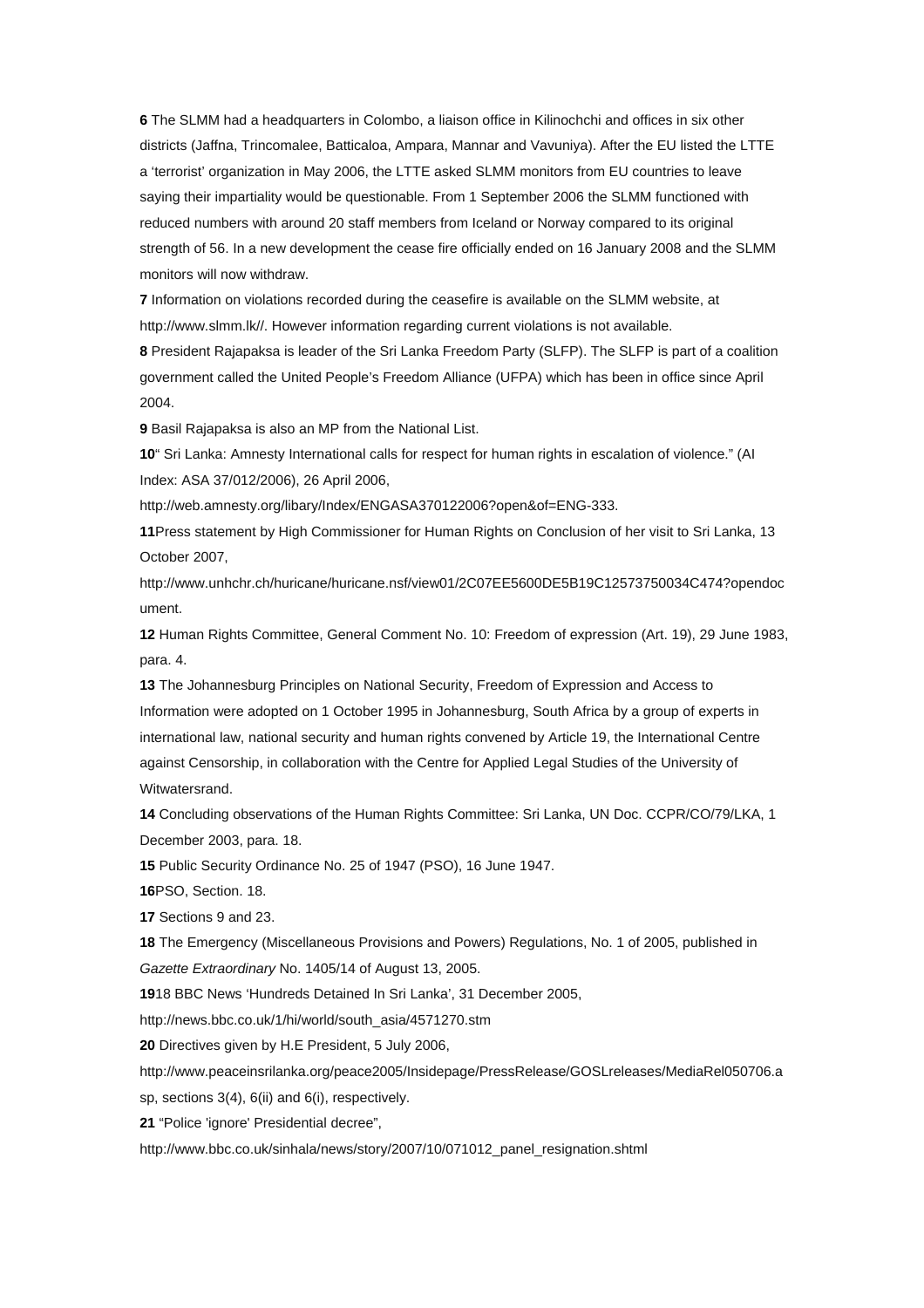**[22](http://www.amnesty.org/en/alfresco_asset/0d18ed0f-cb33-11dc-b181-d35374267ce9/asa370012008eng.html#sdfootnote22anc#sdfootnote22anc)**The panel of human rights experts included; Sunila Abeyesekera; Dr Rohan Edirisinghe; Nimalka

Fernando and Pakiasothy Saravanamuttu. See, "Sri Lanka rights advisors quit panel in protest",

http://uk.reuters.com/article/homepageCrisis/idUKCOL192494. CH. 242020071015.

[23](http://www.amnesty.org/en/alfresco_asset/0d18ed0f-cb33-11dc-b181-d35374267ce9/asa370012008eng.html#sdfootnote23anc#sdfootnote23anc) 'sri lanka: amnesty international condemns mass arrests', 4 december 2007, http://www.amnesty.org/en/for-media/press-releases/sri-lanka-amnesty-international-condemns-massarrests-20071204

**[24](http://www.amnesty.org/en/alfresco_asset/0d18ed0f-cb33-11dc-b181-d35374267ce9/asa370012008eng.html#sdfootnote24anc#sdfootnote24anc)** Examples of this are cited in a letter from the British High Commission in Colombo to the Home

Office in London, see Foreign & Commonwealth Office/Information from British High Commission,

Colombo, Letter dated 10 April 2007, cited in the Country of Origin Information Report of the Home

Office, http://www.homeoffice.gov.uk/rds/pdfs06/sri\_lanka\_021106.doc.

**[25](http://www.amnesty.org/en/alfresco_asset/0d18ed0f-cb33-11dc-b181-d35374267ce9/asa370012008eng.html#sdfootnote25anc#sdfootnote25anc)** Journalist Interview. Journalist No.11.

**[26](http://www.amnesty.org/en/alfresco_asset/0d18ed0f-cb33-11dc-b181-d35374267ce9/asa370012008eng.html#sdfootnote26anc#sdfootnote26anc)** "Dr Kasippillai Manoharan, medical doctor", UA 114/06, AI Index: ASA 37/013/2006, 3 May 2006.

**[27](http://www.amnesty.org/en/alfresco_asset/0d18ed0f-cb33-11dc-b181-d35374267ce9/asa370012008eng.html#sdfootnote27anc#sdfootnote27anc)** 'Inquiry called for student killing', BBC Sinhala 3 January 2006,

http://www.bbc.co.uk/sinhala/news/story/2006/01/060103\_trincomalee\_shooting.shtml.

**[28](http://www.amnesty.org/en/alfresco_asset/0d18ed0f-cb33-11dc-b181-d35374267ce9/asa370012008eng.html#sdfootnote28anc#sdfootnote28anc)** BBC Sinhala 3 January 2006, ibid.

2.[29](http://www.amnesty.org/en/alfresco_asset/0d18ed0f-cb33-11dc-b181-d35374267ce9/asa370012008eng.html#sdfootnote29anc#sdfootnote29anc) UTHR (J) SPECIAL REPORT NO. 24, IBID.

**[30](http://www.amnesty.org/en/alfresco_asset/0d18ed0f-cb33-11dc-b181-d35374267ce9/asa370012008eng.html#sdfootnote30anc#sdfootnote30anc)** Amnesty International has been able to register general patterns of insecurity and fear from talking to visitors to the peninsula such as religious leaders and aid workers.

**[31](http://www.amnesty.org/en/alfresco_asset/0d18ed0f-cb33-11dc-b181-d35374267ce9/asa370012008eng.html#sdfootnote31anc#sdfootnote31anc)** D.B.S. Jeyaraj, "An Overview of the Enforced Disappearances Phenomenon", 13 April 2007, at www.transcurrents.com.

**[32](http://www.amnesty.org/en/alfresco_asset/0d18ed0f-cb33-11dc-b181-d35374267ce9/asa370012008eng.html#sdfootnote32anc#sdfootnote32anc)** The Allaipidy massacre case, for example, has raised questions about EPDP involvement along with the Sri Lankan Navy. The massacre took place on Kayts Island which is connected to the Jaffna peninsula and is under EPDP control. Eight persons including a six-month old infant were killed at Allaipiddy on Kayts Island on 13 May 2006. This case is one of the 16 cases under investigation by the 2006 Commission of Inquiry.

**[33](http://www.amnesty.org/en/alfresco_asset/0d18ed0f-cb33-11dc-b181-d35374267ce9/asa370012008eng.html#sdfootnote33anc#sdfootnote33anc)** Journalist interview. Interview 2.

**[34](http://www.amnesty.org/en/alfresco_asset/0d18ed0f-cb33-11dc-b181-d35374267ce9/asa370012008eng.html#sdfootnote34anc#sdfootnote34anc)** The *Uthayan* is a Tamil daily that was published in Jaffna from 1986 onwards. Its sister paper *Sudar Oli* is published from Colombo since 2000.

**[35](http://www.amnesty.org/en/alfresco_asset/0d18ed0f-cb33-11dc-b181-d35374267ce9/asa370012008eng.html#sdfootnote35anc#sdfootnote35anc)** Letter from *Uthayan* newspaper, "Flight of *Uthayan* Journalists", 21 March 2007. Published on Sri Lanka FMM website.

**[36](http://www.amnesty.org/en/alfresco_asset/0d18ed0f-cb33-11dc-b181-d35374267ce9/asa370012008eng.html#sdfootnote36anc#sdfootnote36anc)** Report by the International Press Freedom Mission to Sri Lanka 'Jaffna's media in the grip of terror', 24 August 2007, www.rsf.org/article.php3?id\_article=23380.

**[37](http://www.amnesty.org/en/alfresco_asset/0d18ed0f-cb33-11dc-b181-d35374267ce9/asa370012008eng.html#sdfootnote37anc#sdfootnote37anc)** See Bulletins No.42, 43 and Supplement to Special Report of 23 October 2006, University Teachers for Human Rights (Jaffna) Sri Lanka, UTHR(J).

**[38](http://www.amnesty.org/en/alfresco_asset/0d18ed0f-cb33-11dc-b181-d35374267ce9/asa370012008eng.html#sdfootnote38anc#sdfootnote38anc)** 'Sri Lanka's Human Rights Crisis', International Crisis Group Asia Report N°135, 14 June 2007, p10. **[39](http://www.amnesty.org/en/alfresco_asset/0d18ed0f-cb33-11dc-b181-d35374267ce9/asa370012008eng.html#sdfootnote39anc#sdfootnote39anc)** See the Committee to Protect Journalists Reports,

http://www.cpj.org/news/2007/asia/sri20apr07na.html.

**[40](http://www.amnesty.org/en/alfresco_asset/0d18ed0f-cb33-11dc-b181-d35374267ce9/asa370012008eng.html#sdfootnote40anc#sdfootnote40anc)** See 'Escalating violence against the media' in the report by the International Press Freedom Mission to Sri Lanka 'Jaffna's media in the grip of terror', 24 August 2007,

www.rsf.org/article.php3?id\_article=23380.

**[41](http://www.amnesty.org/en/alfresco_asset/0d18ed0f-cb33-11dc-b181-d35374267ce9/asa370012008eng.html#sdfootnote41anc#sdfootnote41anc)** 'Muffled media', B. Muralidhar Reddy, *Frontline*, Volume 24 - Issue 18: Sep. 08-21, 2007.

**[42](http://www.amnesty.org/en/alfresco_asset/0d18ed0f-cb33-11dc-b181-d35374267ce9/asa370012008eng.html#sdfootnote42anc#sdfootnote42anc)** 'Slain Journalist's mother allegedly threatened with death', *Daily Mirror* news online, 7 August 2007, http://www.dailymirror.lk/2007/08/07/news.asp.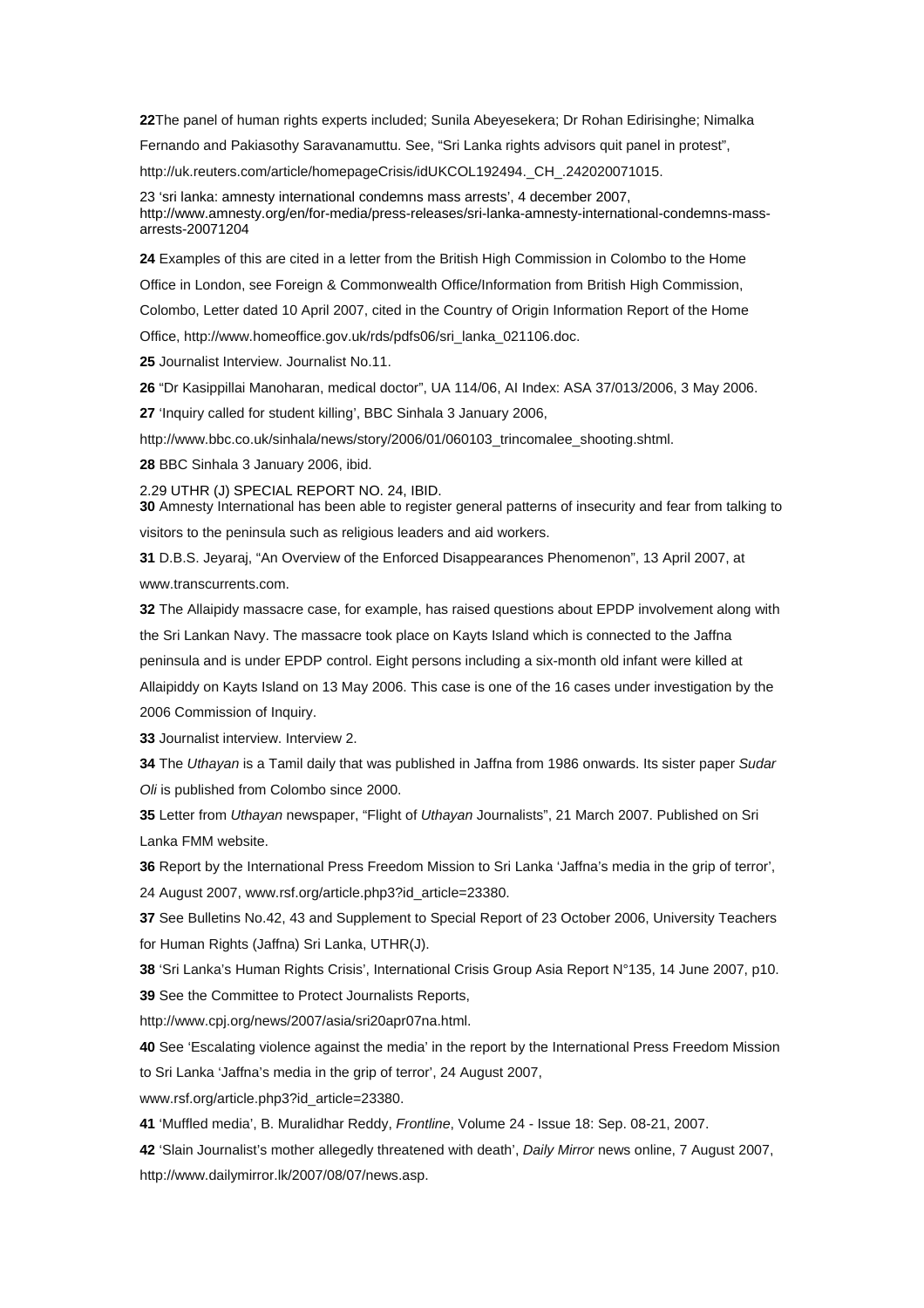# **[43](http://www.amnesty.org/en/alfresco_asset/0d18ed0f-cb33-11dc-b181-d35374267ce9/asa370012008eng.html#sdfootnote43anc#sdfootnote43anc) 'Army said to be holding Tamil journalist who went missing five weeks ago', 23 March**

#### **2007,**

http://www.rsf.org/print.php3?id\_article=21420.

**[44](http://www.amnesty.org/en/alfresco_asset/0d18ed0f-cb33-11dc-b181-d35374267ce9/asa370012008eng.html#sdfootnote44anc#sdfootnote44anc)** 'Proof Reader Missing in Jaffna', RSF Press Release, 22 November 2007,

http://www.rsf.org/article.php3?id\_article=24490.

**[45](http://www.amnesty.org/en/alfresco_asset/0d18ed0f-cb33-11dc-b181-d35374267ce9/asa370012008eng.html#sdfootnote45anc#sdfootnote45anc)** See Amnesty International UA ASA 37/003/2007, 27 February 2007.

**[46](http://www.amnesty.org/en/alfresco_asset/0d18ed0f-cb33-11dc-b181-d35374267ce9/asa370012008eng.html#sdfootnote46anc#sdfootnote46anc)** Minister gets Gem Authority to pay wife's roaming charges", 21 November 2007, *Sunday Leader.*

**[47](http://www.amnesty.org/en/alfresco_asset/0d18ed0f-cb33-11dc-b181-d35374267ce9/asa370012008eng.html#sdfootnote47anc#sdfootnote47anc)** *Sunday Leader,* 21 November 2007, ibid.

**[48](http://www.amnesty.org/en/alfresco_asset/0d18ed0f-cb33-11dc-b181-d35374267ce9/asa370012008eng.html#sdfootnote48anc#sdfootnote48anc)** Letter to Foreign Embassies in Colombo from *Mawbima* newspaper, 14<sup>th</sup> March 2007.

**[49](http://www.amnesty.org/en/alfresco_asset/0d18ed0f-cb33-11dc-b181-d35374267ce9/asa370012008eng.html#sdfootnote49anc#sdfootnote49anc)** Lalith Seniveratne has worked for a range of newspapers including *Hiru* magazine; *Kenimadala* and has even acted as a page designer for *Dinakara* newspaper the official newspaper of the Sri Lanka Freedom Party. These details were not revealed at the Press Conference on 7 February 2007.

**[50](http://www.amnesty.org/en/alfresco_asset/0d18ed0f-cb33-11dc-b181-d35374267ce9/asa370012008eng.html#sdfootnote50anc#sdfootnote50anc)** BBC Report "Journalists 'admit' working for LTTE", 7 February 2007,

http://www.bbc.co.uk/sinhala/news/story/2007/02/070207\_journalists\_ltte.shtml.

**[51](http://www.amnesty.org/en/alfresco_asset/0d18ed0f-cb33-11dc-b181-d35374267ce9/asa370012008eng.html#sdfootnote51anc#sdfootnote51anc)** Press Release "Media and Terrorism" 8 February 2007,

http://www.ifex.org/20fr/layout/set/print/content/view/full/81062.

**[52](http://www.amnesty.org/en/alfresco_asset/0d18ed0f-cb33-11dc-b181-d35374267ce9/asa370012008eng.html#sdfootnote52anc#sdfootnote52anc)** Counsel Ratnavale for the case known as the case of the 'Sinhala Koti' (Sinhala Tigers) including suspects Lalith Seneviratne, Nihal Senaratna, Priyankara, Udaya Tennakoon, Ajith Kumara, Sanjeewa Sudath Chaminda and Suresh Kumara submitted that the right to be represented in Court is a basic right enshrined in the Judicature Act, Criminal Procedure Code and the Constitution. *Daily Mirror*, 9 April 2007.

**[53](http://www.amnesty.org/en/alfresco_asset/0d18ed0f-cb33-11dc-b181-d35374267ce9/asa370012008eng.html#sdfootnote53anc#sdfootnote53anc)**' Sri Lanka: Trade unionists under threat', **[http://www.labourstart.org/cgi-](http://www.labourstart.org/cgi-bin/solidarityforever/show_campaign.cgi?c=210)**

**[bin/solidarityforever/show\\_campaign.cgi?c=210](http://www.labourstart.org/cgi-bin/solidarityforever/show_campaign.cgi?c=210)**. As a result of trade union action criticising the arrests of the *Akuna* trio, several threats, including death threats, were made against union leaders. On 21 February 2007, the FTZGSEU and the HSTUA lodged a number of complaints with the police, in order to seek protection for their right to continue their trade union activities and to protect their lives. **[54](http://www.amnesty.org/en/alfresco_asset/0d18ed0f-cb33-11dc-b181-d35374267ce9/asa370012008eng.html#sdfootnote54anc#sdfootnote54anc)** Patali Champika Ranawakka, a key policy formulator for the JHU, took his oaths on 1 February 2007 as Minister for Environment and Natural Resources.

**[55](http://www.amnesty.org/en/alfresco_asset/0d18ed0f-cb33-11dc-b181-d35374267ce9/asa370012008eng.html#sdfootnote55anc#sdfootnote55anc)** Published by the *Ravaya* newspaper on 18 February 2007; "*Thrasta virodhaye salakuna kumakda*" ["What is the sign of anti-terrorism?"], *Ravaya*, 18 February 2007; see also "Disturbing statement by Government Minister prompts urgent call for clarification", FMM, 19 February 2007, at www.freemediasrilanka.org/index.php?action=con\_news\_full&id=468&section=news.

**[56](http://www.amnesty.org/en/alfresco_asset/0d18ed0f-cb33-11dc-b181-d35374267ce9/asa370012008eng.html#sdfootnote56anc#sdfootnote56anc)** "Disturbing statement by Government Minister prompts urgent call for clarification", 19 February 2007, http://www.freemediasrilanka.org/index.php?action=con\_news\_full&id=468&section=news.

**[57](http://www.amnesty.org/en/alfresco_asset/0d18ed0f-cb33-11dc-b181-d35374267ce9/asa370012008eng.html#sdfootnote57anc#sdfootnote57anc)** "Media and Terrorism- recent abductions and after", FMM Press Release, 9 February 2007,

http://www.freemediasrilanka.org/index.php?action=con\_news\_full&id=464&section=news.

**[58](http://www.amnesty.org/en/alfresco_asset/0d18ed0f-cb33-11dc-b181-d35374267ce9/asa370012008eng.html#sdfootnote58anc#sdfootnote58anc)** "Reporters Without Borders Says Airstrike on Rebel Radio Station is a 'war crime', see

http://www.freemediasrilanka.org/index.php?action=con\_all\_full&id=95&section=news\_in.

**[59](http://www.amnesty.org/en/alfresco_asset/0d18ed0f-cb33-11dc-b181-d35374267ce9/asa370012008eng.html#sdfootnote59anc#sdfootnote59anc)** " Another Jaffna newspaper office searched by soldiers", 9 January 2006,

http://www.ifex.org/en/content/view/full/71451/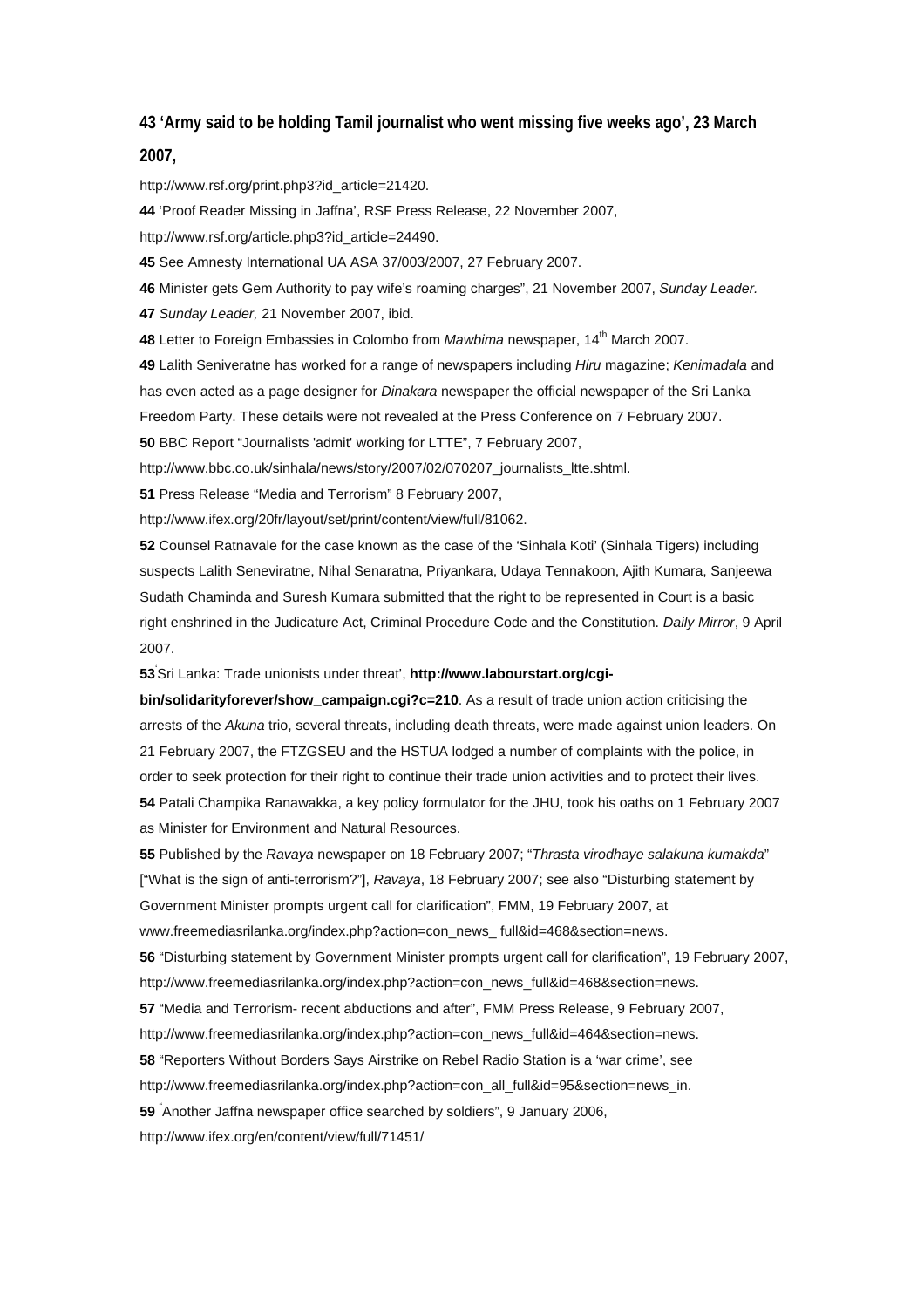**[60](http://www.amnesty.org/en/alfresco_asset/0d18ed0f-cb33-11dc-b181-d35374267ce9/asa370012008eng.html#sdfootnote60anc#sdfootnote60anc)** Press statement condemning military interference on Jaffna NGOs meetings with UN Under Secretary General on Humanitarian Affairs, 9 August 2007, signed by Centre for Policy Alternatives, FMM, INFORM, Human Rights Documentation Centre, International Movement Against All Forms of Racial Discrimination , Law & Society Trust and Rights Now.

**[61](http://www.amnesty.org/en/alfresco_asset/0d18ed0f-cb33-11dc-b181-d35374267ce9/asa370012008eng.html#sdfootnote61anc#sdfootnote61anc)** 'Rupavahini drama takes another violent turn', *The Sunday Times*, 27 January 2008.

**[62](http://www.amnesty.org/en/alfresco_asset/0d18ed0f-cb33-11dc-b181-d35374267ce9/asa370012008eng.html#sdfootnote62anc#sdfootnote62anc)** See footnote above.

**[63](http://www.amnesty.org/en/alfresco_asset/0d18ed0f-cb33-11dc-b181-d35374267ce9/asa370012008eng.html#sdfootnote63anc#sdfootnote63anc)** Journalist Leader Threatened, 7 January 2007,

http://www.bbc.co.uk/sinhala/news/story/2008/01/080107\_poddala\_threatened.shtml

**[64](http://www.amnesty.org/en/alfresco_asset/0d18ed0f-cb33-11dc-b181-d35374267ce9/asa370012008eng.html#sdfootnote64anc#sdfootnote64anc)** See previous reports; "Sri Lanka: Rights groups say LTTE-linked killings continue with impunity",

Amnesty International, 7 August 2003, and "Sri Lanka: Tamil Tigers beating up families to recruit child soldiers", Amnesty International, 7 July 2004, at www.amnesty.org.

**[65](http://www.amnesty.org/en/alfresco_asset/0d18ed0f-cb33-11dc-b181-d35374267ce9/asa370012008eng.html#sdfootnote65anc#sdfootnote65anc)** AsiaMedia Blog, '*Reporting amidst conflict and crisis'*, **[Feizal Samath](http://www.asiamedia.ucla.edu/author.asp?Author_ID=247)**, 14 January 2005.

http://www.asiamedia.ucla.edu/article.asp?parentid=19776.

**[66](http://www.amnesty.org/en/alfresco_asset/0d18ed0f-cb33-11dc-b181-d35374267ce9/asa370012008eng.html#sdfootnote66anc#sdfootnote66anc)** "Tiger attack on `Thinamurasu` carrying taxi injures four", *Lankanewspapers.com*,

http://www.lankanewspapers.com/news/2005/11/4283.html.

**[67](http://www.amnesty.org/en/alfresco_asset/0d18ed0f-cb33-11dc-b181-d35374267ce9/asa370012008eng.html#sdfootnote67anc#sdfootnote67anc)** 'Journalism in Troubled Times the Struggle for Press Freedom', IFJ Press Freedom Report, p34,

http://www.ifj-asia.org/files/ifj\_south\_asia\_press\_freedom\_report\_2005-2006.pdf.

**[68](http://www.amnesty.org/en/alfresco_asset/0d18ed0f-cb33-11dc-b181-d35374267ce9/asa370012008eng.html#sdfootnote68anc#sdfootnote68anc)** Interview with Mr Ramraj, Director of TBC, October 2007.

**[69](http://www.amnesty.org/en/alfresco_asset/0d18ed0f-cb33-11dc-b181-d35374267ce9/asa370012008eng.html#sdfootnote69anc#sdfootnote69anc)** Interview with journalist, Interview No. 1.

**[70](http://www.amnesty.org/en/alfresco_asset/0d18ed0f-cb33-11dc-b181-d35374267ce9/asa370012008eng.html#sdfootnote70anc#sdfootnote70anc)** Interview with journalist. Interview No 2.

**[71](http://www.amnesty.org/en/alfresco_asset/0d18ed0f-cb33-11dc-b181-d35374267ce9/asa370012008eng.html#sdfootnote71anc#sdfootnote71anc)** '10,000 copies of Tamil Daily *Virakesari* burned by paramilitary group', FMM statement, 25 October 2006, http://www.newssafety.com/hotspots/countries/srilanka/fmm/srilanka251006.html.

**[72](http://www.amnesty.org/en/alfresco_asset/0d18ed0f-cb33-11dc-b181-d35374267ce9/asa370012008eng.html#sdfootnote72anc#sdfootnote72anc)** See also, 'A Study of Media in Sri Lanka' (excluding the north and east), April 2005, Centre for Policy Alternatives, p 3.

**[73](http://www.amnesty.org/en/alfresco_asset/0d18ed0f-cb33-11dc-b181-d35374267ce9/asa370012008eng.html#sdfootnote73anc#sdfootnote73anc)**74 Report on CBN sat closure, 3 October 2006, Free Media Movement,

http://www.freemediasrilanka.org/index.php?action=con\_news\_full&id=330&section=news.

**[74](http://www.amnesty.org/en/alfresco_asset/0d18ed0f-cb33-11dc-b181-d35374267ce9/asa370012008eng.html#sdfootnote74anc#sdfootnote74anc)** Report on CBN sat closure, 3 October 2006, Free Media Movement,

http://www.freemediasrilanka.org/index.php?action=con\_news\_full&id=330&section=news.

**[75](http://www.amnesty.org/en/alfresco_asset/0d18ed0f-cb33-11dc-b181-d35374267ce9/asa370012008eng.html#sdfootnote75anc#sdfootnote75anc)** Country Reports on Human Rights Practices. 'Sri Lanka 2006'. Released by the Bureau of

Democracy, Human Rights, and Labor 6 March 2007

**[76](http://www.amnesty.org/en/alfresco_asset/0d18ed0f-cb33-11dc-b181-d35374267ce9/asa370012008eng.html#sdfootnote76anc#sdfootnote76anc)** "I am an Enemy of the State", 23 May 2006, *Daily Mirror*,

http://www.dailymirror.lk/2007/05/23/opinion/03.asp.

**[77](http://www.amnesty.org/en/alfresco_asset/0d18ed0f-cb33-11dc-b181-d35374267ce9/asa370012008eng.html#sdfootnote77anc#sdfootnote77anc)** *Lanka E-news* has published an Open Reply to President Mahinda Rajapkse criticising this labelling on 29 October 2007. This is only available on the Sinhala version of the website but can be accessed at http://www.lankaenews.com/Sinhala/news.php?id=3448.

**[78](http://www.amnesty.org/en/alfresco_asset/0d18ed0f-cb33-11dc-b181-d35374267ce9/asa370012008eng.html#sdfootnote78anc#sdfootnote78anc)** 'War and its other victims', Jayadeva Uyangoda, 14 November 2007,

http://www.dailymirror.lk/2007/11/14/opinion/01.asp

**[79](http://www.amnesty.org/en/alfresco_asset/0d18ed0f-cb33-11dc-b181-d35374267ce9/asa370012008eng.html#sdfootnote79anc#sdfootnote79anc)** http://www.freemediasrilanka.org/index.php?action=con\_news\_full&id=746&section=news.

**[80](http://www.amnesty.org/en/alfresco_asset/0d18ed0f-cb33-11dc-b181-d35374267ce9/asa370012008eng.html#sdfootnote80anc#sdfootnote80anc)**"NGOs reject "traitor" label By Easwaran Rutnam, 4

*July2007*http://www.dailymirror.lk/2007/04/11/front/04.asp

**[81](http://www.amnesty.org/en/alfresco_asset/0d18ed0f-cb33-11dc-b181-d35374267ce9/asa370012008eng.html#sdfootnote81anc#sdfootnote81anc)** See **<http://www.sundayobserver.lk/2006/10/08/fea02.asp>**.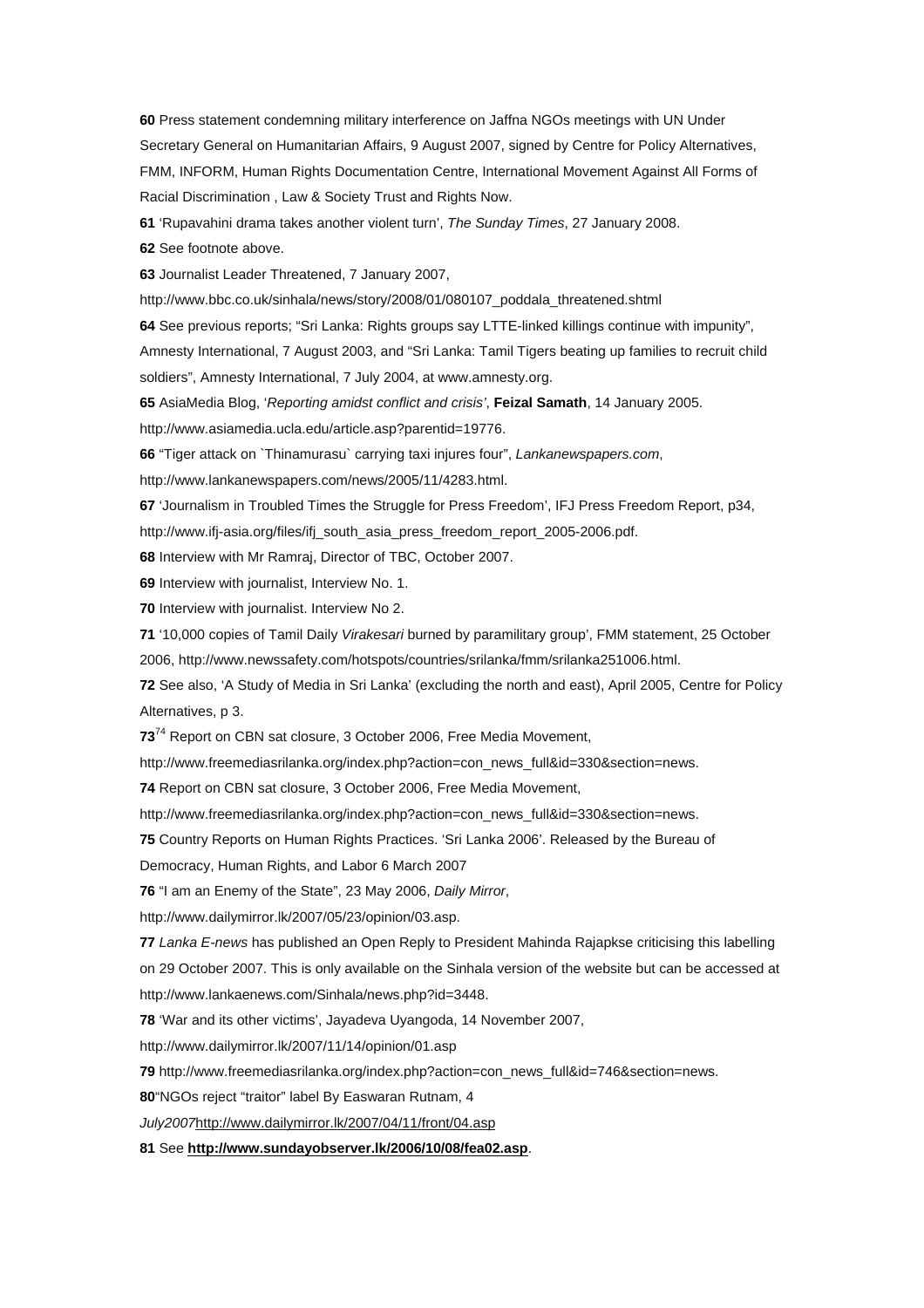**[82](http://www.amnesty.org/en/alfresco_asset/0d18ed0f-cb33-11dc-b181-d35374267ce9/asa370012008eng.html#sdfootnote82anc#sdfootnote82anc)** This incident is reported in a number of different media sources including; Press and freedom? In Sri Lanka?": Inter-Press Service '*Sri Lanka Out of the Reckoning'*, IPS Correspondents,

http://ipsnews.net/news.asp?idnews=37582 2 May 2007; 'Respecting human rights and political dissent in Lanka' by Ameen Izzaddeen.

## **[http://www.khaleejtimes.com/DisplayArticleNew.asp?xfile=data/opinion/2007/April/opinion\\_April](http://www.khaleejtimes.com/DisplayArticleNew.asp?xfile=data/opinion/2007/April/opinion_April80.xml§ion=opinion&col) [80.xml&section=opinion&col](http://www.khaleejtimes.com/DisplayArticleNew.asp?xfile=data/opinion/2007/April/opinion_April80.xml§ion=opinion&col)**=

**[83](http://www.amnesty.org/en/alfresco_asset/0d18ed0f-cb33-11dc-b181-d35374267ce9/asa370012008eng.html#sdfootnote83anc#sdfootnote83anc)** Media Watchdog condemns CID questioning of Morning Leader Editor, *TamilNet,* 16 May 2007.

**[84](http://www.amnesty.org/en/alfresco_asset/0d18ed0f-cb33-11dc-b181-d35374267ce9/asa370012008eng.html#sdfootnote84anc#sdfootnote84anc)** "**BASL speaks out in defence of Sonali",** *Daily Mirror*, 25 May 2007.

**[85](http://www.amnesty.org/en/alfresco_asset/0d18ed0f-cb33-11dc-b181-d35374267ce9/asa370012008eng.html#sdfootnote85anc#sdfootnote85anc)** See Amnesty International UA issued AI Index: ASA 37/016/2007, 4 July 2007.

### **[86](http://www.amnesty.org/en/alfresco_asset/0d18ed0f-cb33-11dc-b181-d35374267ce9/asa370012008eng.html#sdfootnote86anc#sdfootnote86anc) SEE, 'SRI LANKA: FEAR FOR SAFETY / DEATH THREAT: SADARUWAN SENADHEERA',**

#### **AI INDEX: ASA 37/016/2007.**

**[87](http://www.amnesty.org/en/alfresco_asset/0d18ed0f-cb33-11dc-b181-d35374267ce9/asa370012008eng.html#sdfootnote87anc#sdfootnote87anc)**"The security of defense columnist Athas withdrawn for revealing the secrets of the Mig-27 deal", Lanka ENews, 16 August 2007.

http://www.lankaenews.com/English/news.php?id=4551&PHPSESSID=30da23b0e68afbfbd2ce1bf6941 69182.

**[88](http://www.amnesty.org/en/alfresco_asset/0d18ed0f-cb33-11dc-b181-d35374267ce9/asa370012008eng.html#sdfootnote88anc#sdfootnote88anc)** 'Mob attacks Sri Lankan anti war rally', by Sarath Kumar, 13 January 2007,

http://www.wsws.org/articles/2007/jan2007/sril-j13.shtml.

**[89](http://www.amnesty.org/en/alfresco_asset/0d18ed0f-cb33-11dc-b181-d35374267ce9/asa370012008eng.html#sdfootnote89anc#sdfootnote89anc)** 'Mob assaults two journalists covering anti-war rally, attacks photographer and seizes camera', FMM Press Release, 11 January 2007, http://www.ifex.org/es/content/view/full/80264/

**[90](http://www.amnesty.org/en/alfresco_asset/0d18ed0f-cb33-11dc-b181-d35374267ce9/asa370012008eng.html#sdfootnote90anc#sdfootnote90anc)** See "IPI Condemns Assault and Arson Attack on Sri Lankan Publications' Printing House", 21 November 2007, FMM,

**[http://www.freemediasrilanka.org/index.php?action=con\\_all\\_full&id=93&section=news\\_in](http://www.freemediasrilanka.org/index.php?action=con_all_full&id=93§ion=news_in)** and http://www.transcurrents.com/tamiliana/archives/423.

**[91](http://www.amnesty.org/en/alfresco_asset/0d18ed0f-cb33-11dc-b181-d35374267ce9/asa370012008eng.html#sdfootnote91anc#sdfootnote91anc)** Dharmasiri Bandaranaike has made a documentary about the incident entitled *Doothikavo*. Trikone Arts Centre, 2006.

**[92](http://www.amnesty.org/en/alfresco_asset/0d18ed0f-cb33-11dc-b181-d35374267ce9/asa370012008eng.html#sdfootnote92anc#sdfootnote92anc)** 'Sri Lankan government bans local film Aksharaya (Letter of Fire)'. By Wije Dias, *Asian Tribune*, 30 May 2006.

**[93](http://www.amnesty.org/en/alfresco_asset/0d18ed0f-cb33-11dc-b181-d35374267ce9/asa370012008eng.html#sdfootnote93anc#sdfootnote93anc)** Open letter by November Movement, April 2007.

**[94](http://www.amnesty.org/en/alfresco_asset/0d18ed0f-cb33-11dc-b181-d35374267ce9/asa370012008eng.html#sdfootnote94anc#sdfootnote94anc)** 'Aksharaya film should be destroyed; the intellect should be in mind, not the breast', says Chief Justice, LankaENews, 31 July 2007, http://www.lankaenews.com/English/news.php?id=4481.

**[95](http://www.amnesty.org/en/alfresco_asset/0d18ed0f-cb33-11dc-b181-d35374267ce9/asa370012008eng.html#sdfootnote95anc#sdfootnote95anc)** Phone Interview with Asoka Handagama, 10 August 2007.

**[96](http://www.amnesty.org/en/alfresco_asset/0d18ed0f-cb33-11dc-b181-d35374267ce9/asa370012008eng.html#sdfootnote96anc#sdfootnote96anc)** "We need to create some artistic space", Interview with Vimukhti Jayasundera, by Richard Phillips, 2 October 2006, WSW website http://www.wsws.org/articles/2006/oct2006/jaya-o02.shtml.

**[97](http://www.amnesty.org/en/alfresco_asset/0d18ed0f-cb33-11dc-b181-d35374267ce9/asa370012008eng.html#sdfootnote97anc#sdfootnote97anc)** 'Sri Lanka's state owned television censors drama series', by Panini Wijesiriwardene, 24 October 2006, www.wsws.org/articles/2006/oct2006/suda-o24\_prn.shtml.

**[98](http://www.amnesty.org/en/alfresco_asset/0d18ed0f-cb33-11dc-b181-d35374267ce9/asa370012008eng.html#sdfootnote98anc#sdfootnote98anc)** Interview with journalist, Interview No.4.

**[99](http://www.amnesty.org/en/alfresco_asset/0d18ed0f-cb33-11dc-b181-d35374267ce9/asa370012008eng.html#sdfootnote99anc#sdfootnote99anc)** 'Sad Saga of post Rajapaksa Media Freedom', by Dilrukshi Handunetti, Arthur Wamanan and Nirmala Kannangara, *Sunday Leader*, 25 November 2007.

**[100](http://www.amnesty.org/en/alfresco_asset/0d18ed0f-cb33-11dc-b181-d35374267ce9/asa370012008eng.html#sdfootnote100anc#sdfootnote100anc)** See "Article 19 Statement on the Ban of TamilNet in Sri Lanka", 20 June 2007,

http://ict4peace.wordpress.com/2007/06/20/article19-statement-on-the-ban-of-tamilnet-in-sri-lanka/.